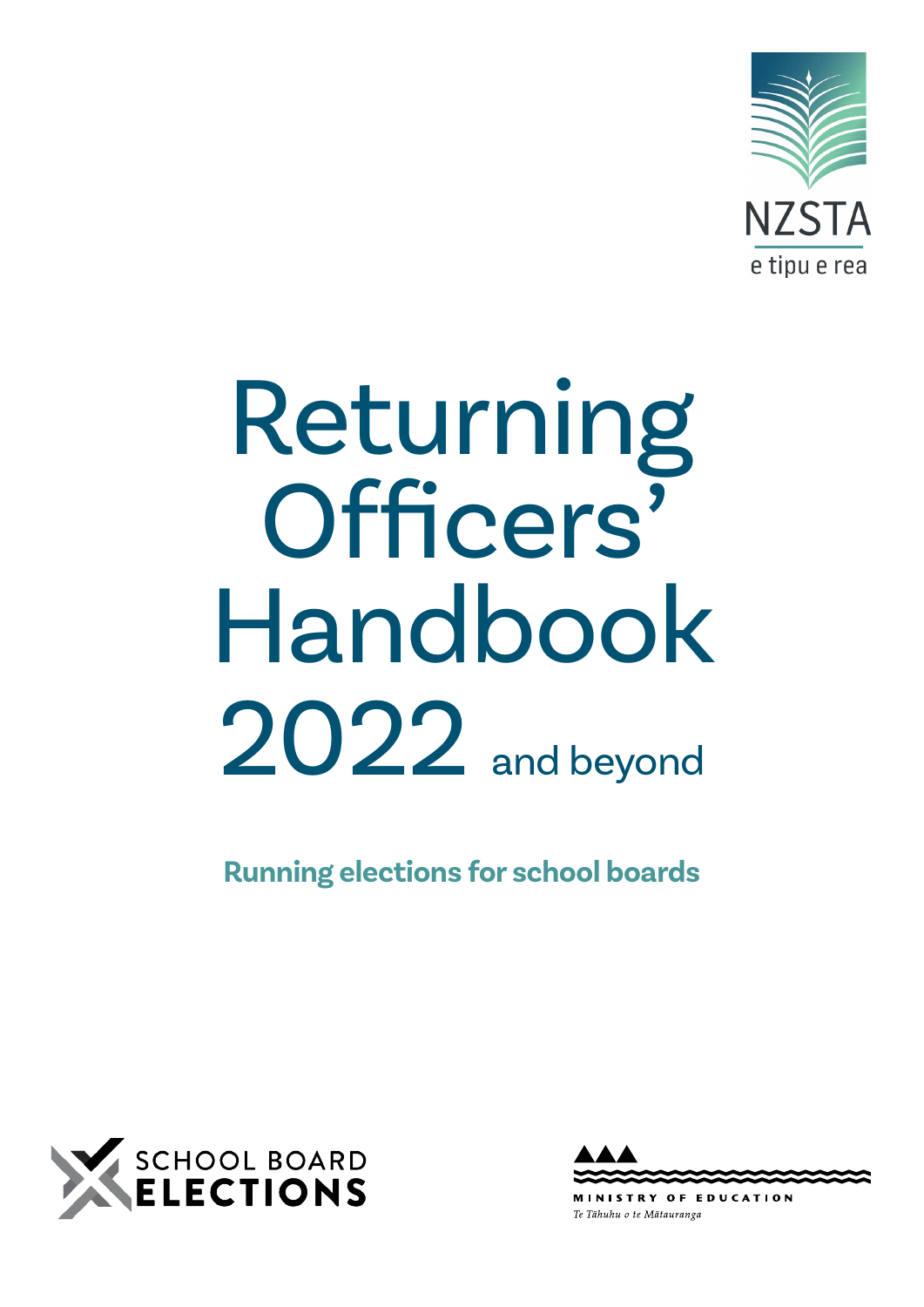# **2022 countdown diary KEY DATES**



**6 July 13 July 15 July Select returning officer by Close main roll Call for nominations by**







**Close supplementary roll Nominations close Voting papers issued by**





# **1 August 3 August 10 August**





**12 September 13 September 14 September** Accept postal votes **Count votes Board takes office** 



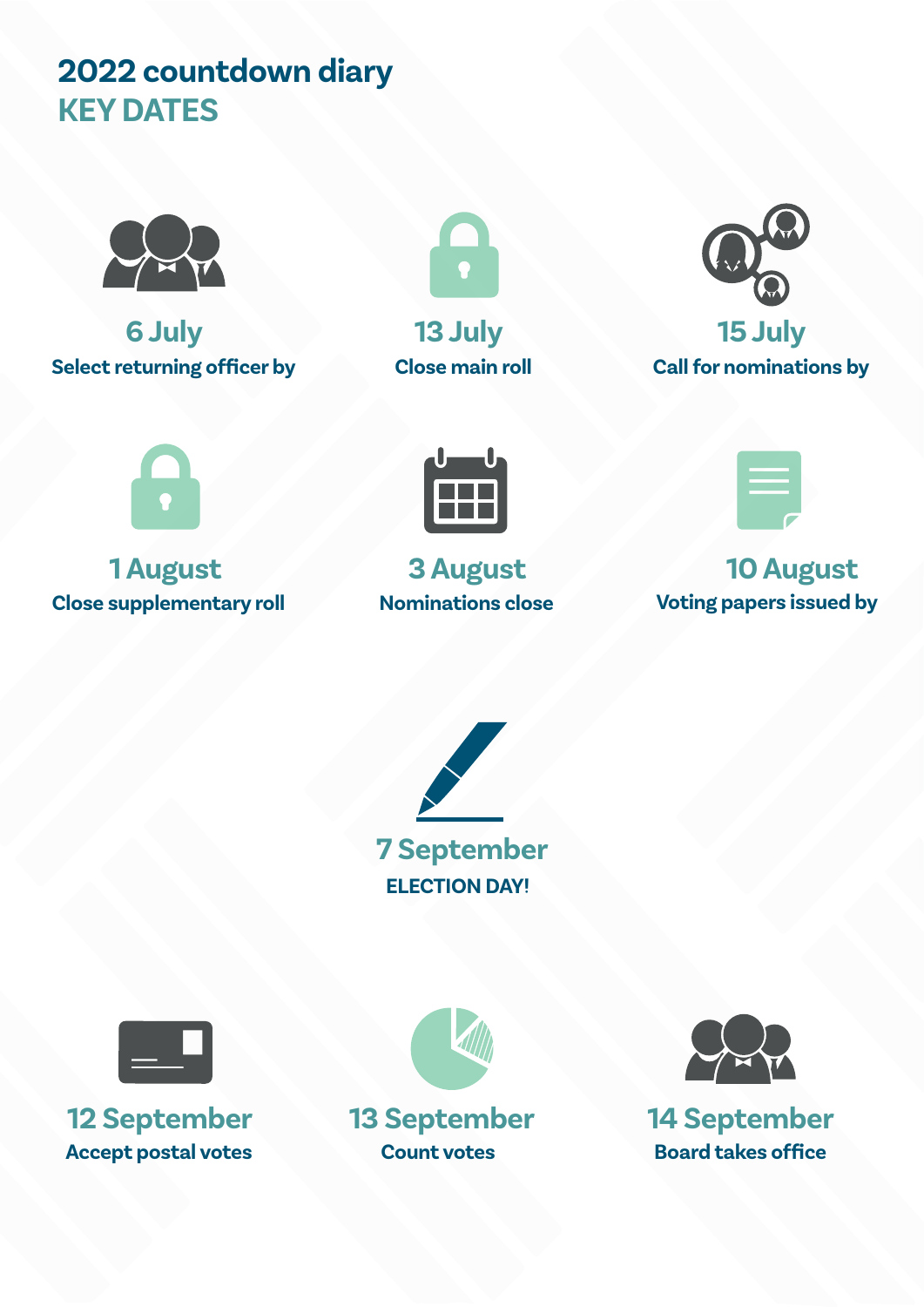# **CONTENTS**

| $\mathbf{2}$ |
|--------------|
| 4            |
| 5            |
| 6            |
| 7            |
| 8            |
| 8            |
| $9 - 11$     |
| $12 - 13$    |
| $14-17$      |
| 18           |
| $19 - 20$    |
| $21 - 22$    |
| 23           |
| 24           |
| 25           |
| $26 - 28$    |
| 29           |
| $30 - 42$    |
|              |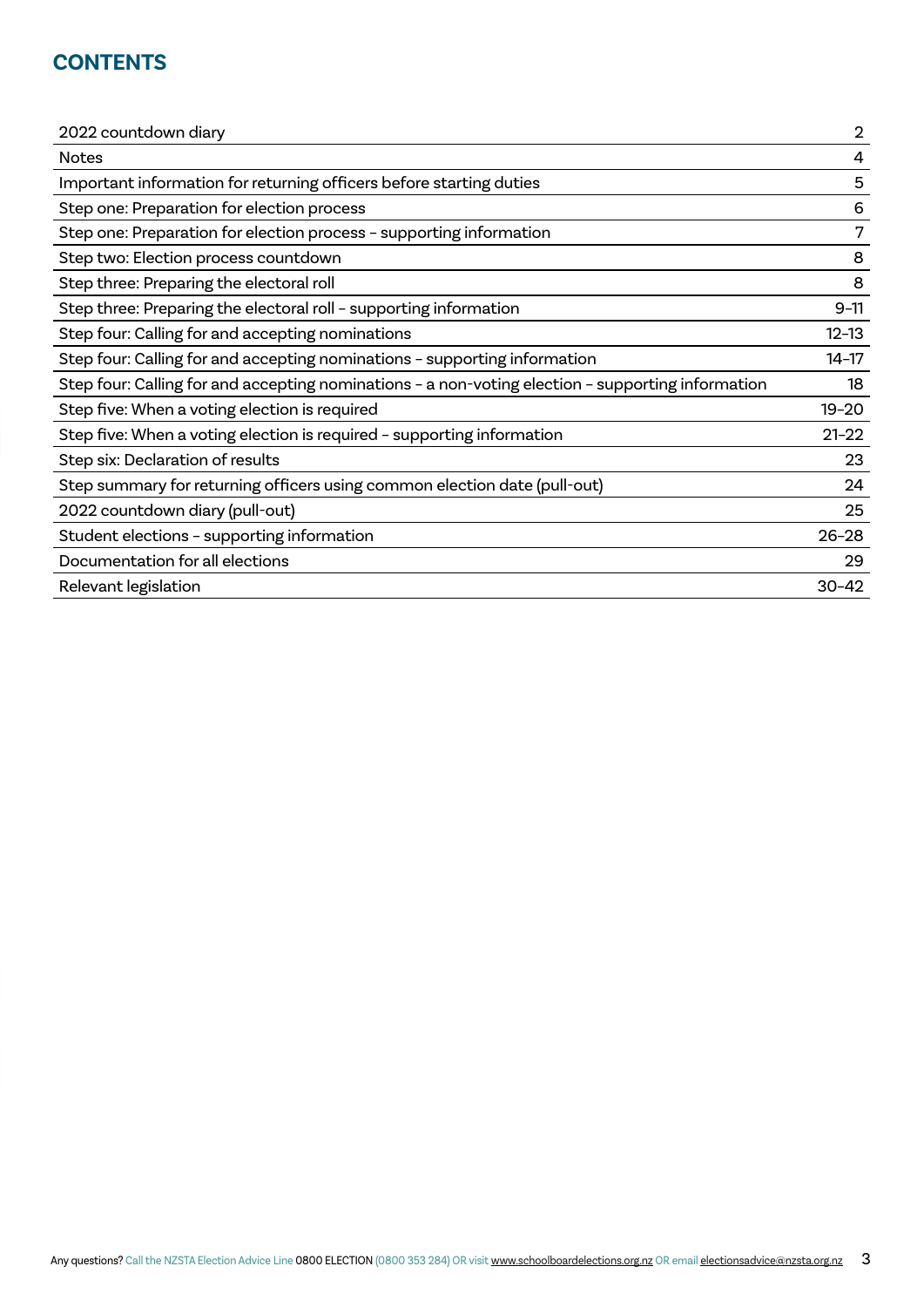| <b>NOTES</b> |  |
|--------------|--|
|              |  |
|              |  |
|              |  |
|              |  |
|              |  |
|              |  |
|              |  |
|              |  |
|              |  |
|              |  |
|              |  |
|              |  |
|              |  |
|              |  |
|              |  |
|              |  |
|              |  |
|              |  |
|              |  |
|              |  |
|              |  |
|              |  |
|              |  |
|              |  |
|              |  |
|              |  |
|              |  |
|              |  |
|              |  |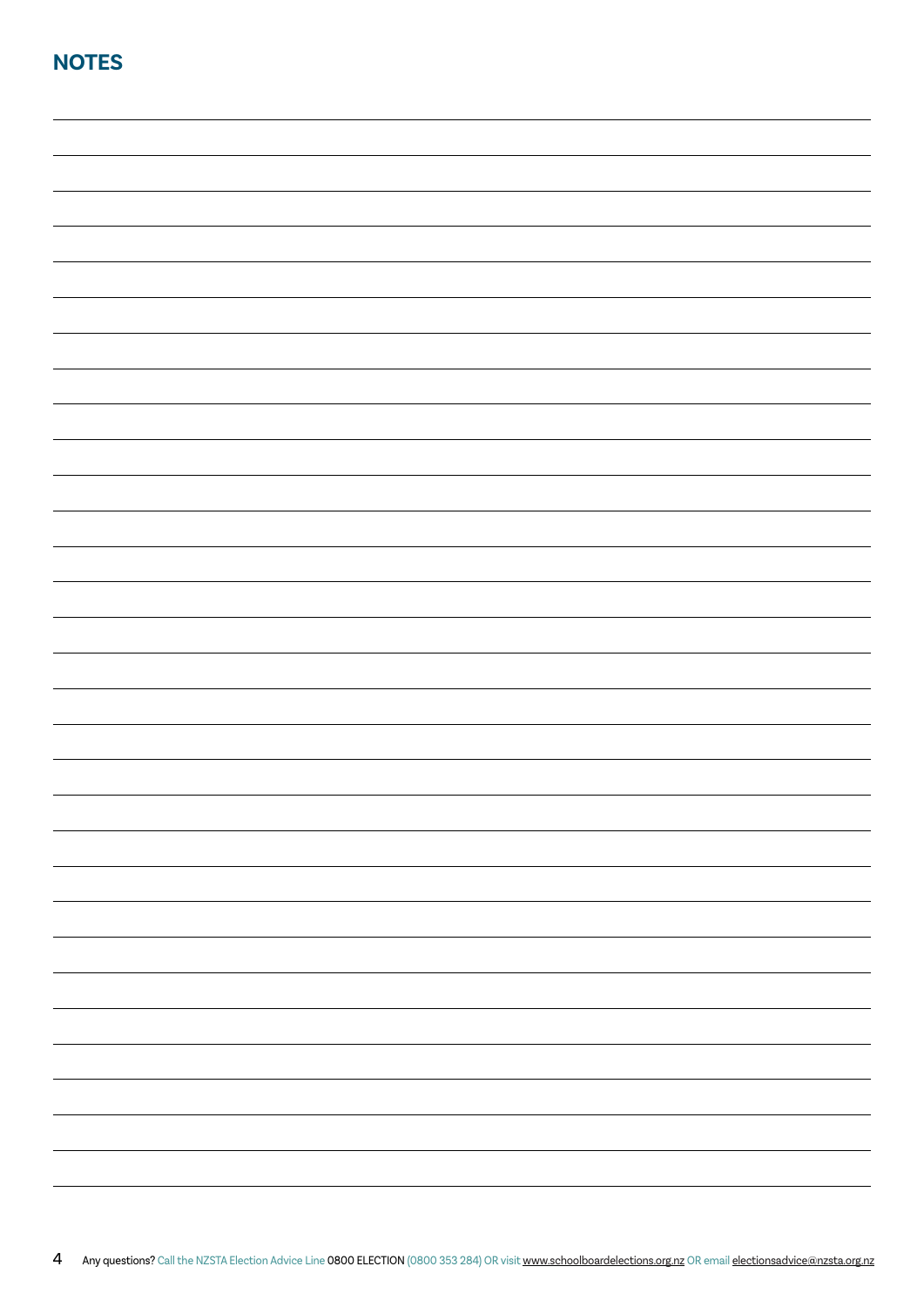# **Important information for returning officers before starting duties**

# **Use this handbook for all school board elections, including by-elections**

Congratulations on your appointment as returning officer!

Use the procedures in this Returning Officers' Handbook when running all elections for school boards for 2022 and beyond. They apply to:

- triennial and mid-term parent elections (for boards that use the staggered election cycle)
- triennial staff elections
- annual student elections
- by-elections for all three categories of representatives
- establishment board elections, including elections:
	- for a new school
	- for a newly merged school
- combined board elections and elections for boards with an alternative constitution
- elections to replace a commissioner.

Contact NZSTA (see below) for advice about these elections before you start your role.

# **Help for returning officers**

New Zealand School Trustees Association (NZSTA) is contracted by the Ministry of Education to advise and assist returning officers in their role. This is provided in the following ways:

- returning officers' handbook
- phone: NZSTA's election advice line 0800 ELECTION (0800 353 284)
- email: [electionsadvice@nzsta.org.nz](mailto:electionsadvice@nzsta.org.nz)
- website: [www.schoolboardelections.org.nz](http://www.schoolboardelections.org.nz)
- returning officer memos: emailed to all registered returning officers during triennial elections (all boards) and mid-term elections .
- For boards appointing an accredited provider as their RO or engaging an accredited provider to deliver services to the RO, any technical support related to electronic elections or the provider's software will need to be referred to the accredited provider. NZSTA will continue to offer assistance to all ROs around the election process and the regulations.

# **First task as returning officer – register**

To register, please go to: [returning officer registration](https://schoolboardelections.org.nz/returning-officers/returning-officer-registration/) and follow the links.

Once registered, you will receive an email (remember to check your spam or junk mail). Please keep this email handy. It contains important information which you need to use on the [school board elections website](https://schoolboardelections.org.nz) as follows:

Use your 8-digit returning officer ID to enter information about the election, such as the election date and number of nominations ("0" if none received yet).

- Go to [elections dashboard](https://www.schoolboardelections.org.nz/Security/login?BackURL=%2Felections-dashboard%2F).
- Use your returning officer login details to access:
	- election forms A–G (these are the nomination and voting forms). Complete online, then download and photocopy. Go to [elections forms](https://www.schoolboardelections.org.nz/returning-officers/cover-notices-letters-and-declarations/election-forms-and-appendices/)  [and appendices.](https://www.schoolboardelections.org.nz/returning-officers/cover-notices-letters-and-declarations/election-forms-and-appendices/)

**NOTE:** The returning officer does not have authority to alter these forms in any way.

Sample election notices 1A - 8B. Go to sample election [notices](https://www.schoolboardelections.org.nz/returning-officers/cover-notices-letters-and-declarations/sample-election-notices/) to download these Word documents. You can then type in the required information.

**NOTE:** The online sample election notices are also in this Returning Officers' Handbook (in case you find it easier to use them). The handbook will tell you which notices to use.

- Appendix 1 (candidates and election results). Complete online within one week of declaring the results of an election, including a non-voting election. Go to election forms and appendices.
- Appendix 2 (change in school board membership). Ensure this is completed as soon as possible. Go to [election forms and appendices](https://www.schoolboardelections.org.nz/returning-officers/cover-notices-letters-and-declarations/election-forms-and-appendices/). See page 29 for more details.

# **How to use this handbook**

- Have a good look at the regulations on pages 30-41 of the handbook, then read the rest of the handbook.
- Follow the sequence of steps in the handbook. These are the five steps a returning officer must follow to ensure a valid election.

# **NOTE:**

The green pages with the symbol  $\blacksquare$  cover the actions returning officers must take to complete each of the steps of an election. These actions are time sensitive and must be achieved by the dates shown.

The other pages contain:

- supporting information about each of the five steps
- information specific to the running of a student election
- information relevant to school board elections from the Education and Training Act 2020
- In the centre of the handbook is a removable master sheet of the step summary and countdown diary for you to photocopy and use as your working document
- There are blank pages at the front and back of the handbook for you to make notes on.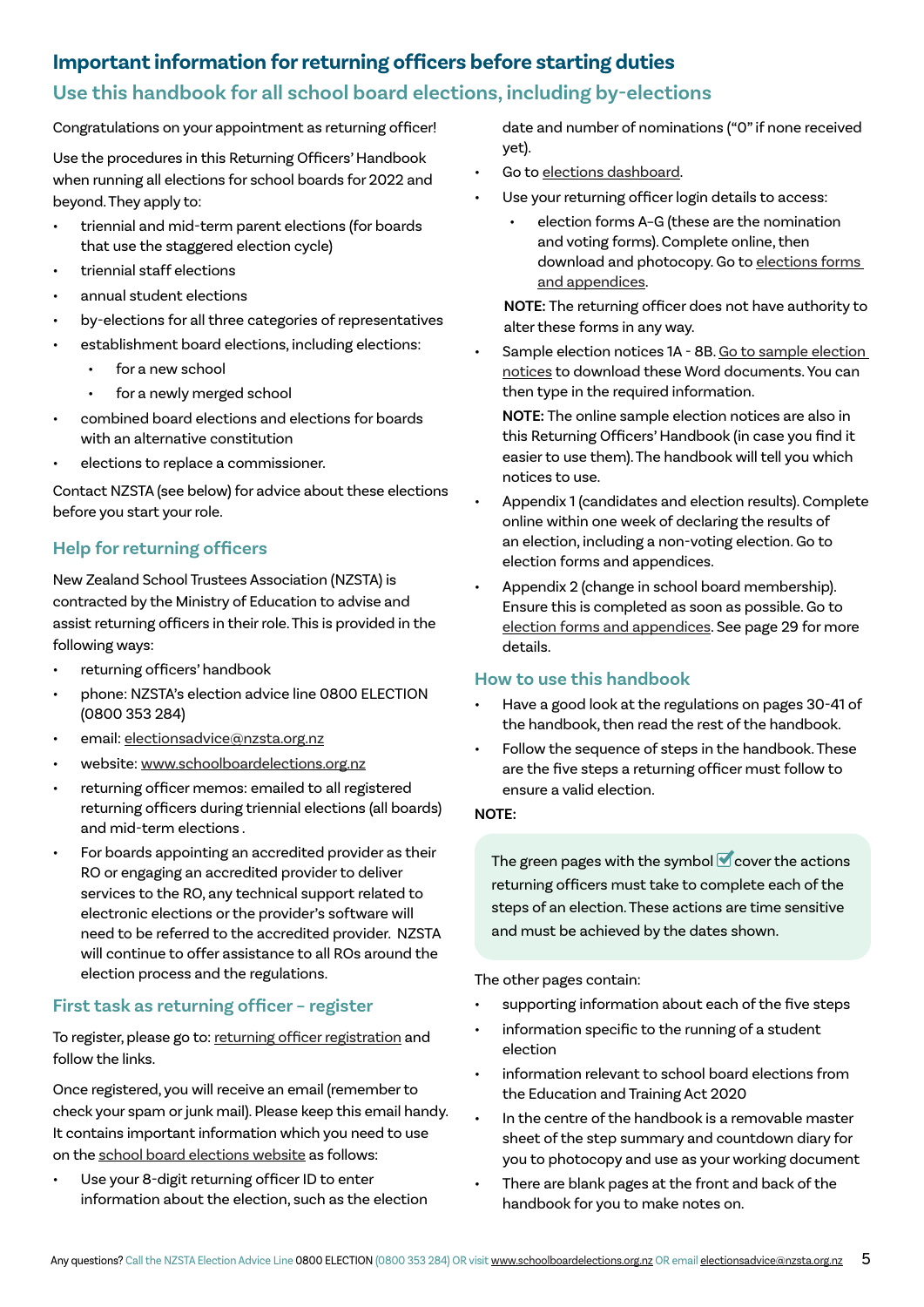# **Returning officer's fee**

# **Triennial and mid-term elections**

The Ministry of Education provides funding directly to boards to contribute towards the cost of running triennial and mid-term elections (for boards that use the staggered election cycle). Out of this funding comes the returning officer's fee.

The election funding consists of two components:

- A base amount, which is the same for all schools.
- A per-student amount for each full-time student.

The funding formula is the same for all schools except stand-alone intermediate schools. For stand-alone intermediate schools, the per-student funding is higher.

Check the Ministry of Education's website for election funding for the particular year the election is being held in. Go to [school board elections funding.](https://www.education.govt.nz/school/funding-and-financials/resourcing/school-board-elections-funding/)

The board should give you a letter of appointment that states the fee to be paid to you. Go to: [appoint a returning](https://schoolboardelections.org.nz/board-resources/appoint-a-returning-officer/)  [officer](https://schoolboardelections.org.nz/board-resources/appoint-a-returning-officer/) to download a template appointment letter.

If you have not received a letter of appointment, discuss the following recommendations with the presiding member prior to commencing your duties.

# **Recommendation one:**

That the returning officer fee be calculated on the basis of 50% of the base amount plus 25% of the per-student amount.

# **Recommendation two:**

That the agreed fee be paid in full regardless of whether or not there is a voting election.

### **By-elections**

The board can retrospectively claim election funding for by-elections from the Ministry of Education by submitting receipts for actual and reasonable costs attached to a reimbursement claim form. The claim form is available to download from www.education.govt.nz: [school board](https://www.education.govt.nz/school/funding-and-financials/resourcing/school-board-elections-funding/)  [elections funding](https://www.education.govt.nz/school/funding-and-financials/resourcing/school-board-elections-funding/).

**NOTE:** Maximum funding of \$105 can be claimed for a staff by-election.

No funding is provided for a student election, but the board can still resolve to pay its returning officer a fee to run the student election or by-election.

# **Information from the board**

### **Triennial and mid-term elections**

The following information should be provided to you by the board:

The election date. School board 2022 triennial elections must be held between **5 September and 23 September**.

The common election date has been set at **7 September**.

 As this date was chosen to ensure the best possible fit of tasks and dates, any variance from this date will require you to set a different election timetable. Please go to the [election planner tool](https://schoolboardelections.org.nz/board-resources/election-planning/) to calculate your board's election timeline.

- $\blacksquare$ The number of positions to be filled.
- $\overrightarrow{M}$ If the board is opting into the staggered (mid-term) election cycle at these triennial elections. In that case, a special nomination form (Form B) and special voting form (Form D) will need to be used.

**NOTE:** If the board is already in the staggered (mid-term) election cycle, the standard nomination form (Form A) can be used, but only half the number of parent representative positions will be vacant.

**NOTE:** For a board with an unequal number of parent representatives (e.g. five), more than half of its parent representative positions will be vacant at the triennial elections.

- $\blacksquare$ A letter of appointment .
- $\overline{\mathbf{M}}$ The presiding member's name and contact details.
- Who to contact about obtaining access to the school voting roll.
- If the boad running an electronic election.  $\overline{\mathbf{M}}$
- Which elections the RO is running (parent, staff,  $\overline{\mathbf{M}}$ student)

You should then open an election file, which will subsequently be held by the school administration and should include all relevant documentation.

# **Staff elections**

**NOTE:** A staff election must be run by all boards at the same time as the parent election during a **triennial election**.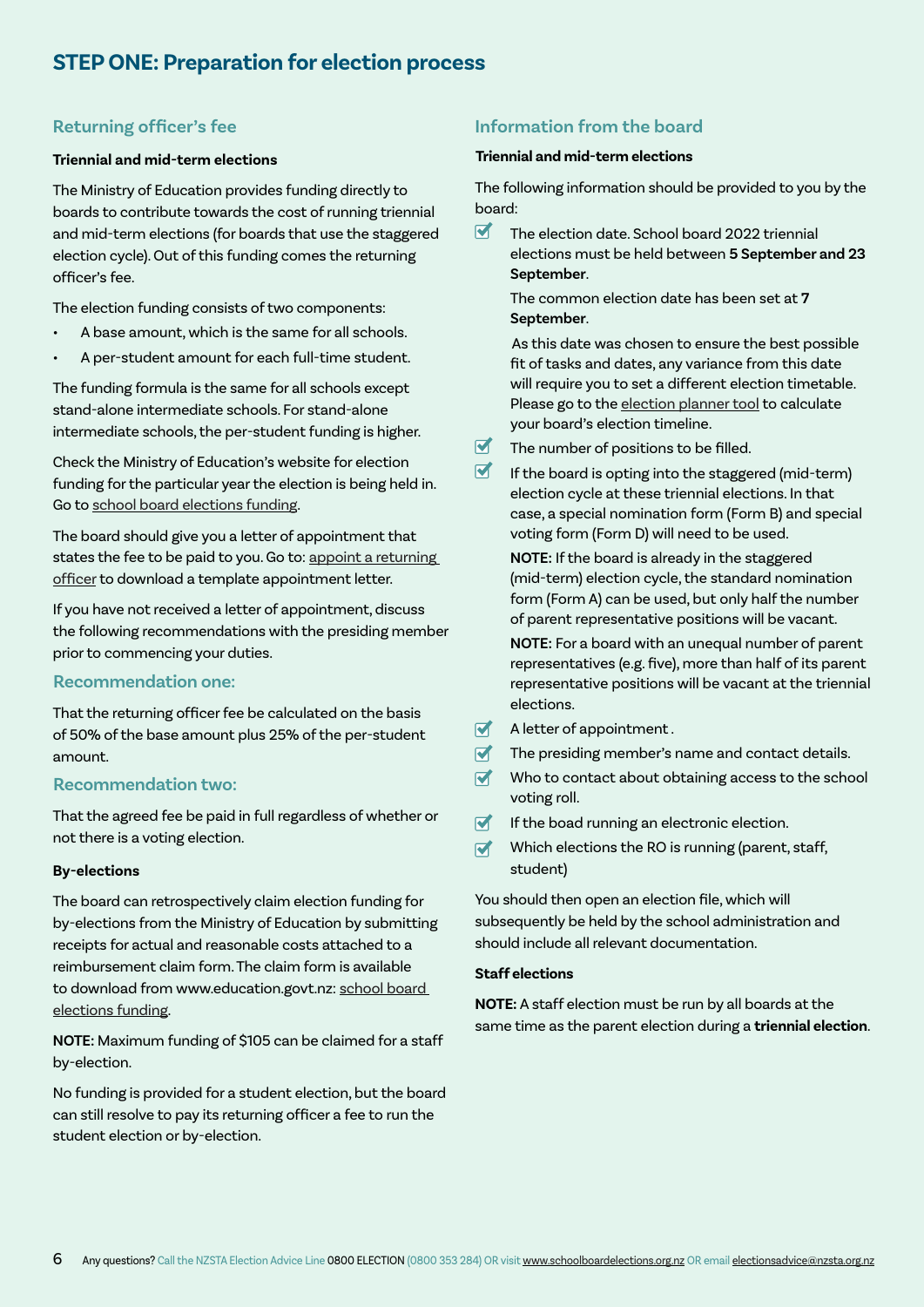# **STEP ONE: Preparation for election process – supporting information**

# **Legal framework**

Elections must be held in accordance with provisions in the Education and Training Act 2022, including schedules 22 and 23, and the Education (Board Elections) Regulations, 2022. Relevant extracts are included for your reference on pages 30-40 of this handbook. Read the regulations first (see pages 36-40).

In this handbook, these abbreviations are used for the legislation:

- Section "x" refers to the Education and Training Act 2020.
- Schedule "x(x)" refers to the Education and Training Act 2020.
- Regulation "x" refers to the Education (Board Elections) Regulations 2022.

As a returning officer, be aware that where a matter is not dealt with in legislation you have the authority to conduct the elections as you see fit (regulation 7(4)(b)). You do not have authority to alter the election timetable. Contact NZSTA for advice.

# **Key milestones**

Make sure that you understand your key tasks and know the latest dates by which they must be completed. Pullout versions of the step summary and countdown diary can be found in the centre of this handbook. These can be photocopied and used as working documents.

**NOTE:** The intervals between legislative actions in the election timetable must not be altered. The dates for each action are determined by the chosen election date.

Use the election planner tool on [election planning](https://schoolboardelections.org.nz/board-resources/election-planning/) to insert the election date for your board's election(s), the key election dates in the election process will generate automatically. Print out the resulting table.

# **Eligibility to be returning officer**

The board is required to appoint a returning officer for each election. One person may be the returning officer for more than one election. No person may be both a candidate and a returning officer for the same election. A returning officer may be the returning officer for more than one school.

Good independent practice requires that the school principal is not the returning officer.

If the board has chosen to run an electronic election, they must either appoint an accredited provider as their RO or engage one to provide services to their RO to oversee the electronic election process.

# **Responsibilities**

The board is responsible for promoting elections.

The role of the returning officer is:

- Prepare separate rolls of all persons eligible to vote in:
	- the election of parent representatives at the triennial or mid-term elections (for boards that have adopted the staggered election cycle)
	- the election of one staff representative at the triennial elections
	- the election of one student representative, held each year in September
	- any by-election for the above positions.
- Call for nominations of people eligible to stand as candidates.
- Receive nominations, determine validity and update the presiding member about the number of nominations.
- Ensure that the name of every eligible candidate is available for inspection at any reasonable time at the school, that is, from the time of receipt until polling day.
- Receive candidates' statements and, if necessary, edit these statements and receive a candidate's photograph if included as part of their statement.
- **NOTE:** The only grounds for editing a statement are if you reasonably consider that part of the statement is likely to be defamatory or offensive or the statement is too long. A statement of about 400 words is a reasonable length. Retyping or editing purely to improve the presentation is not a requirement.
- If a voting election is required, prepare and issue to each elector on the parent roll a voting paper containing the names of candidates for whom the elector is entitled to vote, together with candidates' statements and a return envelope.
- If a voting election is required, issue to each elector on the staff roll a voting paper containing the names of candidates for whom the elector is entitled to vote, together with candidates' statements and a return envelope, or advise where these can be collected.
- Receive all voting papers and ensure they are held in safe custody.
- Open and examine all voting papers to determine whether the votes meet the requirements for validity, and count the number of votes cast for each candidate.
- Declare the results of elections.
- Promptly complete and submit Appendix 1 online so the Ministry of Education is advised of the outcomes of all elections.
- Ensure that Appendix 2 is completed and submitted by newly elected board members or report to the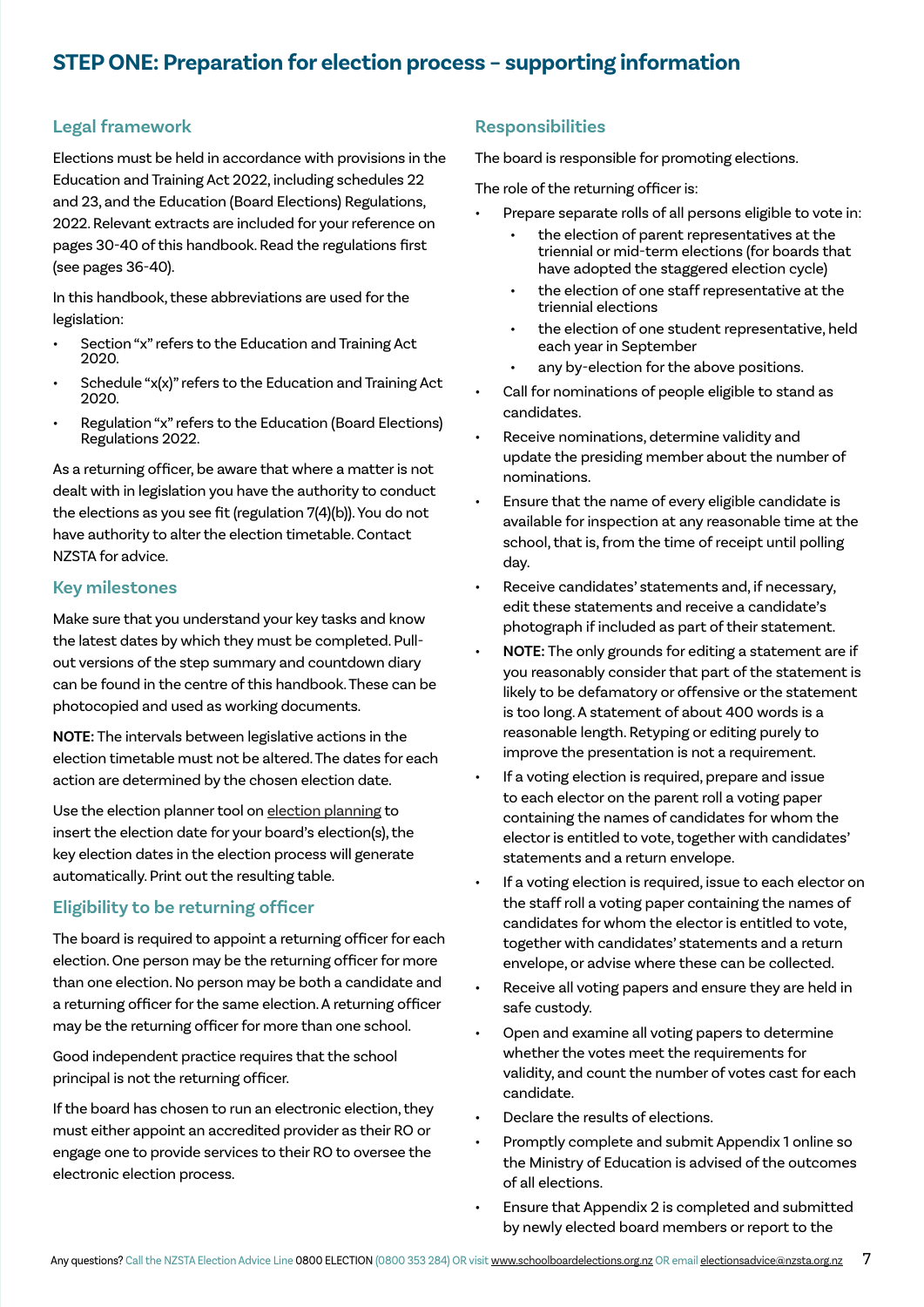presiding member that this needs to be done by the new board members.

**NOTE:** Returning officers must follow the election timetable and can not alter it in any way.

# **STEP TWO: Election process countdown**

 To ensure a successful election process, planning is essential. Use the **election planner tool** on [election](https://schoolboardelections.org.nz/board-resources/election-planning/)  [planning](https://schoolboardelections.org.nz/board-resources/election-planning/) Once you have typed in your school's election date, the other election timetable dates are automatically calculated.

# **STEP THREE: Preparing the electoral roll**

It is the responsibility of the returning officer to prepare a roll that contains the name and contact details of every person entitled to vote in the election. This roll is referred to as the main roll, and after it closes, a supplementary roll needs to be opened. **See below for the actions to be taken, definitions and an explanation of the eligibility criteria.**

# **Advise the school administration staff that you need an electoral roll as soon as possible after your appointment.**

You need this information to determine who to issue nomination forms to, who is eligible to nominate candidates and who is eligible to vote in both the staff and the parent elections. This roll (no contact details) must be available at the school for inspection at any reasonable time throughout the election process.

Updating and checking the names can take some time, so advise the school administration staff that you will need:

- a list of all parents and caregivers (refer to definitions on page 9) of students enrolled fulltime at the school
- a list of all staff eligible to participate in the staff election (see pages 9 and 11).

**NOTE:** Inform staff members who have dual eligibility, as both parent and staff member (see page 9) that they are required to advise you in writing before the roll closes if they wish to be enrolled on the parent roll instead of the staff roll.

**NOTE:** The rolls should be in alphabetical order of surnames. The electoral roll for parent elections should include the names of all eligible voters as far as is reasonable.

# **Have the main roll open for inspection**

The roll must be available for inspection at any reasonable time at the school for 1 week. If you do not work at the school site, it is recommended that you ensure the roll is available for public inspection.

**NOTE:** When the roll is on display for inspection, no contact details should be visible.

Telephone enquiries are acceptable. A name provided by a caller may be confirmed as being on the roll or not. No contact details should be disclosed by you or any person authorised to assist you.

# **Close the main roll at noon on:**

# 13 July 2022

At noon on this day, the parent/staff main roll closes. Do not alter this roll once it has closed.

You may have to open a supplementary roll, identical in format. The supplementary roll will contain names and contact details of people who have become eligible to vote, namely:

- the parents of students newly enrolled at the school
- staff members newly employed at the school
- non-permanent staff newly employed at the school who have become eligible.

# **Have the supplementary roll open for inspection after noon on:**

# 13 July 2022

A supplementary roll contains the names and contact details of every person:

- who becomes eligible to vote in the election after the close of the main roll
- whose name was wrongly omitted from the main roll.

The returning officer must ensure that any notices relating to the election that have been given to electors on the main roll are also promptly given to electors on the supplementary roll.

**Establish which staff members have dual eligibility as a parent/staff member by noon on:**  13 July 2022

In the event of a staff member not informing you in writing of the roll on which they wish to be, they will remain on the staff roll (see page 9).

### $\overline{\mathbf{M}}$ **Close the supplementary roll at noon on:**

# 3 August 2022

Once the supplementary roll has closed, it forms part of the main roll for the election.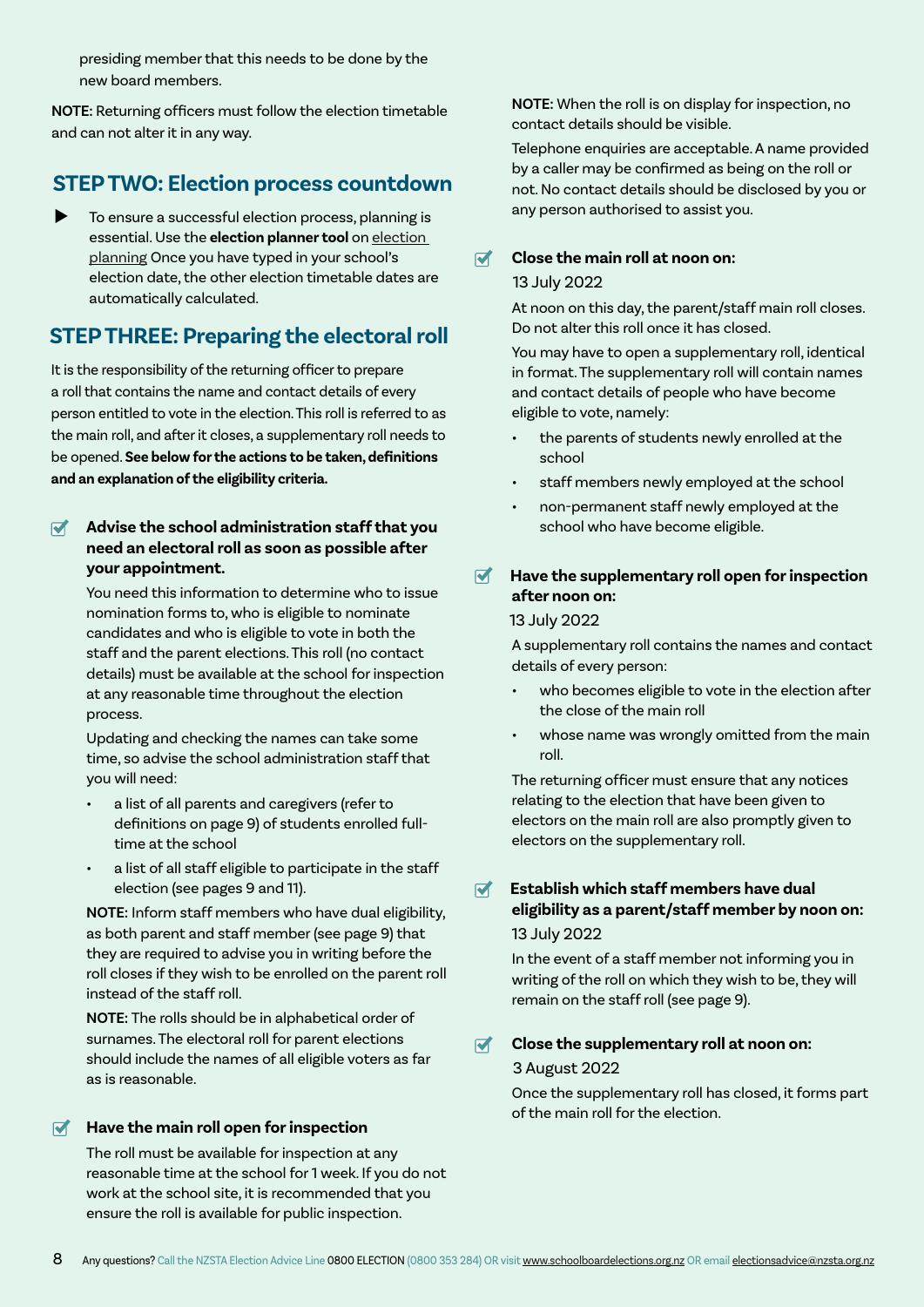# **STEP THREE: Preparing the electoral roll – supporting information**

# **Eligibility declaration**

The nomination form (Form A) has a statement the candidate **must** sign about their eligibility to be a board member.

**Optional but recommended:** With each nomination form issued, include the information sheet "People who are not eligible to be school board members".

**NOTE:** Download the information sheet from [elections](https://www.schoolboardelections.org.nz/returning-officers/cover-notices-letters-and-declarations/election-forms-and-appendices/)  [forms and appendices.](https://www.schoolboardelections.org.nz/returning-officers/cover-notices-letters-and-declarations/election-forms-and-appendices/)

# **Returning officer**

The returning officer appointed for an election can nominate and vote in that election (if otherwise eligible) but cannot stand as a candidate in that election.

# **Parent election**

**Eligibility to participate in the parent election**

### **Parent**

Section 10 defines the term "parent" as meaning someone who is the person's father, mother, legal guardian or immediate caregiver. Both parents of a student have the right to vote, even if they do not live with the student.

In this handbook, wherever the word "parent" is used, it is with the understanding that it includes legal guardian or "immediate caregiver" as defined below.

### **Immediate caregiver**

In section 10, an "immediate caregiver":

- in relation to a student who usually lives in a household that includes the student's father or mother but not both, but also includes the spouse or partner of the father or mother, means the spouse or partner
- in relation to a student who usually lives in a household that includes the student's father or mother and no spouse or partner of the father or mother, but also includes a person who has turned 20 and has a day-today responsibility for the student clearly greater than that of any other person, means that person
- in relation to a student who usually lives in a household that does not include the student's father or the student's mother, means any member of the household who has turned 20 and has a day-to-day responsibility for the student clearly greater than that of any other person.

### *Example*

*Student lives with Mum and Mum's partner during the week and with Dad and Dad's partner on the weekend. Mum, Mum's partner and Dad (but not Dad's partner) are eligible to vote.*

A student is regarded as having no immediate caregiver if they:

- usually live in a household that includes both parents
- spend approximately equal time in two or more households
- do not usually live in a household (for instance, they live in a hostel).

A hostel is not deemed to be a household, and hostel employees are not regarded as being immediate caregivers.

# **A person who has taken up a permanent appointment as an employee of the board**

A permanently appointed member of the board staff is ineligible to be a parent representative at that staff member's school. They can only be elected as the staff representative (schedule 23(9)2)).

# **Where a person is eligible to be placed on both a parent and a staff electoral roll**

The Education and Training Act 2020 provides that no person may participate in more than one election for the same board.

Staff members who have dual eligibility must advise you in writing if they wish to be enrolled on the parent roll instead of the staff roll.

**NOTE:** In the event of a staff member not exercising that choice that person stays on the staff roll. **Their decision remains in force until the next triennial elections** unless the voter's status as parent/staff member alters (e.g. they resign their position at the school). You should inform them of this fact.

You can also make it clear to a staff member who chooses to go on the parent roll that, unless they are a nonpermanent (fixed-term) staff member, they can nominate and vote but can't stand as a candidate.

**NOTE:** The right to choose which election a person will participate in only applies to a person with dual parent/ staff member status in the same school.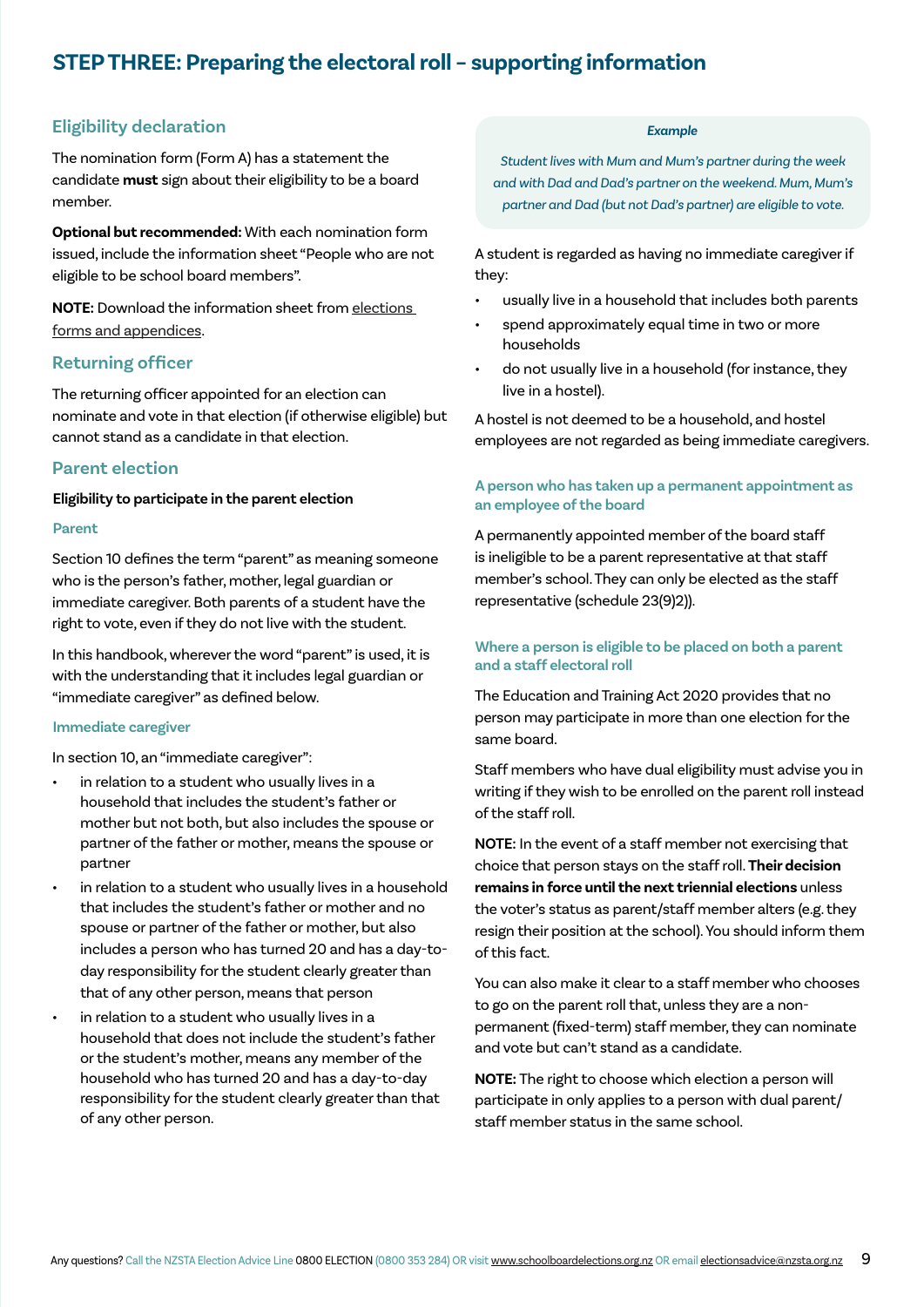# **STEP THREE: Preparing the electoral roll – supporting information (continued)**

# **Parent election**

# **Eligibility criteria (continued)**

The following are eligible to be on the parent roll:

- Parents of those students who are under 20 years of age and are enrolled full-time at the school on the day that the roll or the supplementary roll for the election closes.
- Parents of international students, regardless of where they live in the world. They should be posted election papers if their contact details are known.
- Adult students who are 20 years of age or older who are enrolled full-time at the school on the day that the roll or the supplementary roll for the election closes.
- Staff members who are also a parent of a student enrolled at the same school. They automatically go on the staff roll but can opt to go on the parent roll instead. See page 9 for more information.

# **More examples of eligibility to go on the parent roll**

- **• Parents of students enrolled in year 6 at contributing schools to an intermediate school**
	- These parents can go on the roll of both the contributing school and the stand-alone intermediate school at which their child is likely to be enrolled as a full-time student in the year after the elections.

**NOTE:** "Stand-alone intermediate" refers to schools in which only years 7 and 8 students are enrolled.

If an intermediate school has an enrolment scheme, the returning officer should delete the names of parents of year 6 students with addresses outside the enrolment zone.

**NOTE:** If the contributing school has concerns regarding privacy, point out that legally, an intermediate school board is elected by parents of students enrolled at the school and parents of students likely to be enrolled at the intermediate school in the year after the year in which the election is held. Reassure the parent that these details will only be used in these school board elections.

For that second group of parents to participate they must be on the parent roll of the intermediate school to enable the returning officer to send them nomination forms and then voting papers (if required).

If you are the returning officer for an intermediate school, promptly contact the returning officers at the contributing schools and remind them that they must arrange for you to be given the names and contact details of all parents with at least one child in year 6.

 If you are the returning officer at a contributing school, ensure that the intermediate school is provided with the names and contact details of parents

with students in year 6.

# **• Parents of students in satellite classes of special schools**

Parents of students in satellite classes of special schools are eligible to be on the parent roll at the special schools but not the host schools where the satellite classes are sited.

# **• Parents of students enrolled at special schools**

 Parents of mainstreamed students (e.g. students enrolled in special schools who regularly attend classes in other schools) are eligible to be on the parent rolls at the special schools provided the student is under 20 years of age.

# **• Parents of alternative education students**

Parents of alternative education students may vote in parent elections for the schools where the students are enrolled full-time.

# **• Principals as parents**

A principal who is also a parent of a student (who is under 20 years of age) enrolled full-time at the school, is eligible to be on the parent roll. They can nominate and vote in the parent elections but cannot stand as a candidate. **They do not participate at all in a staff election.**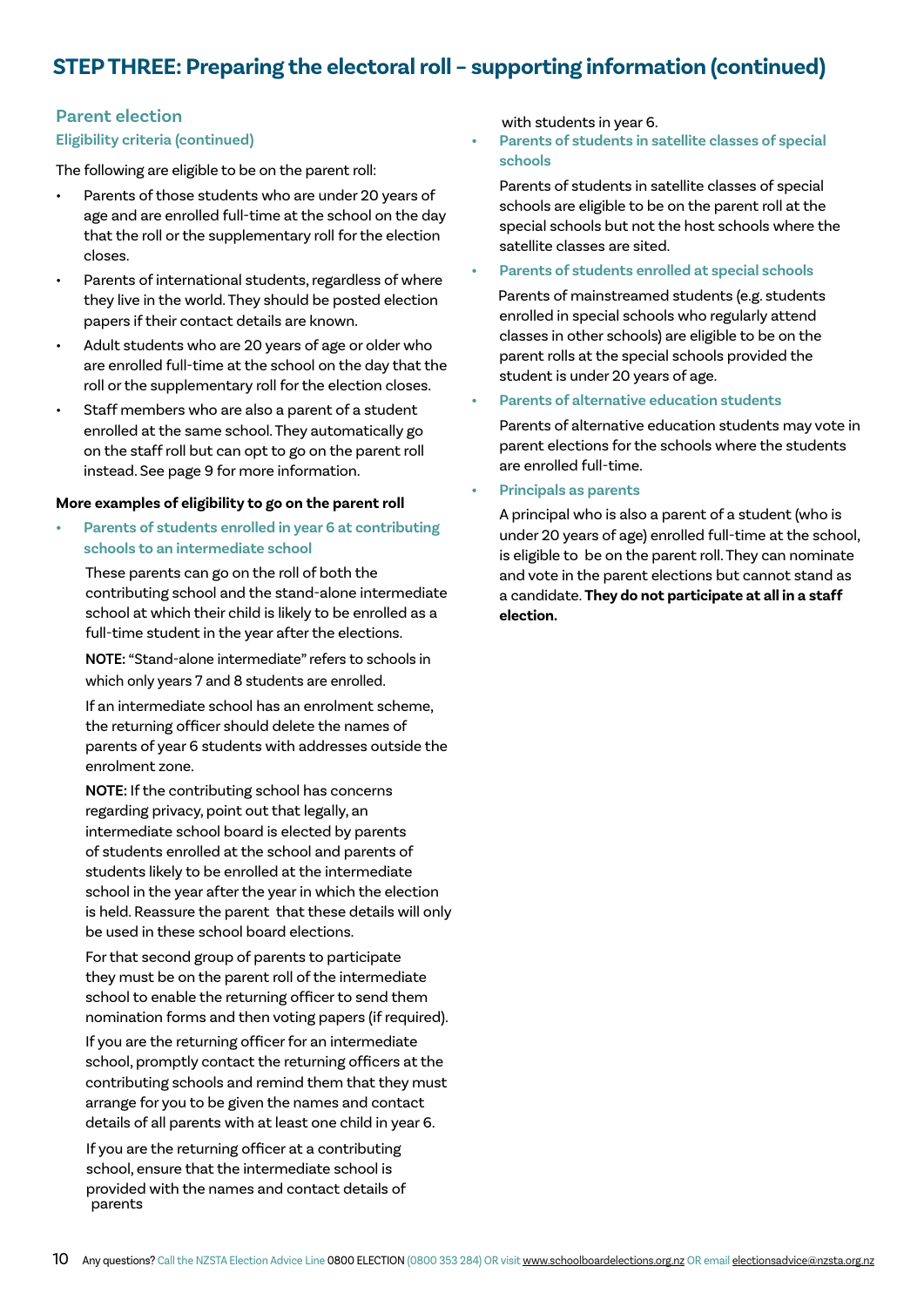# **STEP THREE: Preparing the electoral roll – supporting information (continued)**

# **Staff election**

# **Eligibility to participate in the staff election**

### **Board staff (staff member)**

Section 10 defines the term "board staff" as someone (who is not a full-time student) who, on the day the main or supplementary roll closes, has either:

- taken up a permanent appointment to a position in the employment of the board (i.e. is "permanent") or
- been continuously employed during the period 2 months before the day in one or more positions in the employment of the board (i.e. is "fixed-term").

### **Itinerant, resource and similar teachers**

Itinerant, resource and similar teachers can go on the staff rolls of the base schools that employ them, but not the staff roll of any of the other schools at which they work.

# **Dual eligibility – staff member eligible to opt to go on the parent roll**

A staff member with dual eligibility can only be on one roll at a time. They automatically go on the staff roll and stay there unless they advise the returning officer in writing they wish to be on the parent roll. They must do this before the applicable roll (main or supplementary) closes.

- While on the staff roll, the staff member can fully participate (e.g. stand, nominate and vote) in the staff election.
- If the staff member opts to go on the parent roll, they can nominate and vote in the parent election but can't stand as a candidate unless they are in a fixed-term position.
- Once on a particular roll for the triennial elections, the staff member must wait until the next triennial election to change, unless their circumstances change (see example).

### *Example*

*A staff member with dual eligibility opted to go on the parent roll at the last triennial elections. Their child then left the school. There is a staff by-election coming up. Which roll can they be on?*

*The staff member lost their dual eligibility when their child stopped being a student at the school. They cannot stay on the parent roll for the by-election so will go back on to the staff*  roll. At the next triennial elections, they will stay on the staff roll *unless one of their children is attending the same school.* 

# **Quick summary of eligibility to go on the staff roll**

- Permanent staff eligible to go on the staff roll can be:
	- full-time
	- part-time
	- teaching
	- non-teaching
- staff employed by the school who also work at other schools.
- Non-permanent (fixed-term) staff could\* include staff who are:
	- full-time
	- part-time
	- teaching
	- non-teaching
	- staff employed by the school (board) who also work at other schools.

**\*NOTE:** Fixed-term staff can go on the staff roll only if they've been continuously employed at the school in one or more positions for two or more months before the day the main or supplementary roll closes.

**NOTE:** Permanent and fixed-term staff that work at the school but are employed by another school (board) can't go on the staff roll. They can only go on their employing school (board)'s staff roll. Day-to-day relievers do not go on the staff roll.

**NOTE:** Contractors are not employed by the school and are not eligible to go on any staff roll.

### **Examples of eligibility to go on the staff roll**

- A permanent computer studies tutor can go on the staff roll of the school (board) that employs them.
- A permanent itinerant speech-language therapist working across schools can go on the staff roll of the school (board) that employs them.
- The following people can go on the staff roll if they've been continuously working for the school (board) that has employed them for at least two months on the day either the main or supplementary roll closes:
	- A fixed-term teacher employed to cover the period another staff member is on parental leave.
	- A fixed-term physics teacher employed to teach for three hours a week.
	- A fixed-term Resource Teacher: Learning and Behaviour (RTLB) teacher.
	- A fixed-term "across schools" Community of Learning | Kāhui Ako teacher.
	- An itinerant teacher of the deaf can go on the staff roll of the base school that employs them.

These people are not eligible to go on the staff roll:

- A social worker working at the school but employed by an outside (non-school) agency.
- An IT services contractor and a lawnmowing services contractor working at the school. They are not employed by the school (board).
	- A day-to-day reliever.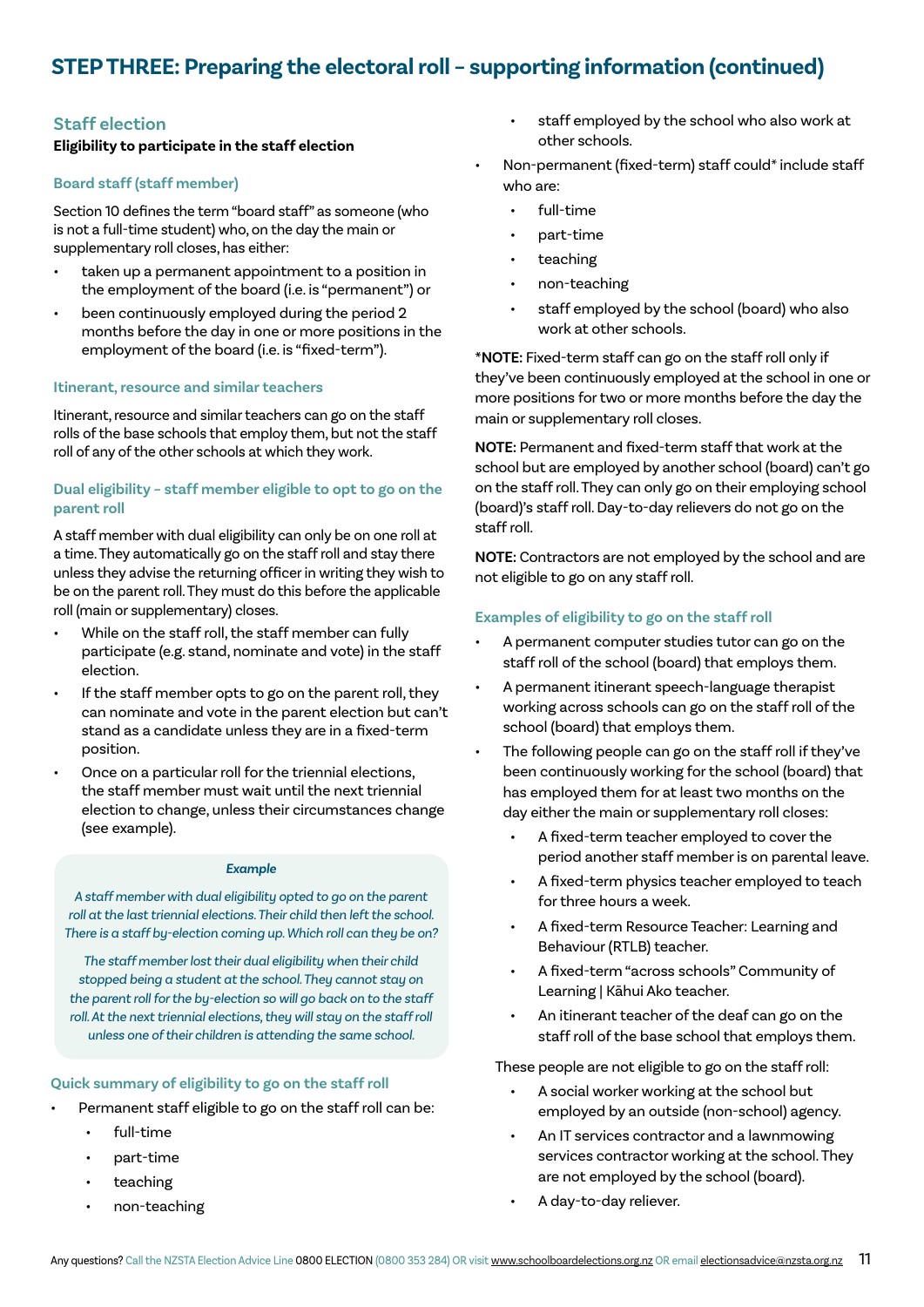# **STEP FOUR: Calling for and accepting nominations**

This step of the election process requires the returning officer to ensure that the required information is provided correctly to all eligible voters. It is also important to maintain timely and ongoing communication with the presiding member during this process. Please follow the actions below carefully.

# **Actions – parent election**

In order to meet legislative requirements (preferably as early as possible), be clear about the date by which nomination forms will need to be issued and notify your school community and local community.

# **Prepare nomination forms ready to be sent out by:**

# 15 July 2022

If using the common triennial elections date, nominations must be called for by the date above. When calling for nominations, you must do the following:

- Prepare a parent election nomination cover letter. This notice explains the parent election process. It should accompany the nomination form that is issued to all eligible people on the voting roll.
- See page 14 for Notice 2: Sample parent election nomination cover letter or download from [sample election notices.](https://www.schoolboardelections.org.nz/returning-officers/cover-notices-letters-and-declarations/sample-election-notices/)
- Prepare a nomination form. Use Forms A or B (if the board is opting into the staggered election cycle), which you can download from elections forms and [appendices](https://www.schoolboardelections.org.nz/returning-officers/cover-notices-letters-and-declarations/election-forms-and-appendices/).

Before downloading, you must enter:

- the name of the school
- the school profile number
- the address to which the form must be returned (usually the school office)
- the date and time (noon) by which the completed form must be received by the returning officer.
- Print one copy and circle the type of election (parent/staff). Photocopy the required number of forms.
- All nomination forms are available in other languages. Download these languages: English, Te Reo Māori, Tongan, Samoan and Simplified Chinese. Download from [election forms and appendices](https://www.schoolboardelections.org.nz/returning-officers/cover-notices-letters-and-declarations/election-forms-and-appendices/).

# **Eligibility**

**Optional but recommended:** Download and print the required number of information sheets about eligibility. See next column for details about the information sheets.

# **Actions – staff election**

**Prepare staff election notices ready to be issued by:** 15 July 2022

If using the common triennial elections date, nominations must be called for by 15 July 2022. When calling for nominations for the staff election use Notice 5 (see page 16 or download from [sample election notices](https://www.schoolboardelections.org.nz/returning-officers/cover-notices-letters-and-declarations/sample-election-notices/)). This notice explains the staff election process. You, as returning officer, can EITHER:

- Issue the notice to each staff member on the roll or
- Display copies of the notice in prominent places around the school or online if you, as returning officer, are satisfied that doing this will adequately inform staff about the call for nominations.

**NOTE:** If you issue the notice to each staff member, you can choose to also display the notice in prominent places around the school (but you do not have to).

# **Issuing the parent and staff election notices**

Ways to issue the notice include personally delivering, emailing or placing in each staff member's pigeon hole (if these are used).

**NOTE:** with each notice you issue, you must include a nomination form (Form 1A).

# **Including information about eligibility with each nomination form**

**Optional but recommended:** With each nomination form issued, include the information sheet "People who are not eligible to be school board members".

**NOTE:** Download the information sheet from [elections](https://www.schoolboardelections.org.nz/returning-officers/cover-notices-letters-and-declarations/election-forms-and-appendices/)  [forms and appendices](https://www.schoolboardelections.org.nz/returning-officers/cover-notices-letters-and-declarations/election-forms-and-appendices/).

# **Parent election (continued)**

# **Notify school community and wider local community**

By 15 July 2022, you must notify your school community and local community that nominations are open. Use Notice 1A (see page 15 or download from [sample election notices](https://www.schoolboardelections.org.nz/returning-officers/cover-notices-letters-and-declarations/sample-election-notices/)).

You can notify the school community and any other affected parties in the local community in a way that best meets the needs of your communities. You could do this by displaying or posting Notice 1A: Sample parent election notice (notify community) in places such as:

- school website, newsletter or school Facebook page
- local community noticeboards (e.g. library, supermarket, sports clubs)
- local community webpages e.g. Facebook, Neighbourly
- local newspaper
- school parent and whānau meetings or hui.

Several schools can publish a Combined parent election notice (notify community). Use Notice 1B (download from [sample election notices\)](https://www.schoolboardelections.org.nz/returning-officers/cover-notices-letters-and-declarations/sample-election-notices/).

*<u></u>* **Call for nominations by Noon:** 15 July 2022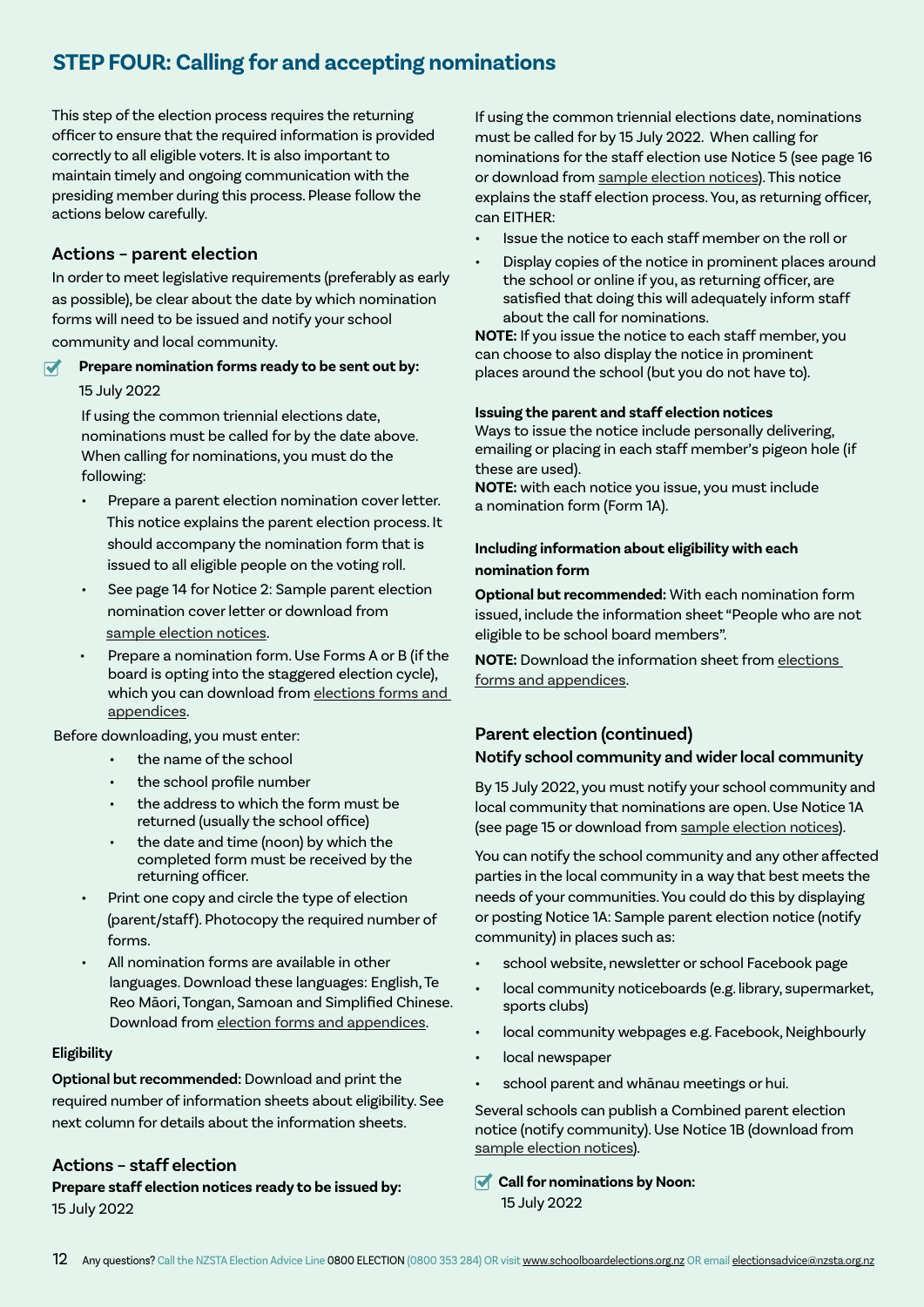# **STEP FOUR: Calling for and accepting nominations (continued)**

# **Actions**

### $\overline{\mathbf{v}}$ **Update the presiding member on the number of valid nominations received as they come to hand.**

Log in to the [elections dashboard](https://schoolboardelections.org.nz/Security/login?BackURL=%2Felections-dashboard%2F) and update the number of valid nominations as you receive them.

If there are fewer nominations than there are vacancies to be filled, keep the presiding member informed, as the board will need to encourage nominations.

Keep receiving nominations and candidates' statements. Ensure that the name of every eligible candidate is available for inspection at any reasonable time at the school throughout the election process.

# Receive nominations until noon on:

3 August 2022

- When nominations are received, check them immediately and, if valid, put the candidates' names on a list that is displayed in an area such as the noticeboard in the school foyer/staffroom or online where the public/staff can see it.
- Log in to the [elections dashboard](https://schoolboardelections.org.nz/Security/login?BackURL=%2Felections-dashboard%2F) and update the number of valid nominations.
- If a nomination is not valid, advise the nominee and nominator and give the reason.
- If a nomination form has one or more errors, advise the nominee and nominator and give them the opportunity to correct any errors.

Do not let them alter anything. Instead, provide another blank nomination form. If, say, a signature is missing, get the person to fill in the gap.

**NOTE:** Errors must be corrected before nominations close.

• Nomination forms can be received in a number of ways provided they arrive by the date and time nominations close (e.g. hand delivery, post, email (scanned) and fax).

### **Close nominations at noon on:**  $\overline{\mathbf{v}}$ 3 August 2022

Nominations must close at noon on this day. The nomination forms, along with any candidates' statements, must be in your hands by noon or held at the school office for you to collect later in the day.

No nominations received after noon can be accepted.

In the triennial elections, and once nominations close, if valid nominations for parent representatives number fewer than three, a commissioner may be appointed to replace the board. Promptly advise the presiding member so they can contact the Ministry of Education.

**NOTE:** This does not apply to a board that has a staggered (mid-term) election cycle.

# **Non-voting election**

If there are three or more valid parent representative nominations and these are fewer than or equal to the number of vacancies, you can promptly declare all candidates elected.

**NOTE:** This is a non-voting election.

Similarly, if there is only one valid nomination for a staff representative, you can promptly declare the candidate elected. This is also a non-voting election.

# **Declaring results of a non-voting election**

In the case of a non-voting election, the election has come to an end, so you can declare the final result as follows:

Give written notice to the board.

**NOTE:** in a non-voting election elected board members take office seven days after nominations close on 10 August 2022.

- Use Notice 4B (see page 18 or download from sample [election notices\)](https://www.schoolboardelections.org.nz/returning-officers/cover-notices-letters-and-declarations/sample-election-notices/).
- Also notify your school community and any other affected parties in the local community. Use notice 4B for a parent election and notice 6 for a staff election (see page 18 or download from [sample election](https://www.schoolboardelections.org.nz/returning-officers/cover-notices-letters-and-declarations/sample-election-notices/)  [notices\)](https://www.schoolboardelections.org.nz/returning-officers/cover-notices-letters-and-declarations/sample-election-notices/).

 **NOTE:** Examples of ways to notify your communities are:

- school website or school Facebook page
- school newsletter
- local community noticeboards (e.g. library, supermarket, sports clubs)
- school parent and whānau meetings or hui.

You should also ensure the following are completed:

- Complete Appendix 1: Candidates and elections results online on [election forms and appendices](https://www.schoolboardelections.org.nz/returning-officers/cover-notices-letters-and-declarations/election-forms-and-appendices/) (you must be logged in as returning officer).
- Ensure Appendix 2: Change in school board membership is completed as soon as possible. Options for doing this:
	- Go to [election forms and appendices](https://www.schoolboardelections.org.nz/returning-officers/cover-notices-letters-and-declarations/election-forms-and-appendices/).
	- Or, you can email the presiding member to report that new board members need to complete this form on [Appendix 2](https://www.schoolboardelections.org.nz/board-resources/election-forms-and-appendices/appendix-2/). (They do not need to log in to access this page).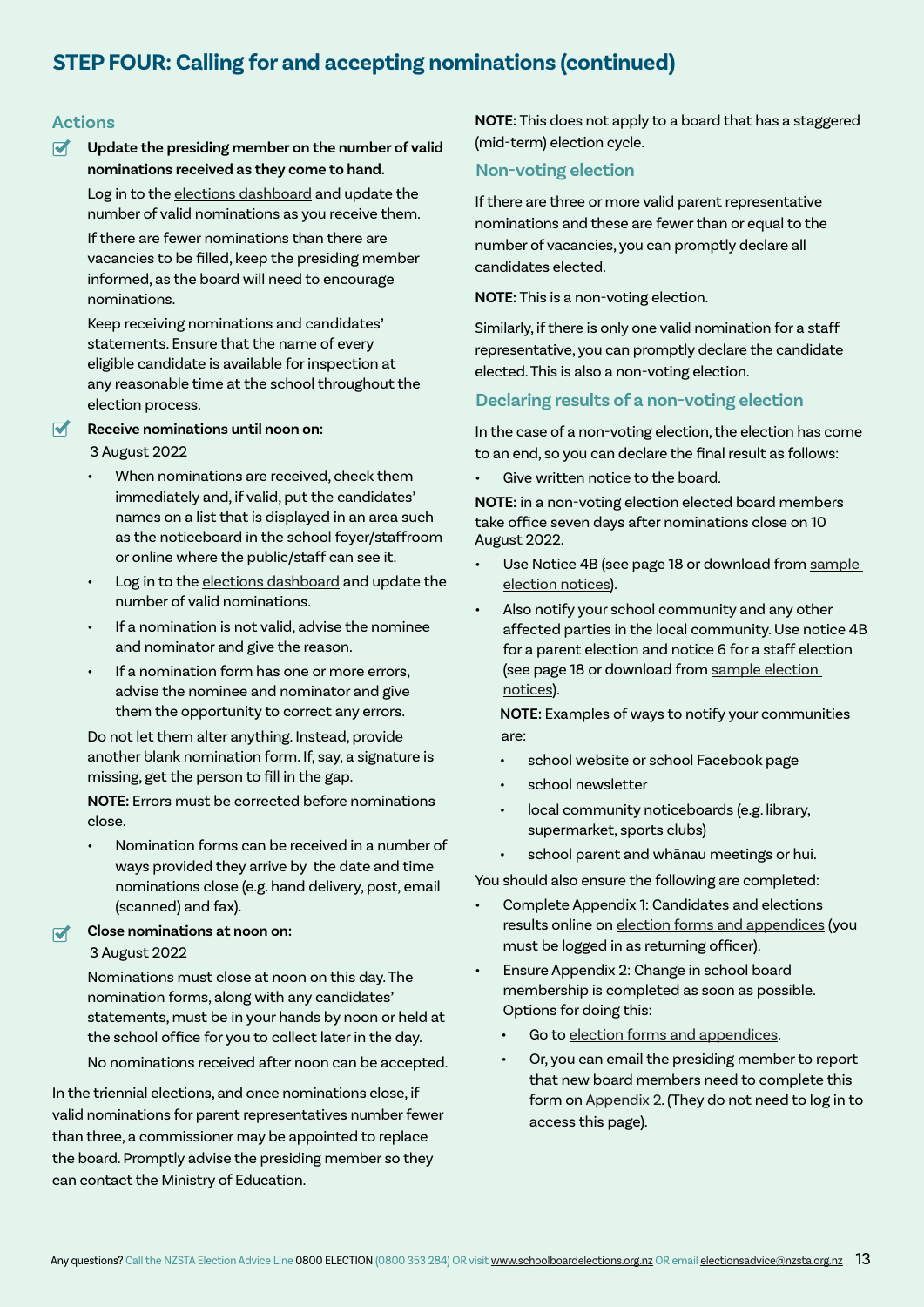**Notice 2: Sample parent election nomination cover letter (enclose with nomination forms)**

# **20XX SCHOOL BOARD PARENT ELECTIONS** *[INSERT SCHOOL NAME]* **School profile number: XXXX**

Nominations are open for the election of *[insert number]* parent representatives to the school board.

### **Your nomination form is enclosed**

You can use this form to nominate yourself or someone else in your community. We have nomination forms available in Te Reo Māori and some other languages. Please contact the returning officer if these are required. [**NOTE:** *please include the following sentence* **only** *if you are returning officer for a stand-alone intermediate school.*] If you have a child enrolled in year 6 at a nearby years 1–6 (contributing) primary school, you can participate in this election also.

### **Nominating yourself or someone else**

If you are on the voting roll and eligible to vote, you can nominate yourself. Please remember to sign **both** parts of the form.

If you are nominating someone else, complete the nomination form and make sure it includes all the required contact details and signatures.

You can post, hand deliver or email your nomination form/s to the returning officer (see details below). Nominations close at **noon** on *[insert date]*.

[**NOTE:** *the following sentence is optional but recommended*]*.* Information on who is not eligible to be a board member is enclosed.

# **Candidate statement**

If you are a candidate, you are invited to submit an optional statement (up to 400 words) and photo. Make sure your statement is received by **noon** on *[insert date]* so that it can be sent to voters with the voting papers.

The returning officer may remove or edit any part of the candidate's statement if it exceeds 400 words or is offensive or defamatory.

### **Electoral roll**

The electoral roll is held at the school office and can be viewed during normal school hours.

# **Eligibility**

Anyone can stand for election for the board, except for some exclusions. Please check information on who is not eligible. If not enclosed, ask the returning officer for this. If you are not on the voting roll, you must be nominated by a person who is.

# **Scrutineers**

A candidate may nominate a person to sit with the returning officer during the vote count to make sure it is done correctly. Scrutineers are also required for electronic elections if a recount is needed. Please advise the returning officer in writing of your scrutineer's name and contact details before election day. Candidates **cannot** be scrutineers.

# **Voting and results**

Electronic voting [will/will not] be an option for this election.

If there are more nominations than vacancies for parent representatives, a voting election will be held. Eligible voters will be issued voting papers and candidate statements on or before *[insert date by which voting papers must be issued]*.

The poll closes at **4pm** on *[insert election day date*]. The highest polling candidates will be elected to the board, and results will be notified to the school community and other affected parties.

**Post, hand deliver or email completed nomination form/s to:** *[insert name and contact details of returning officer]*.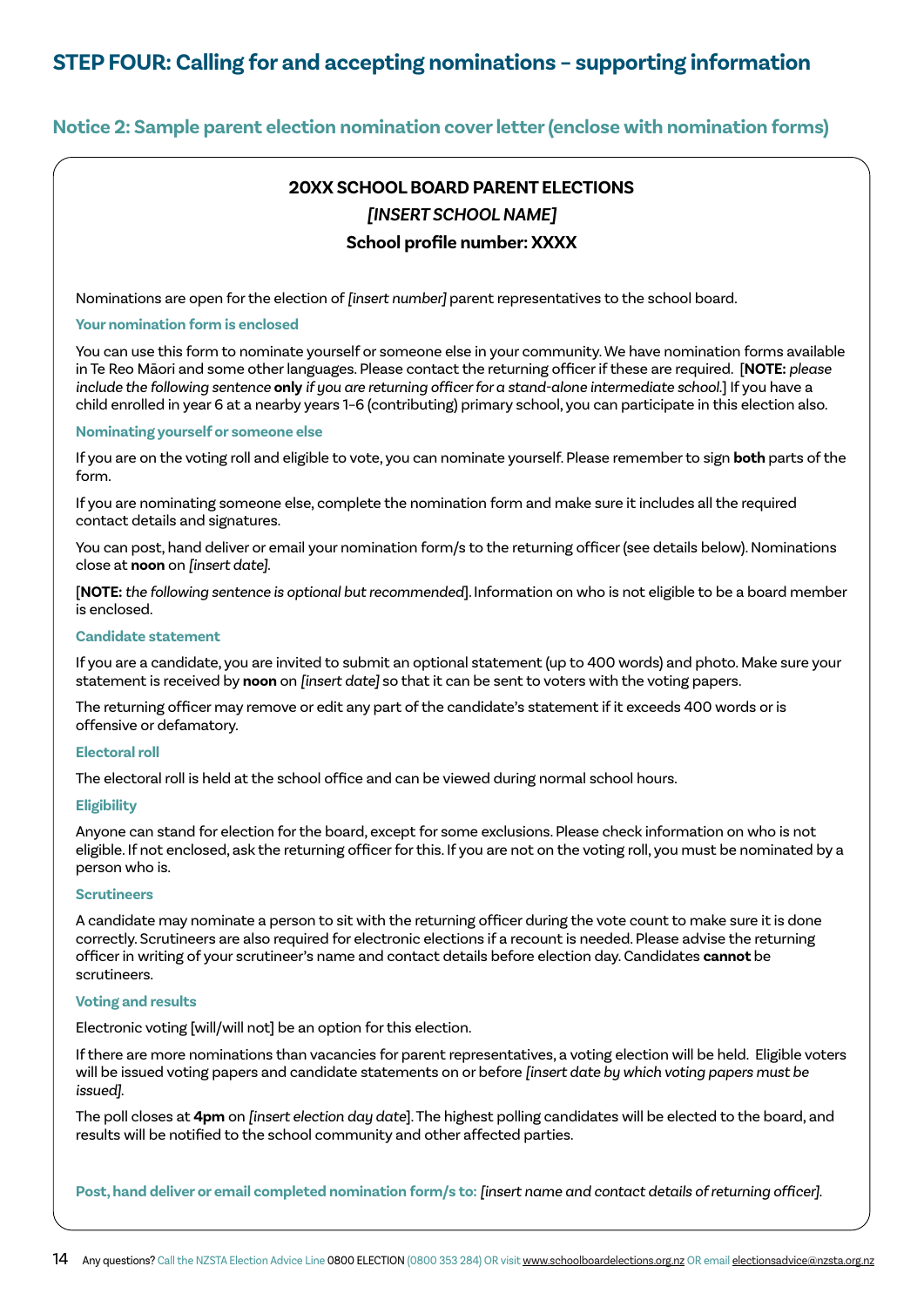# **STEP FOUR: Calling for and accepting nominations – supporting information (continued)**

# **Reminders**

The regulations require:

- that a notice is issued to **each person** named on the roll
- notifying the school community and any other affected party in the local community in a way that best meets their needs.

Examples of ways to issue the notice and nomination form to every person named on the roll are email, delivery by hand or post.

A special nomination form (Form B) and special voting form (Form D) will need to be used if the board is opting into the staggered (mid-term) election cycle at these triennial elections.

The parents (see definition on page 10) of foreign fee-paying students enrolled at the school are entitled to participate in any parent representative election or by-election. The returning officer needs to process their requirements first. To check overseas postal delivery times go to: [www.nzpost.co.nz.](https://www.nzpost.co.nz/)

The returning officer appointed for an election can nominate and vote in that election (if otherwise eligible) but cannot stand as a candidate in that election.

A candidate in a parent representative election does not need to be a parent of a student enrolled at the school. If not on the roll, the candidate needs someone on the roll to nominate them.

# **Notice 1A: Sample parent election notice (notify community)**

*[Insert school name]*

School Board Elections

Parent Election Notice (notify community)

Nominations are open for the election of *[insert number of vacancies]* parent representatives to the school board.

All eligible voters will receive a nomination form. Use this form to nominate yourself or someone in your community. You will also receive a nomination cover letter calling for nominations.

[**NOTE:** *the following sentence is optional but recommended*]*.* Information on who is not eligible to be a board member is provided with the nomination form.

If you need more nomination forms, contact the school office.

Nominations close at **noon** on *[insert date]*. You may provide a signed candidate statement and photograph with your nomination.

The electoral roll is held at the school and can be viewed during normal school hours.

As nominations are received, there will be a list of candidates' names kept at the school up until election day, which you can view.

Voting closes at **4pm** on *[insert election day date]*.

Signed [*insert name*] Returning Officer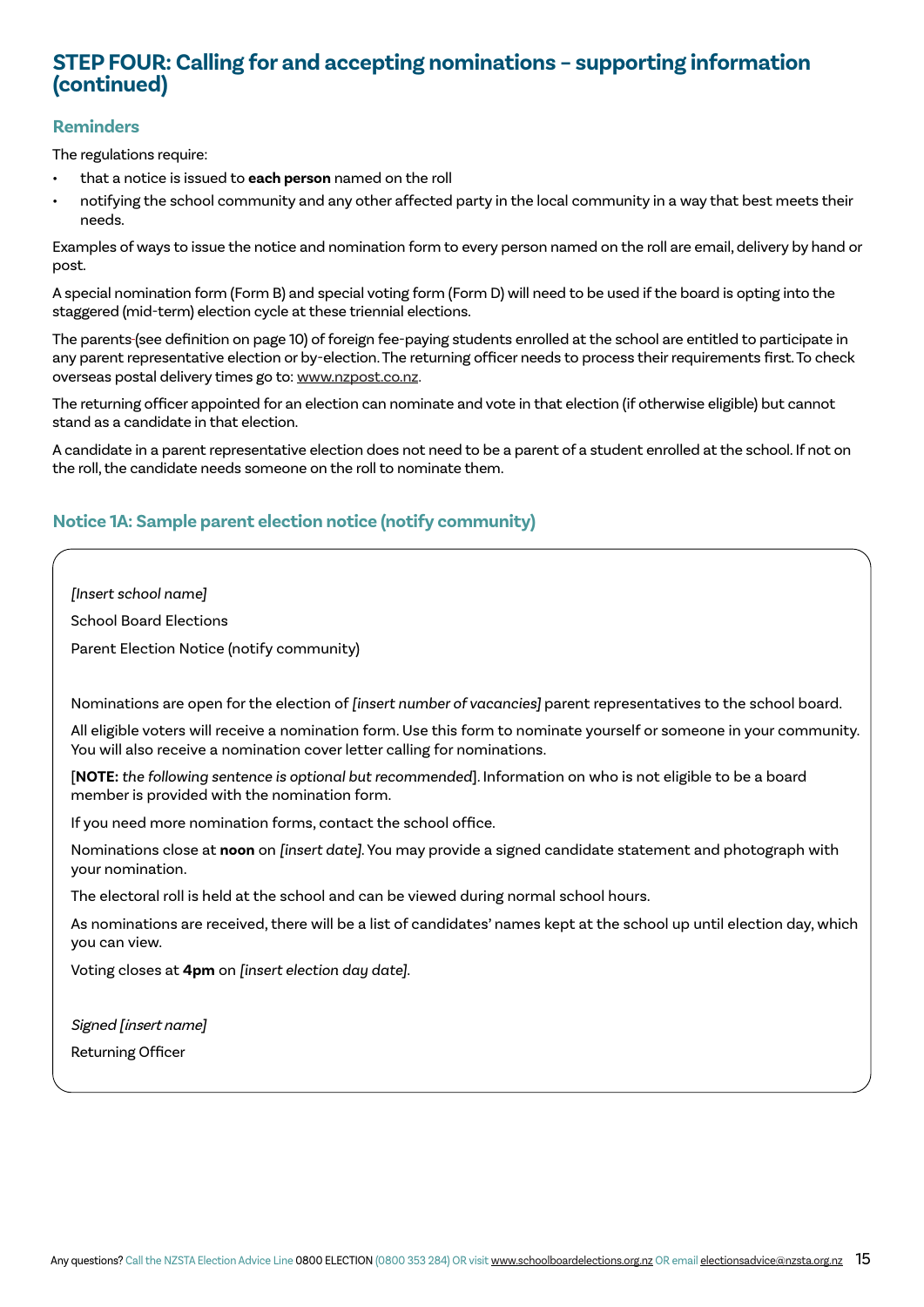# **STEP FOUR: Calling for and accepting nominations - supporting information (continued)**

# **Notice 5: Sample staff election notice (cover letter/display at school)**

*[Insert school name]*

School Board Elections

Staff Election Notice

Nominations are open for the election of one staff representative to the school board.

A nomination form and a copy of this notice are being distributed to all eligible members of staff.

If you need more nomination forms, contact the school office.

Nominations close at **noon** on *[insert date]*.

[**NOTE:** *The following sentence is optional but recommended for the cover letter*]: Information on who is not eligible to be a board member is attached to this notice.

[**NOTE:** *The following sentence is optional but recommended for the display at school notice*]. Information on who is not eligible to be a board member is provided with the nomination form.

# **Dual eligibility (triennial elections only)**

Some staff may also be eligible to be on the parent roll. You can only be on one roll. You have the right to decide which one. You must advise the returning officer in writing before the roll closes or you will remain on the staff roll.

If you remain on the staff roll you can stand as a candidate, nominate and vote in the staff election. If you choose the parent roll, you can nominate and vote in the parent election. If you are a permanent staff member, you cannot stand in the parent election. The decision you make stays in place until the next triennial elections, unless your eligibility circumstances change.

# **Voting roll**

The voting roll is held at the school office and can be viewed during normal school hours.

# **Candidate statement**

If you are a candidate, you are invited to submit an optional statement (up to 400 words) and photo. Make sure your statement is received by **noon** on *[insert date]* so that it can be sent to voters with the voting papers.

The returning officer may remove or edit any part of the candidate's statement if it exceeds 400 words or is offensive or defamatory.

### **List of candidates**

There will also be a list of candidates' names kept at the school office up until election day.

# **Voting**

Voting closes at **4pm** on *[insert date]*.

Electronic voting [will/will not] be an option for this election.

### **Scrutineers**

A candidate may nominate a person to sit with the returning officer during the vote count to make sure it is done correctly. Please advise the returning officer in writing of your scrutineer's name and contact details before election day. Candidates cannot be scrutineers.

Signed

*[insert name]*

Returning Officer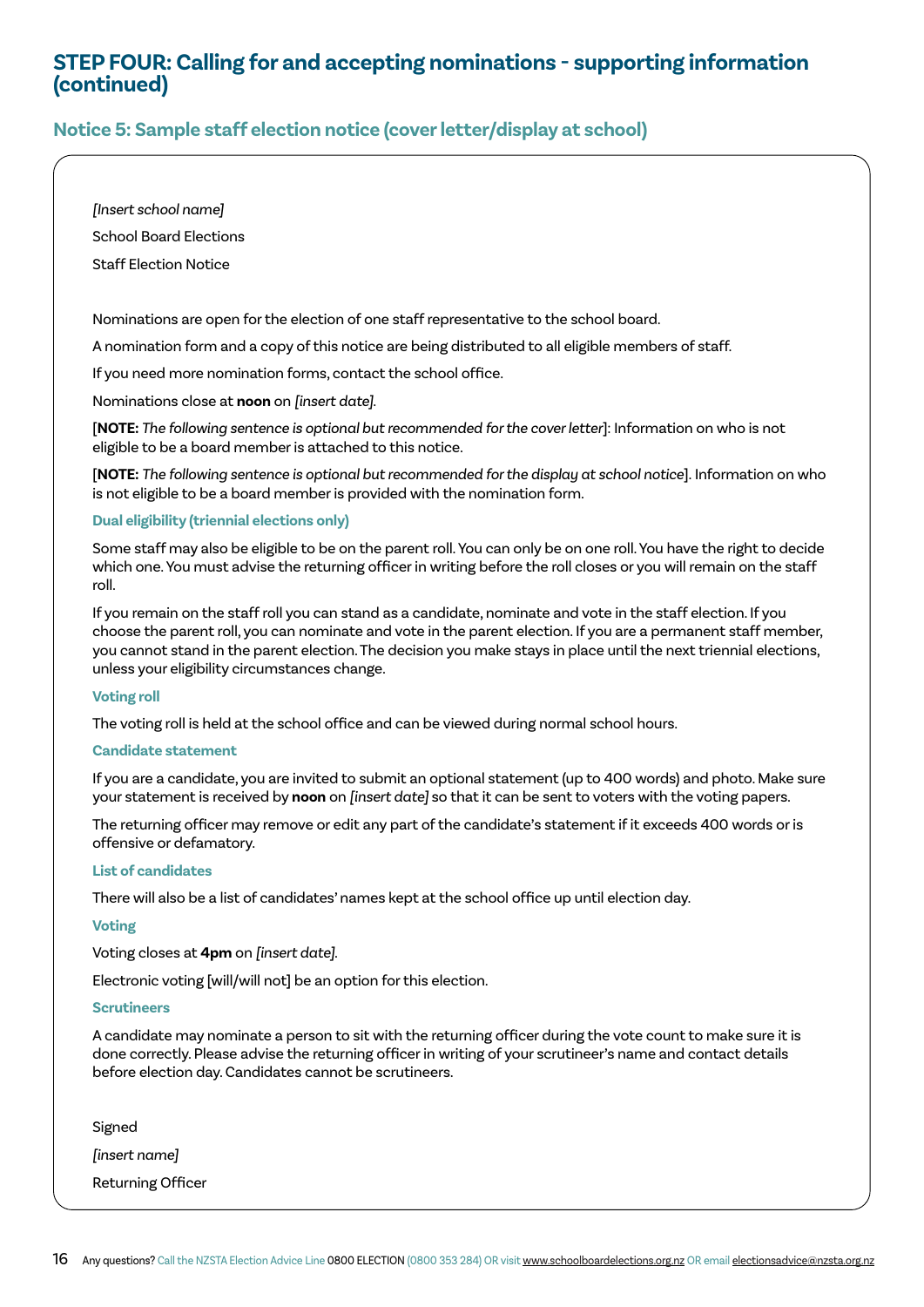# **STEP FOUR: Calling for and accepting nominations – supporting information (continued)**

# **Optional candidate statements**

- Receive candidates' statements and edit if necessary. Statements may include each candidate's:
	- experience
	- qualifications
	- abilities
	- previous involvement with the school(s) or institution(s) administered by the board
	- reasons for standing for election
	- interests
	- anything else that can be reasonably linked to the education of children.

Regulation 20(2) authorises you to omit or abridge any part of a statement if you are satisfied on reasonable grounds that it is likely to be defamatory or offensive or is too long.

Your role in editing statements about candidates is limited to the requirements expressed in this regulation. It is vital that you are not seen either to favour one candidate over another or in any way to attempt to influence the voters when editing candidates' statements.

You must be seen to be impartial. You should not be involved in organising or calling public meetings of candidates. You may be present at such meetings in order to receive nominations, but this should be your only involvement.

# **Optional candidate photographs**

Photographs of candidates are not necessary. However, if photographs are received in time (by noon the day nominations close), they can be distributed with the candidates' statements.

# **Validation of candidates' eligibility**

The Education and Training Act 2020 lists the categories of persons who are not eligible to be a board member. This includes all types of board members – e.g. elected, co-opted or appointed board members and board members elected or selected to fill a casual vacancy.

**Optional but recommended:** With each nomination form issued, include the information sheet "People who are not eligible to be school board members".

Download the information sheet from [elections forms and](https://www.schoolboardelections.org.nz/returning-officers/cover-notices-letters-and-declarations/election-forms-and-appendices/)  [appendices](https://www.schoolboardelections.org.nz/returning-officers/cover-notices-letters-and-declarations/election-forms-and-appendices/).

A person is ineligible if they:

- are an undischarged bankrupt
- are not allowed to be a director or promoter of or be concerned with or take part in the management of

 a company (under sections 382, 383 or 385 of the Companies Act 1993)

- are a permanently appointed member of the board staff, unless they are standing for election as a staff representative
- contract or subcontract with the board without the approval of the Secretary for Education and receive payments exceeding \$25,000 in any financial year – this also covers situations where a person has a 10% or more shareholding in the contracting company or a company that controls the contracting company
- are subject to a property or personal order (under the Protection of Personal and Property Rights Act 1988)
- are a person convicted of an offence punishable by imprisonment for two years or more, or who has been sentenced to imprisonment for any other offence, unless that person has obtained a pardon, served the sentence or "otherwise suffered the penalty imposed on the person"
- are not a New Zealand citizen **and are**:
	- a person in New Zealand unlawfully (i.e section 15 or 16 of the Immigration Act 2009 applies to them)
	- a person who has been granted a temporary visa for less than 12 months
	- deemed for the purposes of that Act to be in New Zealand unlawfully.

**NOTE:** If a person has approval to reside in New Zealand for 12 months or more, they may stand as a candidate (if otherwise eligible).

**NOTE:** It is not the returning officer's job to check candidate eligibility.

**NOTE:** No person who has been appointed as the returning officer for an election of board members is eligible to be nominated as a candidate in the election.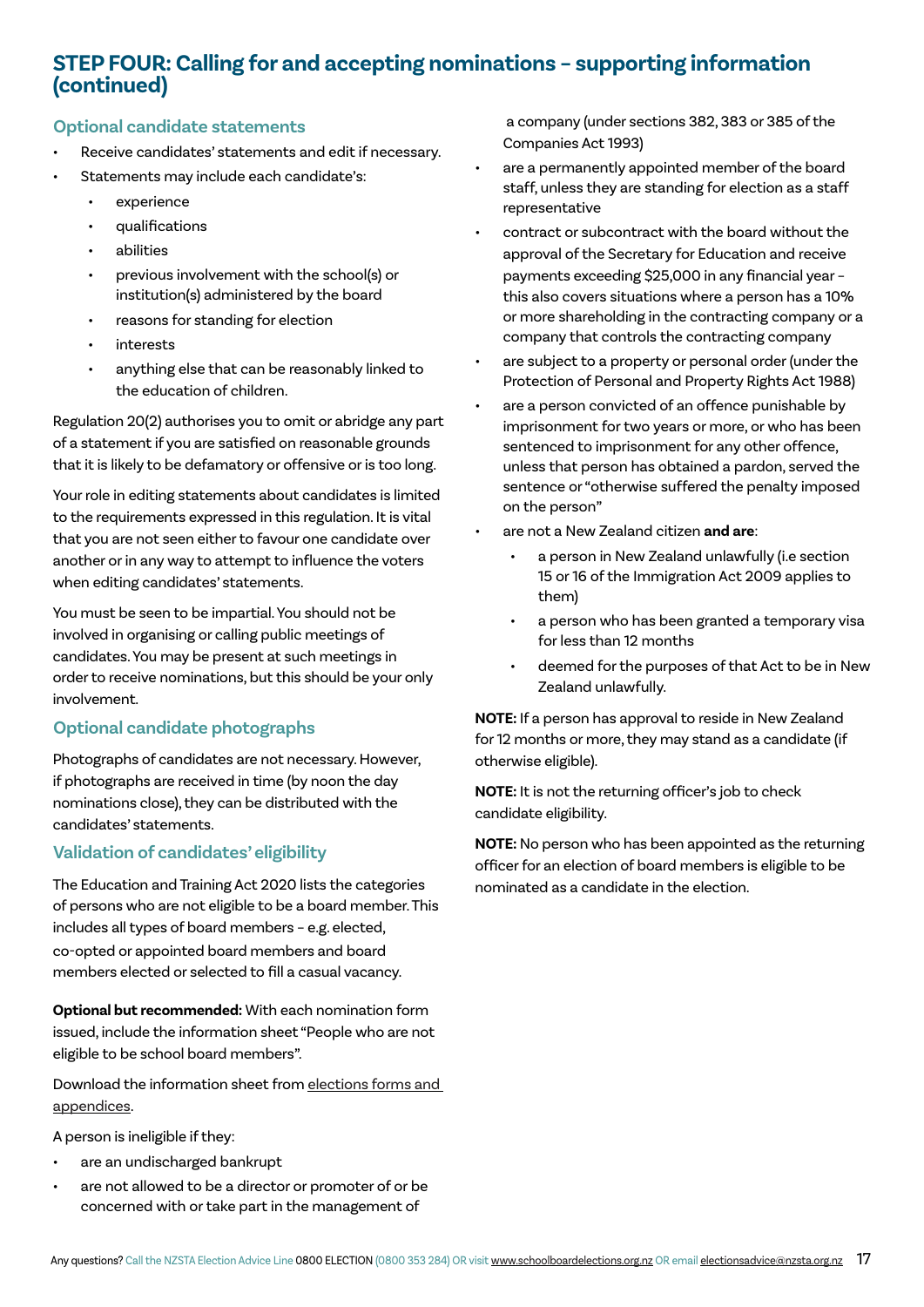# **STEP FOUR: Calling for and accepting nominations – a non-voting election – supporting information**

# **Declaring results of a non-voting election**

 $\overline{\phantom{a}}$  $\overline{\phantom{a}}$ 

If there are three or more valid parent representative nominations and these are fewer than or equal to the number of vacancies, you can promptly declare all candidates elected.

**NOTE:** The requirement to receive at least three valid parent representative nominations does not apply to boards that have adopted the staggered (mid-term) election cycle.

The election has now ended. Follow the process on page 13: Declaring results of a non-voting election. Use Notice 4B on page 18 or download from [sample election notices.](https://www.schoolboardelections.org.nz/returning-officers/cover-notices-letters-and-declarations/sample-election-notices/) Nothing needs to go to the local District Court. The Board should keep the roll and nomination papers for 6 months after the election has been completed and then permanently destroyed.

# **Notice 4B: Sample declaration parent election results (no voting election required)**

| [Insert school name]          |               |                                                                                                                                                                                                                             |
|-------------------------------|---------------|-----------------------------------------------------------------------------------------------------------------------------------------------------------------------------------------------------------------------------|
| <b>School Board Elections</b> |               |                                                                                                                                                                                                                             |
|                               |               | Parent Election Results Declaration (no voting election required)                                                                                                                                                           |
|                               |               | At the close of nominations, as the number of valid nominations was equal to/fewer than [delete whichever is not<br>applicable] the number of vacancies required to be filled, I hereby declare the following duly elected: |
| Dean, Jane                    | Francis, Alan | Robinson, Paula                                                                                                                                                                                                             |
| Matiu, Te Pou                 | Ngan, Peter   |                                                                                                                                                                                                                             |
| Signed                        |               |                                                                                                                                                                                                                             |
| [insert name]                 |               |                                                                                                                                                                                                                             |
| Returning Officer             |               |                                                                                                                                                                                                                             |

# **Notice 6: Sample declaration staff election results (no voting election required)**

| [Insert school name]                                                                               |  |
|----------------------------------------------------------------------------------------------------|--|
| <b>School Board Elections</b>                                                                      |  |
| Staff Election Results Declaration (no voting election required)                                   |  |
| At the close of nominations, as there was only one valid nomination received, I hereby declare the |  |
| following duly elected:                                                                            |  |
| Dunbar, Jill                                                                                       |  |
|                                                                                                    |  |
| Signed                                                                                             |  |
| [insert name]                                                                                      |  |
| <b>Returning Officer</b>                                                                           |  |
|                                                                                                    |  |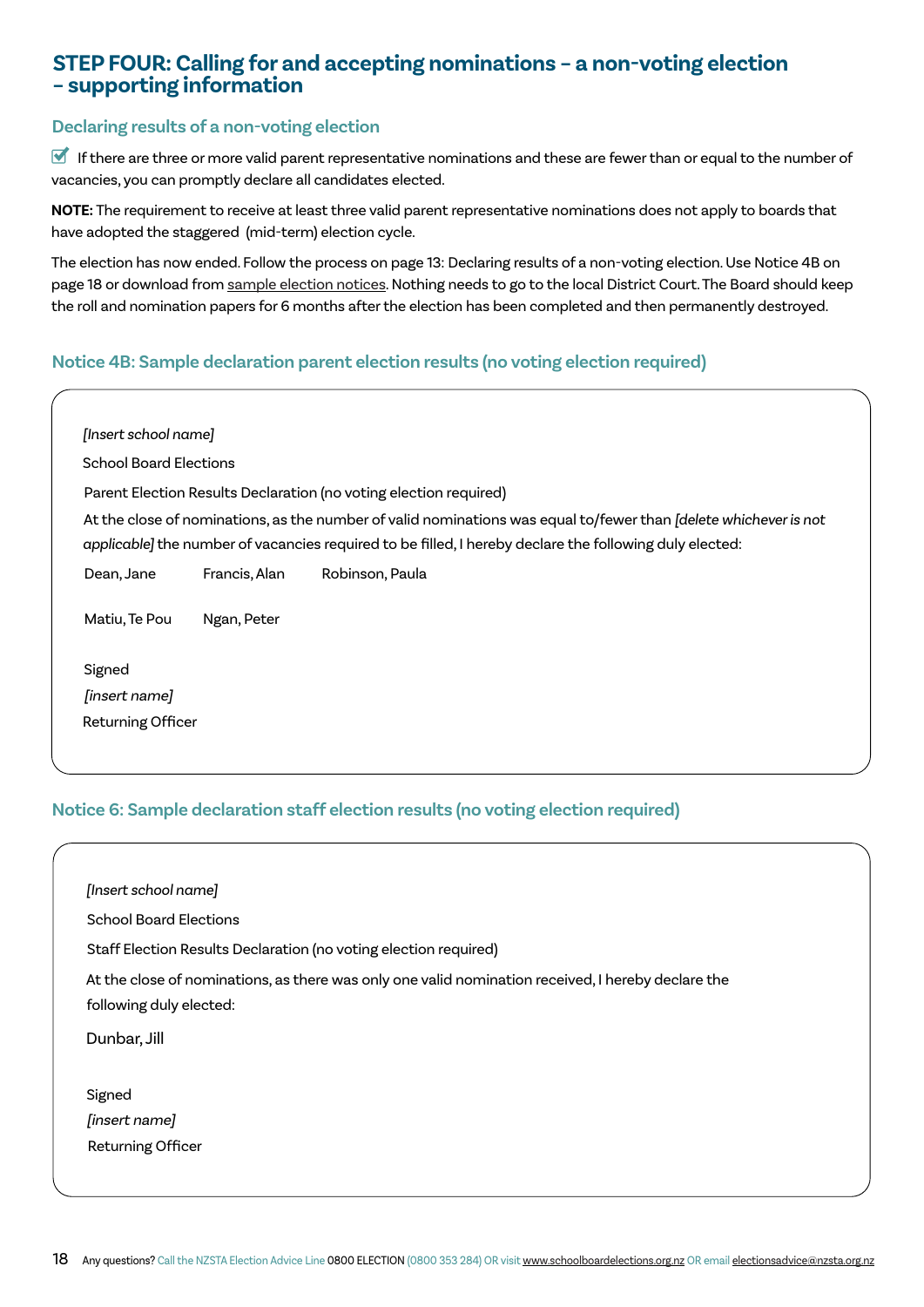# **STEP FIVE: When a voting election is required**

If there are more valid nominations received than the number of positions advertised, a voting election must be held.

**NOTE:** Voting papers must be issued to all people on the electoral roll after the date nominations close. They must not be issued any later than 28 days before the election date. Voting papers can be posted, sent out electronicaly by an accredited provider or personally delivered to every person named on the roll. Each voting paper must include a return envelope that voters **may** choose to use (but do not have to).

# **Actions**

**Preparation of voting papers after noon on:** 3 August 2022:

Download the voting paper from [election forms and](https://www.schoolboardelections.org.nz/returning-officers/cover-notices-letters-and-declarations/election-forms-and-appendices/)  [appendices](https://www.schoolboardelections.org.nz/returning-officers/cover-notices-letters-and-declarations/election-forms-and-appendices/). Voting papers are available in these languages: English, Te Reo Māori, Tongan, Samoan, Simplified Chinese.

**NOTE:** If you are a returning officer running elections for a combined board, you will need to use a special parent representatives voting paper (Form G).

The board must advise you if it has opted into the staggered (mid-term) election cycle at these triennial elections. If so, you will be required to use a special parent representatives voting paper (Form D).

If the board is in the staggered (mid-term) election cycle already, the standard voting form (Form C) must be used, but only half the number of parent representative positions on the board will be vacant.

- Enter the names of validly nominated candidates in alphabetical order by their surnames or family names on the voting paper and make the appropriate number of copies.
- Each voting paper can be coded or numbered to ensure voters are not able to vote more than once by duplicating their voting forms. The system used should allow you to check the number of votes exercised but should not enable voters to be identified, as this is a secret ballot. Coloured voting paper could also be used.
- If a numbering system is used the numbers must be added randomly to the voting papers. This is so you cannot see from a voting paper who has voted but can confirm that the number is an allocated one.
- An alternative system is to stamp each voting paper with the school seal or some other original stamp that cannot be easily duplicated.
- Whatever system is used, the returning officer must be confident that a completed voting paper when received, is the one that was issued.
- If there are more candidates than the number of spaces on the voting paper, please contact the NZSTA Election Advice Line 0800 ELECTION (0800 353 284).
- Print only the required number of voting papers.
- The official voting paper for parent representative elections (Form C) states, "You may vote for up to (insert the number of vacancies to be filled) candidates." **Make sure you insert the correct number of vacant positions to be filled**.

A voter can vote for fewer than the number of vacant positions available, but they cannot vote for more candidates than the number of vacancies to be filled.

### *Example*

 *There are three vacant positions in the election. The voter can therefore vote for up to three candidates.*

**NOTE:** Voting papers must be issued in a separate envelope for each voter. The following must be included with the voting papers:

- Copies of any candidates' statements (but not statements by candidates who have withdrawn).
- The envelope in which the voting paper **may** be returned (but does not have to be).
- Recommended: A voting cover letter. See the sample on page 21 or download from [sample election notices](https://www.schoolboardelections.org.nz/returning-officers/cover-notices-letters-and-declarations/sample-election-notices/).
- **Issue cover letter, voting paper, return addressed envelope and candidate statement by:** 10 August 2022

Please ensure that office staff at the school know and follow your requirements for the return of voting papers.

If you intend to use a ballot box, you must ensure that it is secure and locked away each evening.

**Staff election:** You may follow the process above or you may display notices around the school and online advising where and when voting papers may be collected. If you choose to do this it is advisable to keep a record of which staff have collected voting papers.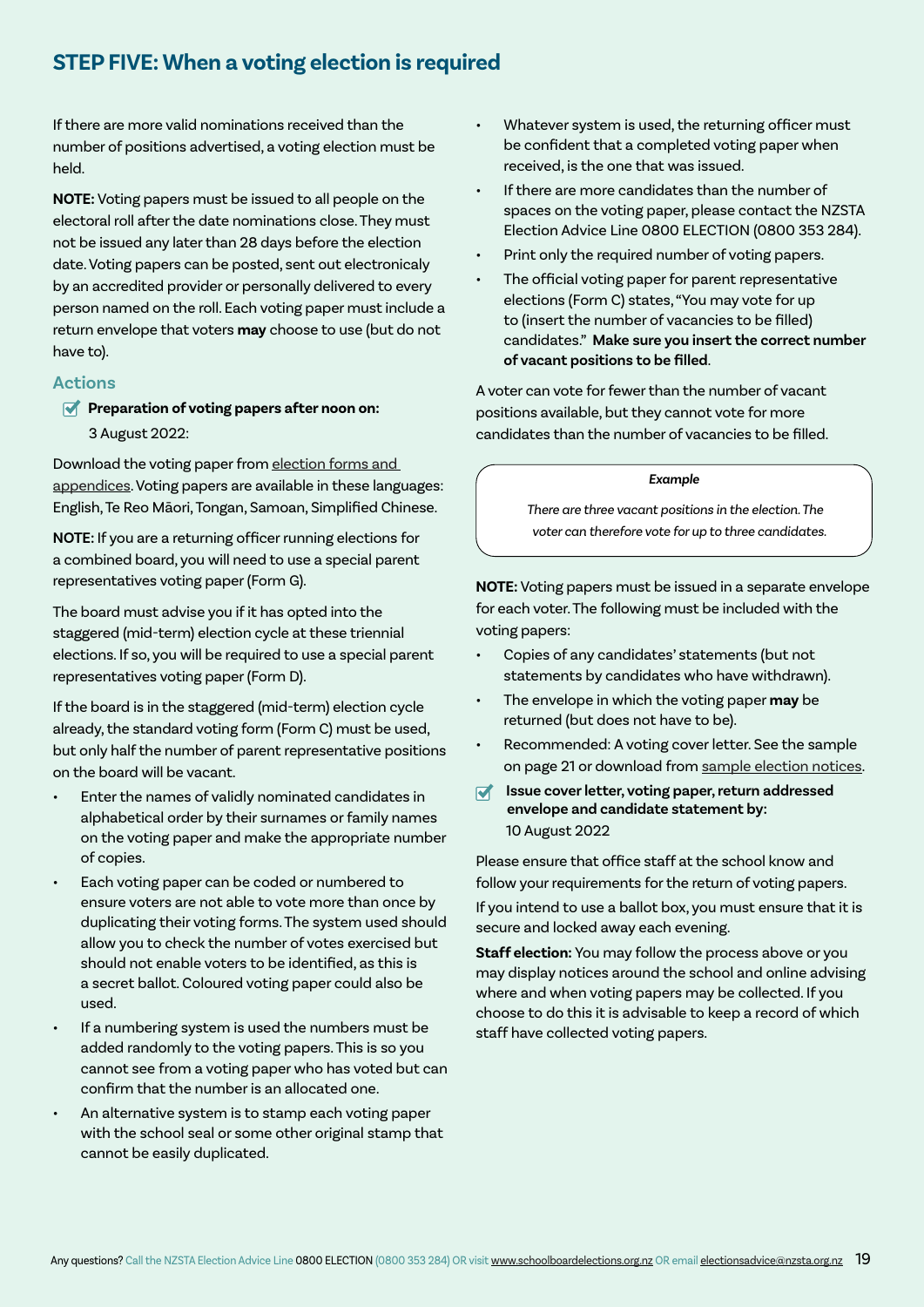# **STEP FIVE: When a voting election is required (continued)**

# **Actions**

**ELECTION DAY. Close at 4pm on:** 

7 September 2022:

- Voting closes at 4pm. You must not count votes and declare results until six days after the election date. This allows time to receive postal votes.
- At 4pm, remove all ballot boxes to a secure place so that no more voting papers can be placed in them.
- Do not include any voting papers that may be handed to you after this time. Take them but do not open the envelopes. Instead, mark the envelopes as "Invalid: received after 4pm on (insert date voting closes)".

# **Count votes and declare results on:** 13 September 2022:

- Count the votes in the presence of any scrutineer/s appointed by candidate/s.
- You may be helped in the vote counting procedure by someone you have appointed as a clerical assistant. That person cannot be a scrutineer.
- The suggested order of proceedings is to gather all the voting papers in one place under your direct care. Open and examine all voting papers to determine whether the votes meet the requirements for validity
- Separate out those voting papers that you think are invalid. You should then consider each of these and decide if it is valid or invalid.
- That decision is yours alone to make. Return the valid voting papers to the uncounted pile and count the invalid votes to get a final total, then put them aside.
- Have a simple system to record the number of valid votes cast for each candidate.
- Count all valid votes and ascertain individual totals.

**NOTE:** One invalid voting paper is counted as one invalid vote regardless of how many times the paper is marked or not marked.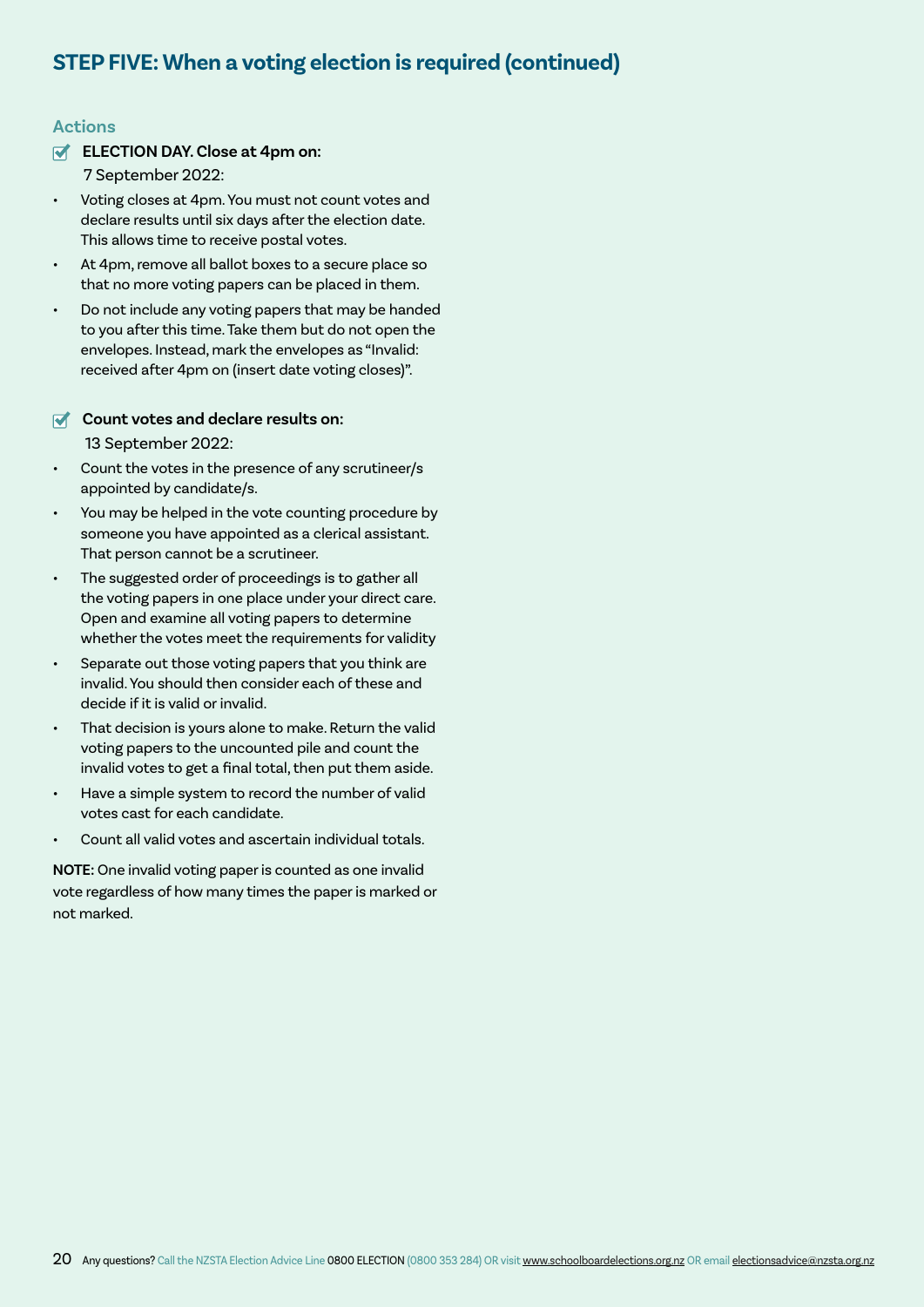# **STEP FIVE: When a voting election is required – supporting information**

# **Withdrawal of candidates**

Any candidate may withdraw from election by giving written notice to the returning officer. Where this occurs, you must take all reasonable steps to ensure that voters are notified of this.

If the withdrawal reduces the number of candidates standing to the same number as, or a smaller number than, the number of board members required, ensure voters are notified that voting will no longer be required.

Voters may be notified of the withdrawal, where time allows, by public advertisement or written notice to electors, through the school newsletter, on the school website and by prominent notices around the school.

If the withdrawal occurs after the voting papers have been distributed or too late to notify electors and the withdrawn candidate is elected, the withdrawal in effect causes a casual vacancy on the board. If the withdrawn candidate is not elected, no further action is required.

# **Notice 3: Sample parent election voting cover letter**

*[Insert school name]*

School Board Elections

Parent Election Voting Cover letter

### **How to return your voting paper**

Please read carefully before voting.

**1. If posting your voting paper, post it to:**

Returning Officer

 *[insert postal address*]

If posted, your vote MUST be received by the returning officer **no later than 5 days after the date of the election**. Try to post it as early as possible as New Zealand Post has reduced postal delivery days in some areas.

# **2. If delivering your voting paper, deliver it to:**

Returning Officer

*[insert postal address]*

You must deliver it before **4pm** on [*insert date of election day*].

Voting closes on [*insert election date*] at **4pm.**

**3. Voting papers may not be emailed or faxed as attachments.**

Signed

[*insert name*]

Returning Officer

**NOTE:** For the staff election, you may prepare a voting cover letter similar to the example on this page.

# **Voting process**

Each voter must be given a voting paper and a separate return envelope. This should be addressed to the returning officer and titled "voting paper".

The board may decide to pay for the cost of return postage by placing a stamp on each envelope or arranging a freepost service but there is no requirement for the school board to pay for return postage.

If the board decides to use a freepost service to have the voting papers returned through the post, this needs a clear, preferably written, agreement with an accredited postal service, specifying the frequency with which it will deliver that mail to you.

The important thing is to make sure you understand the arrangements between yourself and the accredited postal service early in the process and preferably before nominations close.

Many voting papers are returned by hand. In this case there will be no need for postage stamps.

The preparation and distribution of voting papers may begin immediately after the closing time for receiving nominations.

 Voting papers must be distributed to all people on the electoral roll by **28 days** before the election date.

- **• Staff election:** You may follow the process above, or you may display notices around the school and online advising where and when voting papers may be collected. If you choose to do this, keep a record of which staff have collected voting papers.
- Any statements provided by the candidates must be posted/personally delivered with the voting papers
- Completed voting papers may be returned to the returning officer or they can be delivered by hand to the returning officer until 4pm on election day. They do not have to be returned in the envelope previously provided (but they can be).
- It is recommended that a sealed ballot box be provided at the school office under the direct supervision of a person nominated by you.
- All voting papers that are returned to the school either through the post or by hand should immediately be placed in the ballot box.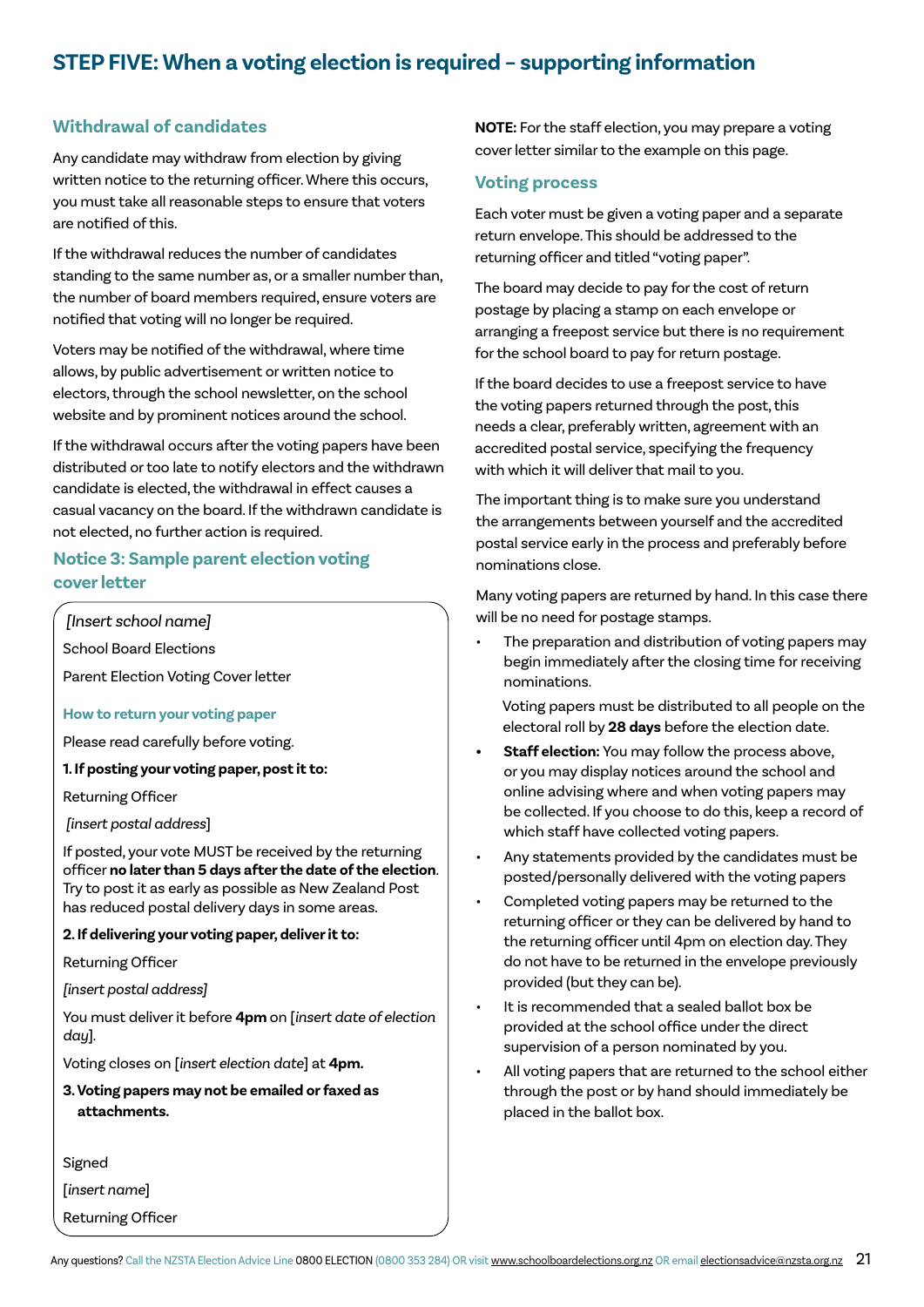# **STEP FIVE: When a voting election is required – supporting information (continued)**

# **Voting process (continued)**

- Your responsibility as returning officer to issue voting papers could include posting, personally delivering or handing out at a meeting or hui.
- Voters who intend to post their votes need to do so as early as possible before voting day.
- All valid voting papers that are received by you through the post before the end of the fifth day after voting closes will be included and counted.
- It is the responsibility of returning officers to receive all voting papers and ensure they are held in safe custody.

# **Invalid votes**

A voting paper received after 4pm on election day is invalid unless the voting paper was posted before election day. A vote is also invalid for any of the following reasons:

- The voter votes more than once in the election.
- The voter votes for more candidates than there are board members to be elected.
- The voting paper does not, in the opinion of the returning officer, clearly indicate the candidate or candidates for whom the voter intended to vote.
- The returning officer believes on reasonable grounds that the voting paper was not issued to the voter by the returning officer.

**NOTE:** A voting paper deemed to be invalid, for whatever reason, is to be recorded as one invalid vote regardless of the markings on the paper.

# **Appointment of scrutineers**

Scrutineers are appointed as candidates' "agents" and may be present during the time you are opening the envelopes, counting the votes and making decisions about the result of the election.

A candidate may appoint one person as a scrutineer but they cannot appoint themselves or another candidate. You must be advised, in writing, of the names (and preferably contact details) of any scrutineers before the day that voting closes.

You must advise any scrutineers of when and where you will be counting the votes. You should attempt to make arrangements to suit everyone involved, but you have a timetable that must be followed.

A scrutineer is entitled to be present and observe the opening of envelopes containing voting papers. They may also examine the envelopes and voting papers and then observe the counting of votes. They are not entitled to be involved in the process. If there is a tie involving a candidate represented by a scrutineer, the scrutineer is entitled to be present while you break the tie by lot (see as follows).

# **Recount (Electronic Elections)**

For an electronic election, if a recount is required, a scrutineer will carry it out.

# **Tied votes**

Where two candidates receive the same number of votes they are both elected unless the position is the last to be filled. In that case, you must decide by lot which candidate is elected. This decision must be made in the presence of two members from the existing board or two members of staff if board members are not available in a reasonable time. Any scrutineers representing the affected candidates must also be present.

"Tie broken by lot" should be noted on the results notice.

# *Example*

 *There are five positions being contested and four are clearly filled, but there is a tie for the fifth position. The returning officer is responsible for breaking the tie "by lot".*

**NOTE:** The principal and staff representative are both members of the existing board.

Examples of a "lot" are tossing a coin, cutting a pack of cards, drawing straws and pulling a name out of a hat.

# **Integrity of the electoral process**

**Voting papers may not be faxed or emailed as attachments.**  They may be either posted back or personally delivered to the required address (usually the school office).

This election is by way of a secret ballot. This is the same as voting in government and local body elections. You should find a quiet room or area to concentrate on the vote count without distractions. Access to that area should be confined to any appointed assistants and scrutineers.

None of those people can communicate any information about the state of the voting or tell anyone how the votes are stacking up or provide any other information likely to defeat the secrecy of the ballot.

That state of confidentiality should be maintained from the moment the first voting paper is returned until you declare the result.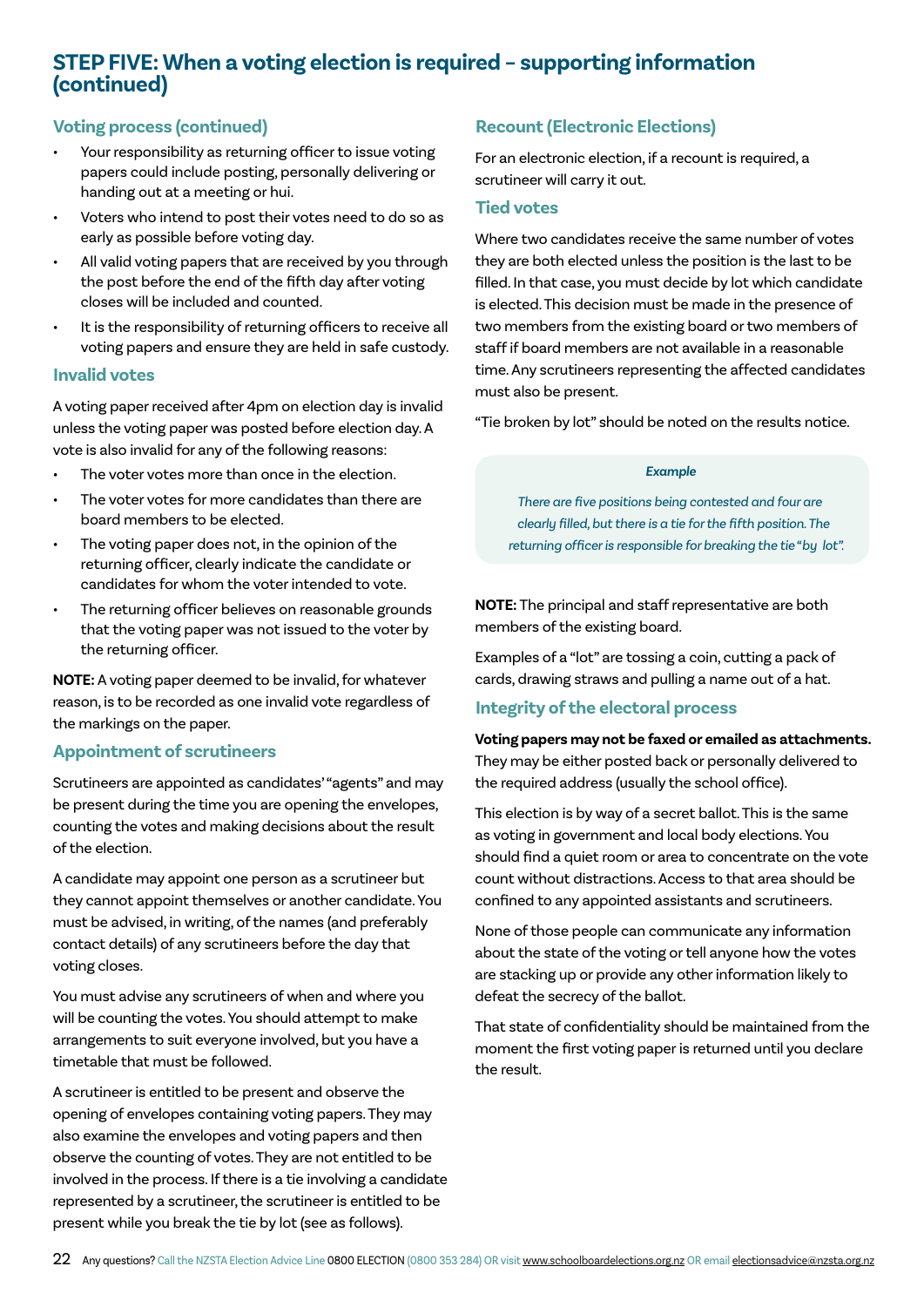# **Actions**

**When you are satisfied that the totals are correct you**   $\overline{\mathbf{M}}$ **must declare the final result as soon as the result is known.**

This is done by:

- Giving written notice to the board. **NOTE:** Arrange in advance with the presiding member who will be responsible for contacting the candidates.
- Prominently displaying notices at the school or online.
- Notifying the school community by issuing the results to every voter on the role via the parent portal, newsletter or email.
- Use notice 4A on this page to declare parent and staff election results together (or download from sample [election notices](https://www.schoolboardelections.org.nz/returning-officers/cover-notices-letters-and-declarations/sample-election-notices/)).
- To declare the results of the parent and staff elections separately you can use notices 4B and 6 (see page 18 or download from [sample election notices\)](https://www.schoolboardelections.org.nz/returning-officers/cover-notices-letters-and-declarations/sample-election-notices/).
- The notice must include the name of the candidate(s) elected, the number of valid votes cast for each candidate and the number of invalid votes cast.
- Completing the two required forms online (go to: [election forms and appendices](https://www.schoolboardelections.org.nz/returning-officers/cover-notices-letters-and-declarations/election-forms-and-appendices/)):
	- Appendix 1: Candidates and elections results.
	- Submitting this form online advises the Ministry of Education that a voting election has been held in a parent representative election. As a result, the remaining 30% of the election funding will be distributed to the board following the triennial and mid-term elections of parent representatives.
	- Appendix 2: Change in school board membership.
	- **• NOTE:** you can also email the presiding member to report that new board members need to complete this form on [Appendix 2.](https://www.schoolboardelections.org.nz/board-resources/election-forms-and-appendices/appendix-2/) (They do not need to log in to access this page).

### $\blacktriangledown$ **Dispatch papers to the District Court.**

After declaring the result of an election, including all by-elections, all sets of voting papers, including invalid votes and copies of all electoral rolls, should be sent to the registrar of the nearest District Court with the school name stated on the outside of the parcel.

Court registrars have asked that voting papers be securely wrapped and tied with string.

# **Notice 4A: Sample declaration parent & staff elections results**

[Insert school name]

School Board Elections

Parent & Staff Elections Results Declaration

**Parent representative votes:**

| Benson, Albert | 74 | Ngan, Peter     | 87  |
|----------------|----|-----------------|-----|
| Dean, Jean     | 82 | Francis, Alan   | 114 |
| Knight, Martin | 61 | Robinson, Paula | 103 |
| Te Pou, Matiu  | 86 | Watene, Lyn     | 69  |
| Invalid votes  | 14 |                 |     |

I hereby declare the following duty elected:

| Jane Dean    | Alan Francis   |
|--------------|----------------|
| Peter Ngan   | Paula Robinson |
| Matiu Te Pou |                |

**Staff representative votes:**

| Dunbar, Jane                               | 13 | Morgan, Ray | 7 |  |  |
|--------------------------------------------|----|-------------|---|--|--|
| Invalid votes                              | 14 |             |   |  |  |
|                                            |    |             |   |  |  |
| I hereby declare Jane Dunbar duly elected. |    |             |   |  |  |
| Signed                                     |    |             |   |  |  |
| <i>linsert namel</i>                       |    |             |   |  |  |
| <b>Returning Officer</b>                   |    |             |   |  |  |
|                                            |    |             |   |  |  |

# **Challenge to elections**

If the result of an election or the integrity of the electoral process is challenged or called into question, you should immediately contact NZSTA.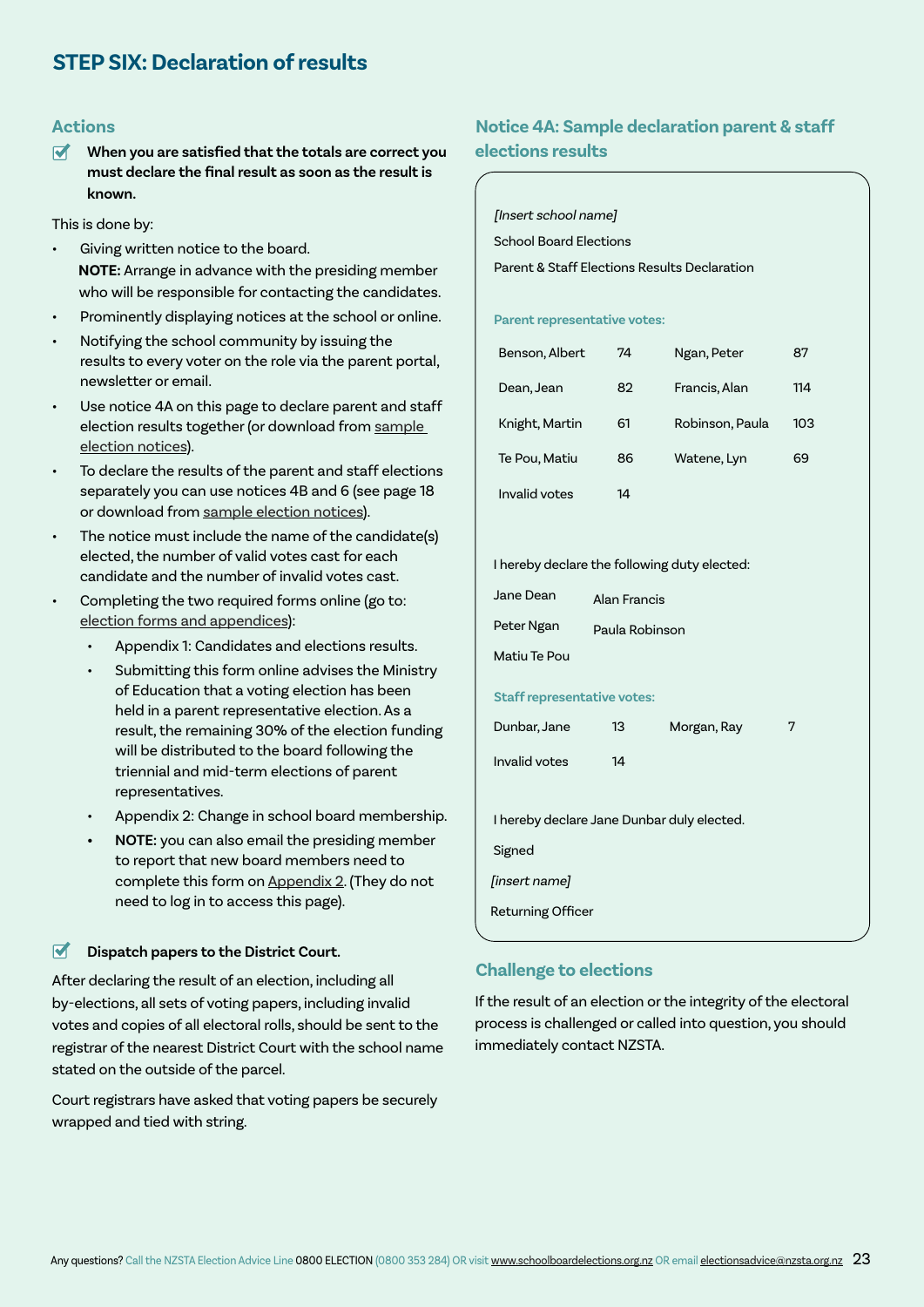For returning officers using common election date 7 September 2022 For returning officers using common election date 7 September 2022

| Date 2022                           | Steps to be taken to complete election process                         | Actions for completion by deadlines                                                                           | Supporting information             |
|-------------------------------------|------------------------------------------------------------------------|---------------------------------------------------------------------------------------------------------------|------------------------------------|
| Returning officer once<br>appointed | Step one: Preparation for election process                             | Collect information from board                                                                                | Review information on pages 5-7    |
| Returning officer once<br>appointed | Step two: Election process countdown                                   | Plan dates and actions                                                                                        | Review information on page 8       |
| VIIL <sub>9</sub>                   | Step three: Preparing the electoral roll                               | Advise office electoral roll required<br>Establish dual eligibility of staff<br>Main roll open for inspection | Eligibility criteria pages 9-11    |
| 13 July, noon                       |                                                                        | Close main roll                                                                                               |                                    |
| 13 July, after noon                 |                                                                        | Open supplementary roll                                                                                       |                                    |
|                                     | Step four: Calling for and accepting nominations                       | Prepare nomination forms                                                                                      | See page 12                        |
| By 15 July 2022                     |                                                                        | Call for nominations                                                                                          | See validation information page 12 |
| 1 August, noon                      |                                                                        | Close supplementary roll                                                                                      |                                    |
| 3 August, noon                      | If voting election not required, move to step six<br>NOMINATIONS CLOSE | Receive nominations                                                                                           | See page 13                        |
| 3 August                            |                                                                        | Update presiding member on number of valid<br>nominations                                                     | See page 13                        |
| 3 August, after noon                | Step five: When a voting election is required                          | Prepare voting papers                                                                                         | See page 19                        |
| By 10 August                        |                                                                        | Issue voting information                                                                                      | See pages 19 and 21                |
| 7 September, 4pm                    | ELECTION DAY                                                           | Close voting                                                                                                  | See page 20                        |
| 13 September                        |                                                                        | Count votes                                                                                                   | See page 20                        |
| As soon as known                    | Step six: Declaration of results                                       | Declare final results                                                                                         | See pages 13, 18 and 23            |
|                                     |                                                                        | Fill in appendices                                                                                            | See page 29                        |
|                                     |                                                                        | Dispatch papers to District Court                                                                             | See page 23                        |
| 14 September                        | <b>BOARD TAKES OFFICE</b>                                              |                                                                                                               |                                    |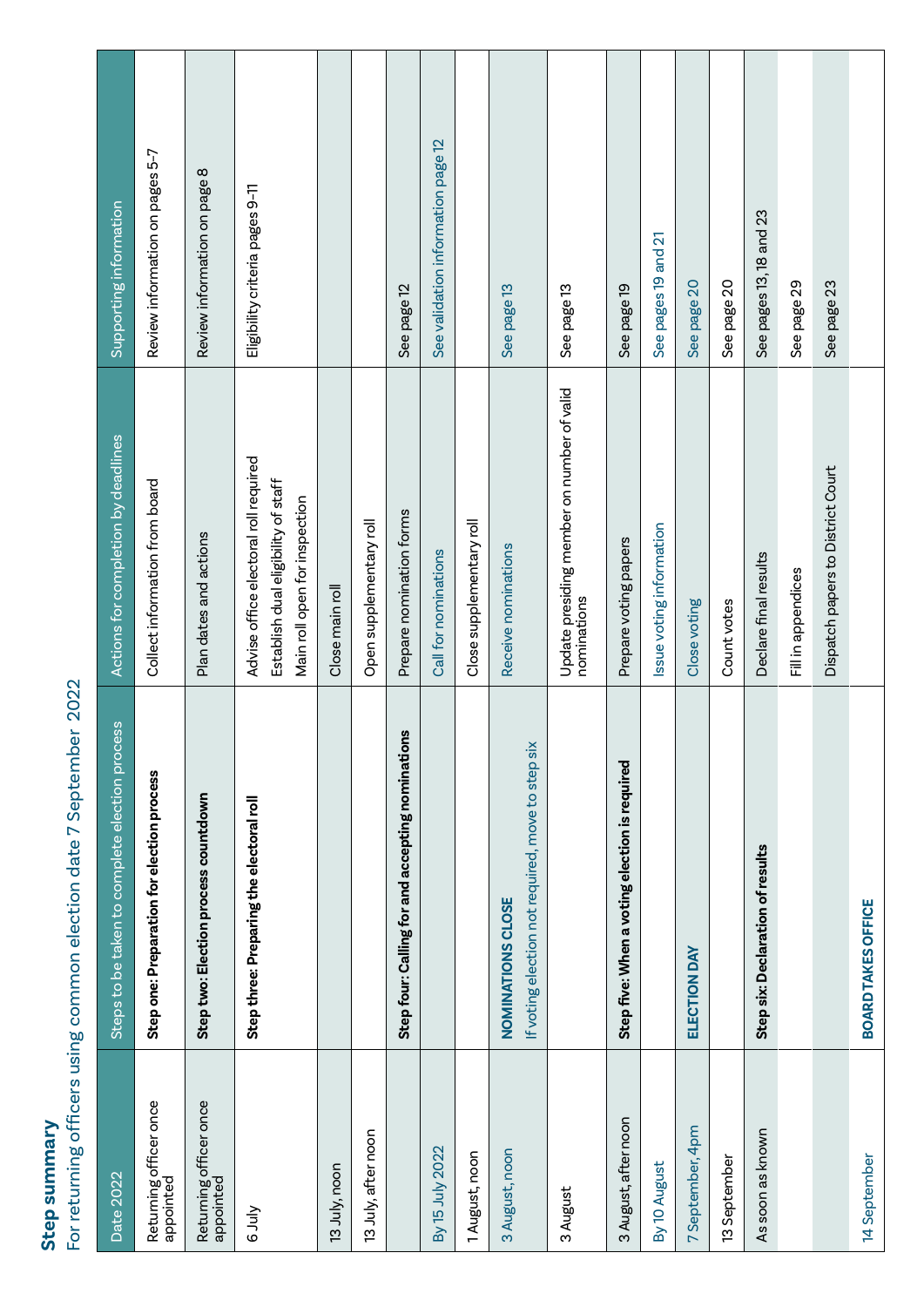# **2022 countdown diary KEY DATES**



**6 July 13 July 15 July Select returning officer by Close main roll Call for nominations by**







**Close supplementary roll by a Nominations close by a Voting papers issued by** 





# **1 August 3 August 10 August**





Accept postal votes **Count votes Board takes office** 





**12 September 13 September 14 September**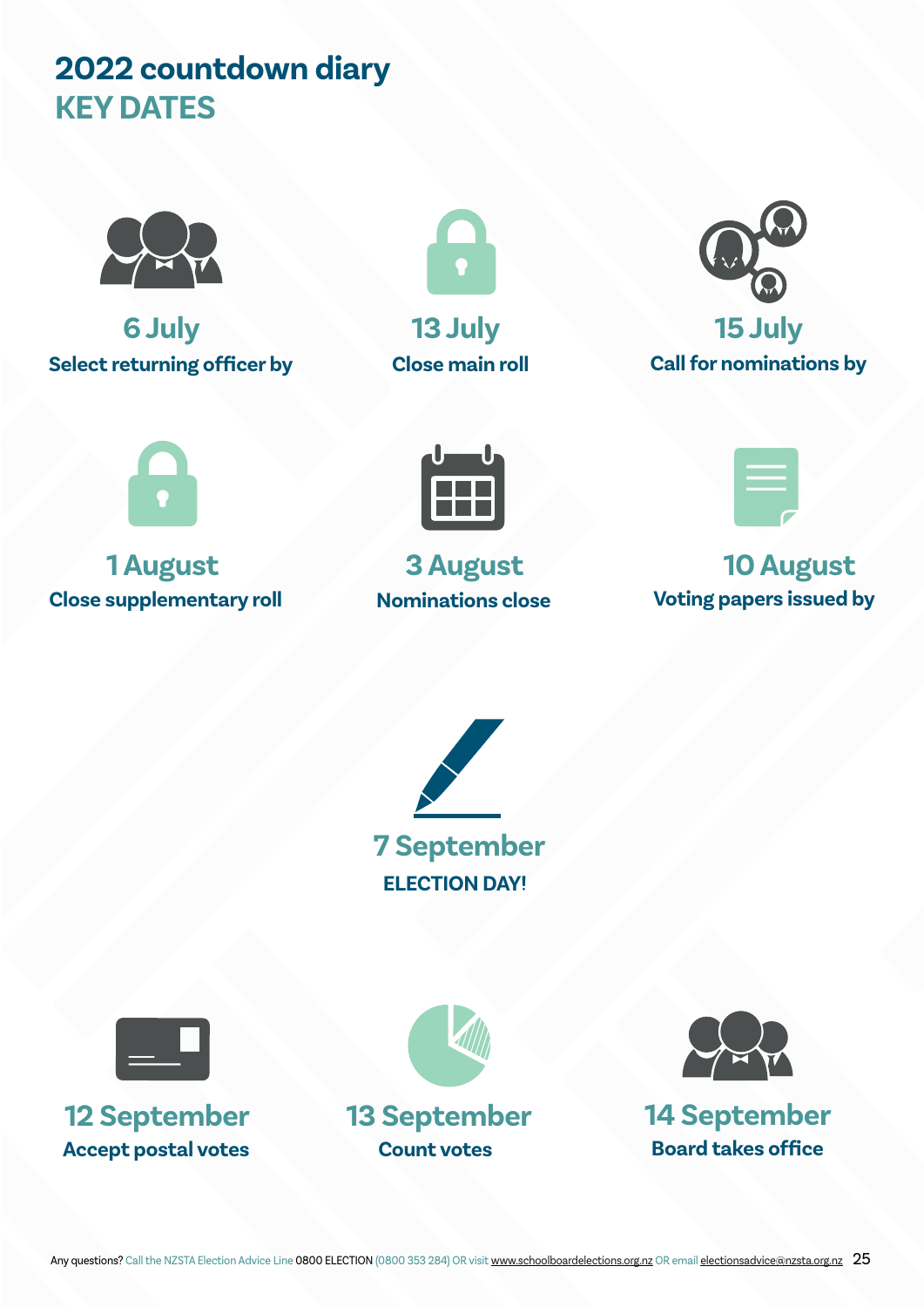# **Student elections – supporting information**

# **Which boards have student representatives?**

The board of every school with students in year 9 and above must include a student representative, unless it has an alternative constitution that provides otherwise.

**NOTE:** This requirement also applies to a special institution named in Schedule 2 that is required to have a student representative (section 122).

# **When do student elections occur?**

Student elections take place in September each year.

The timetable for a student election is now 31 days. An election planner for student elections can be found on the [Election Planning page](https://www.schoolboardelections.org.nz/board-resources/election-planning/).

The student representative's term of office is 12 months.

If there are no nominations received for the student election, this position remains vacant until the following year.

# **Funding and returning officer's fee**

**Election funding is not provided to boards by the Ministry of Education for the running of student elections.** However, the board still needs to appoint its returning officer to run the student election, and it can still decide to pay a fee, which would be paid from the board's funds. The returning officer needs to register on [returning officer registration.](https://www.schoolboardelections.org.nz/returning-officers/returning-officer-registration/)

# **Timeframe**

The board needs to decide on the September student election date. Use the student election planner tool on the [election planning](https://www.schoolboardelections.org.nz/board-resources/election-planning/) page, inserting the election date in September as notified by the board.

# **Electronic elections**

Boards may run electronic elections for their student. An accredited provider does not need to be used however the board needs to ensure the requirements in regulation 13 of the 2022 Education Regulations 2022 are met.

# **Forms**

Use the nomination form (Form A) and Form F if a voting election is required. Both forms are available in other languages. Download from [elections forms and appendices](https://www.schoolboardelections.org.nz/returning-officers/cover-notices-letters-and-declarations/election-forms-and-appendices/). You must be logged in as returning officer.

After the election, go to [elections forms and appendices](https://www.schoolboardelections.org.nz/returning-officers/cover-notices-letters-and-declarations/election-forms-and-appendices/) and log in as returning officer to complete online Appendix 1: Candidates and elections results.

Ensure that the new student representative completes Appendix 2: Change in membership of school board or report to the presiding member that this needs to be done by the new student representative. See page 29 for more details.

# **Eligibility**

All students except for adult students (they can only participate in parent elections) enrolled full-time in year 9 and above at the school concerned are eligible to be placed on the electoral roll and to nominate, vote and stand as a candidate in the student election.

Arrange to have printed notices displayed prominently at the school and online advising where the student roll is held, where nomination form (Form A) can be obtained and the date

and the time (noon) nominations close and when voting closes (if there is a voting election).

# **Issuing the student election notice**

You, as returning officer, can:

- issue the notice to each student on the roll or
- display copies of the notice in prominent places around the school if you, as returning officer, are satisfied that doing this will adequately inform students about the call for nominations.

**NOTE:** If you issue the notice to each student, you can choose to also display the notice in prominent places around the school (but you do not have to).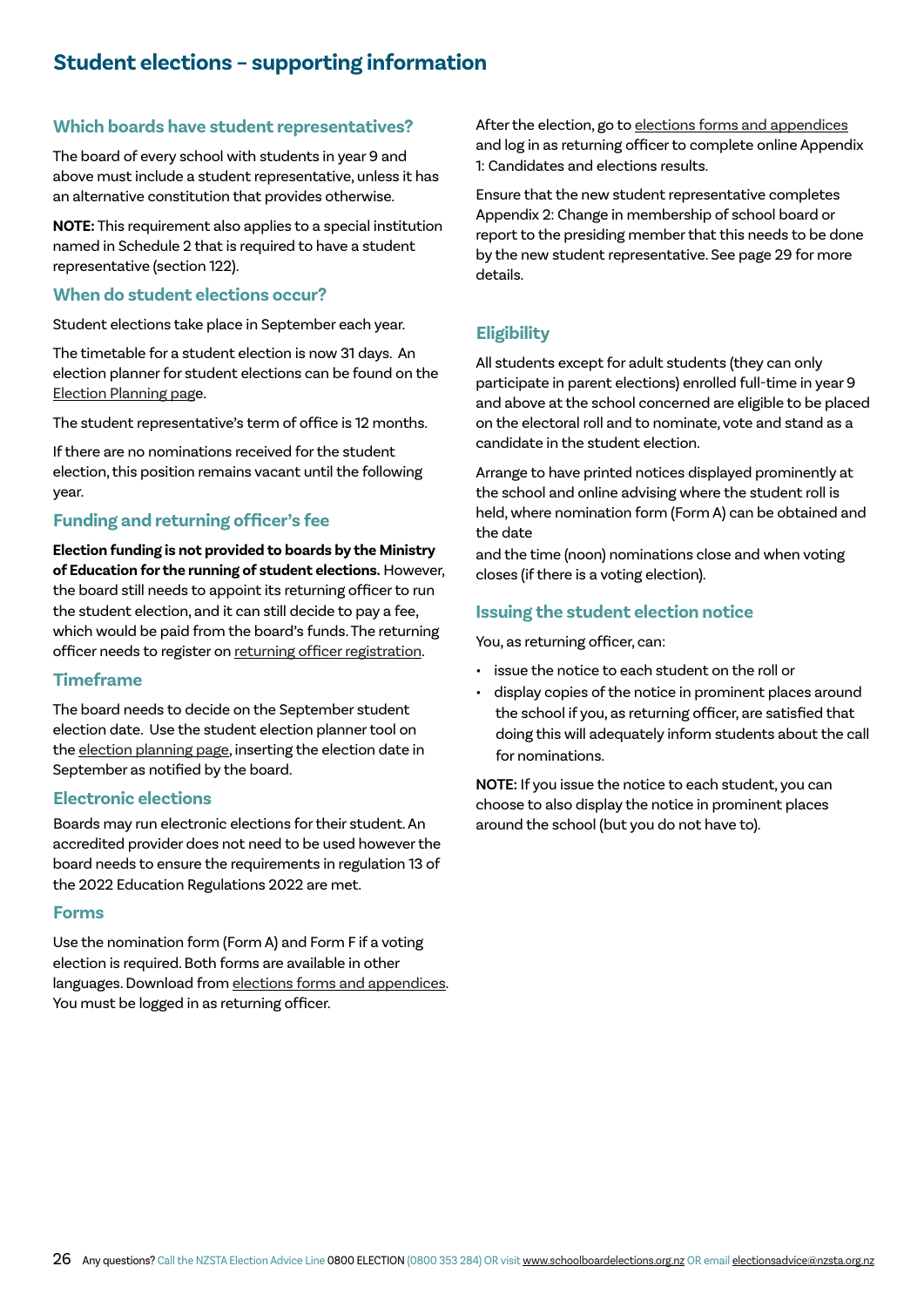# **Student elections – supporting information (continued)**

# **Notice 7: Sample student election notice (cover letter/display at school)**

# *[Insert school name]*

School Board Elections

# Student Election Notice

Nominations are open for the election of one student representative to the school board.

A nomination form and a copy of this notice are being issued to all eligible voters on the student roll.

[**NOTE:** *The following sentence is optional but recommended for the cover letter*]. Information on who is not eligible to be a board member is attached to this notice.

[**NOTE:** *The following sentence is optional but recommended for the display at school notice*].Information on who is not eligible to be a board member is provided with the nomination form.

If you need more nomination forms, contact the school office.

Nominations close at **noon** on *[insert date]*.

# **Voting roll**

The voting roll is held at the school office and can be viewed during normal school hours.

# **Candidate statement**

If you are a candidate, you are invited to submit an optional statement (up to 400 words) and photo. Make sure your statement is received by **noon** on *[insert date]* so that it can be sent to voters with the voting papers.

The returning officer may remove or edit any part of the candidate's statement if it exceeds 400 words or is offensive or defamatory.

# **List of candidates**

There will also be a list of candidates' names kept at the school office up until election day.

# **Voting**

Voting closes at **4pm** on *[insert date]*.

### **Scrutineers**

A candidate may nominate a person to sit with the returning officer during the vote count to make sure it is done correctly. Please advise the returning officer in writing of your scrutineer's name and contact details before election day. Candidates cannot be scrutineers.

Signed

[insert name]

Returning Officer

# **Notice 8B: Sample declaration student election results (no voting election required)**

| [Insert school name]                                                                                                       |
|----------------------------------------------------------------------------------------------------------------------------|
| <b>School Board Elections</b>                                                                                              |
| Declaration of Student Election Results                                                                                    |
| (no voting election required)                                                                                              |
| At the close of nominations, as there was only one valid nomination received, I hereby declare the following duly elected: |
| <b>Mary Brown</b>                                                                                                          |
| Signed                                                                                                                     |
| <i>[insert name]</i>                                                                                                       |
| <b>Returning Officer</b>                                                                                                   |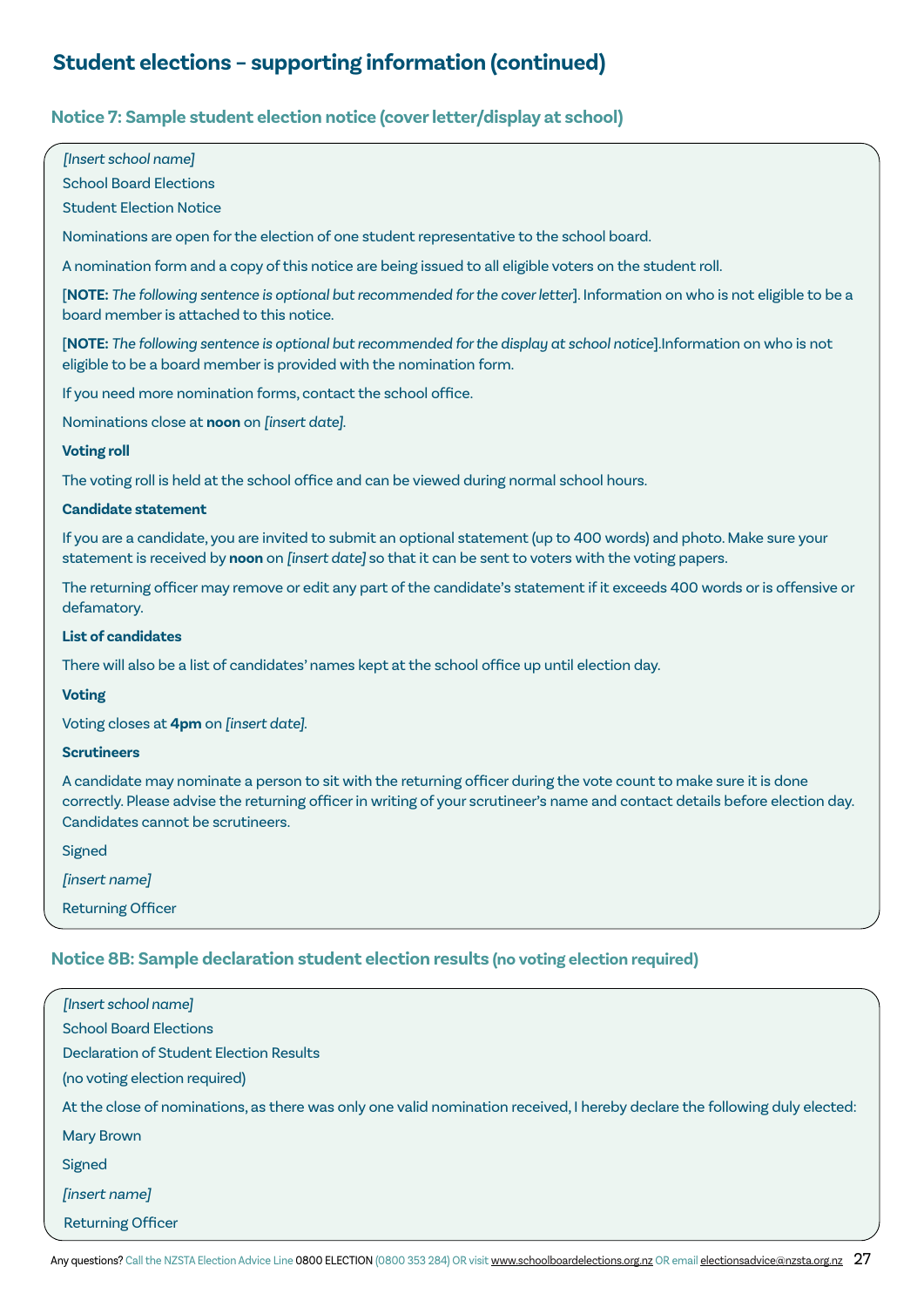# **Student elections – supporting information (continued)**

# **Student election timetable**

The election timetable is now 31 days. Please use the student election planner tool.

Use the election planner tool on [election planning,](https://schoolboardelections.org.nz/board-resources/election-planning/) inserting the election date in September as notified by the board. **Calling for nominations**

Call for nominations at the school. Use notice 7 on page 27 or download from [sample election notices.](https://www.schoolboardelections.org.nz/returning-officers/cover-notices-letters-and-declarations/sample-election-notices/)

You must call for nominations for the election of a student representative by issuing or personally delivering a nomination form (Form 1) and a copy of the notice (see page 27, notice 7, or download from [sample election](https://www.schoolboardelections.org.nz/returning-officers/cover-notices-letters-and-declarations/sample-election-notices/)  [notice](https://www.schoolboardelections.org.nz/returning-officers/cover-notices-letters-and-declarations/sample-election-notices/)s) to each person named on the roll, or by displaying notices in prominent places around the school or online.

Make sure that nomination forms are available at the school office (Form 1) and that students know that both the people being nominated and the nominators must be current full-time students from year 9 or above.

Eligible students may nominate themselves. Any full-time student in year 9 and above and aged under 20 years is entitled to nominate, stand as a candidate and vote.

**Optional but recommended:** With each nomination form issued, include the information sheet "People who are not eligible to be school board members".

**NOTE:** Download the information sheet from [elections](https://www.schoolboardelections.org.nz/returning-officers/cover-notices-letters-and-declarations/election-forms-and-appendices/)  [forms and appendices](https://www.schoolboardelections.org.nz/returning-officers/cover-notices-letters-and-declarations/election-forms-and-appendices/)[.](https://www.trustee-election.co.nz/assets/3079a1b95e/People-who-are-not-eligible-to-be-school-board-)

Nominations must be in the hands of the returning officer by noon on the day the nominations close. These may be faxed, posted or emailed.

Voting is not compulsory.

Campaigning by candidates is managed by the school.

**If there is only one nomination, the candidate will be duly** 

**elected.** See the sample notice on page 27.

# **Voting procedure**

If two or more eligible nominations are received, a voting election will be required. Use Form F.

Voting papers should be prepared and distributed to students in years 9 and above and/or can be collected from a central point known to students and as advised by the returning officer in a notice displayed around the school or online.

A sealed ballot box must be set up in the school office. Students should be able to vote in private.

Voting for student elections can be conducted electronically without using an accredited provider. However, the process must meet the requirements in regulation 13 of the 2022 Education Regulations 2022.

# **Integrity of the electoral process**

This election is by way of a secret ballot. This is the same as voting in government and local body elections. In all cases, votes cannot be counted before voting closes.Therefore, there is a requirement to maintain the secrecy of the state of the ballot. The easiest way to do this is to not open any envelopes containing voting papers until it is time to count the votes.

The confidentiality of the state of the ballot must be maintained at all times until you are satisfied that you have the correct result. This means that you should find a quiet room or area to concentrate on the vote count without distractions. Access to that area should be confined to any assistants you have asked to help you and scrutineers who have been appointed by candidates.

# **Declaration of results and completion of forms**

Declare results of a voting election to the school community using notice 8A below (or download from [sample election notices\)](https://www.schoolboardelections.nz/returning-officers/cover-notices-letters-and-declarations/sample-election-notices/).

Declare results of a non-voting election to the school community using notice 8B.

Go to [elections forms and appendices](https://www.schoolboardelections.org.nz/returning-officers/cover-notices-letters-and-declarations/election-forms-and-appendices/) and log in as returning officer to complete online Appendix 1: Candidates and elections results.

Ensure that the new student representative completes online Appendix 2: Change in school board membership on [Appendix 2]( https://www.schoolboardelections.org.nz/board-resources/election-forms-and-appendices/appendix-2/). (They do not need to log in to access this page).

**The roll and voting papers need to be taken to the local District Court.**

# **Notice 8A: Sample declaration student election results**

| [insert school name]                      |    |  |
|-------------------------------------------|----|--|
| <b>School Board Election</b>              |    |  |
| Student Election Results Declaration      |    |  |
| Votes:                                    |    |  |
| <b>Brown, Mary</b>                        | 80 |  |
| Reynolds, John                            | 78 |  |
| Invalid votes                             | 10 |  |
| I hereby declare Mary Brown duly elected. |    |  |
| Signed                                    |    |  |
| [insert name]                             |    |  |
| <b>Returning Officer</b>                  |    |  |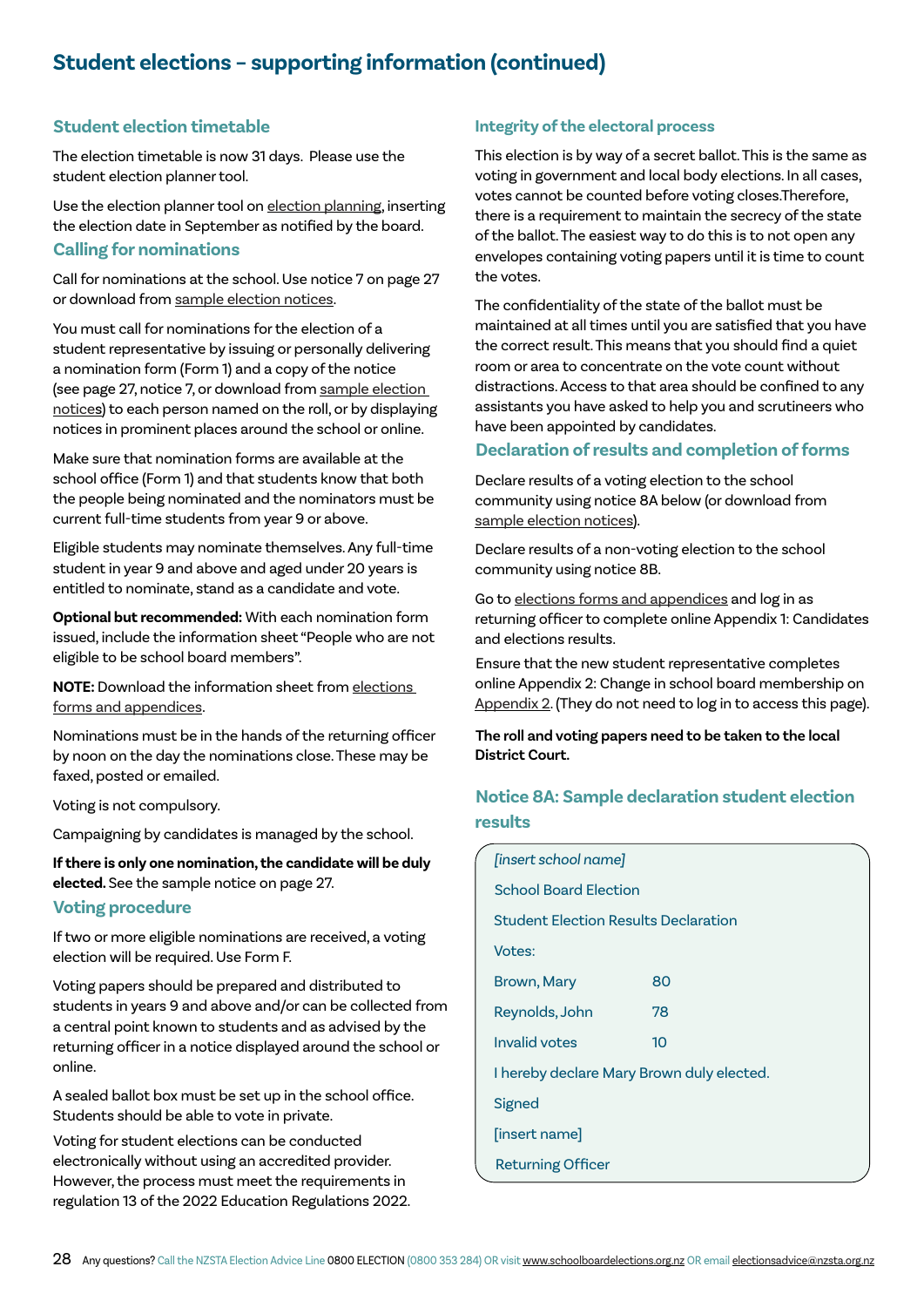# **FORMS A–G**

You use these forms during the election process. These forms can be downloaded from [elections forms and](https://www.schoolboardelections.org.nz/returning-officers/cover-notices-letters-and-declarations/election-forms-and-appendices/)  [appendices.](https://www.schoolboardelections.org.nz/returning-officers/cover-notices-letters-and-declarations/election-forms-and-appendices/) You must be registered as a returning officer and logged in to access these forms.

**NOTE:** Forms A–G must not be altered in any way.

These forms are in English, Te Reo Māori, Tongan, Samoan, and Simplified Chinese.

# **FORM A: Standard election nomination paper**

This nomination paper is for use in all parent, staff and student elections, including by-elections, except when a board opts in to the staggered (mid-term) election cycle in a triennial election year.

# **FORM B: Opting into staggered (mid-term) election cycle nomination paper (triennial election year only)**

This nomination paper is for use in elections for parent representatives but only when a board opts in to the (staggered) mid-term election cycle in a triennial election year.

# **FORM C: Parent election voting paper**

This voting paper is for use in all parent elections, including by-elections, except when a board opts in to the staggered (mid-term) election cycle in a triennial election year.

# **FORM D: Parent election voting paper (opting into staggered (mid-term) elections in a triennial election year)**

This voting paper is only for use in elections for parent representatives when a board opts in to the staggered (mid-term) election cycle in a triennial election year.

# **FORM E: Staff election voting paper**

This voting paper is for use in staff elections, including byelections.

# **FORM F: Student election voting paper**

This voting paper is for use in all student elections, including by-elections.

# **FORM G: Combined school board election (parent election voting paper)**

This voting paper is for use in elections for parent representatives on combined school boards.

# **SAMPLE ELECTION NOTICES 1A–8B**

Notices 1A–8B) can be downloaded from [sample election](https://www.schoolboardelections.org.nz/returning-officers/cover-notices-letters-and-declarations/sample-election-notices/)  [notices.](https://www.schoolboardelections.org.nz/returning-officers/cover-notices-letters-and-declarations/sample-election-notices/) Notices can also be created using the samples, as relevant, on pages 16–28 of this handbook.

# **INFORMATION ABOUT THE APPENDICES**

# **Appendix 1: Candidates and elections results**

The returning officer should complete Appendix 1 online as soon as possible after an election. Go to elections forms [and appendices.](https://www.schoolboardelections.org.nz/returning-officers/cover-notices-letters-and-declarations/election-forms-and-appendices/)

**NOTE:** This form goes to the Ministry of Education.

# **Appendix 2: Change in school board membership**

Ensure Appendix 2 is completed as soon as possible. Options for doing this:

- Go to [election forms and appendices](https://www.schoolboardelections.org.nz/returning-officers/cover-notices-letters-and-declarations/election-forms-and-appendices/).
- Or, you can email the presiding member to report that new board members need to complete this form on [Appendix 2](https://www.schoolboardelections.org.nz/board-resources/election-forms-and-appendices/appendix-2/). (They do not need to log in to access this page).

**NOTE:** Appendix 2 is for use by the board following any:

- parent, staff or student election
- parent, staff or student by-election
- selection to a casual vacancy of a parent representative
- co-optation or appointment
- change in principal or presiding member.

Appendix 2 does not have to be completed by re-elected board members unless their status has changed – for example, a board member becomes presiding member.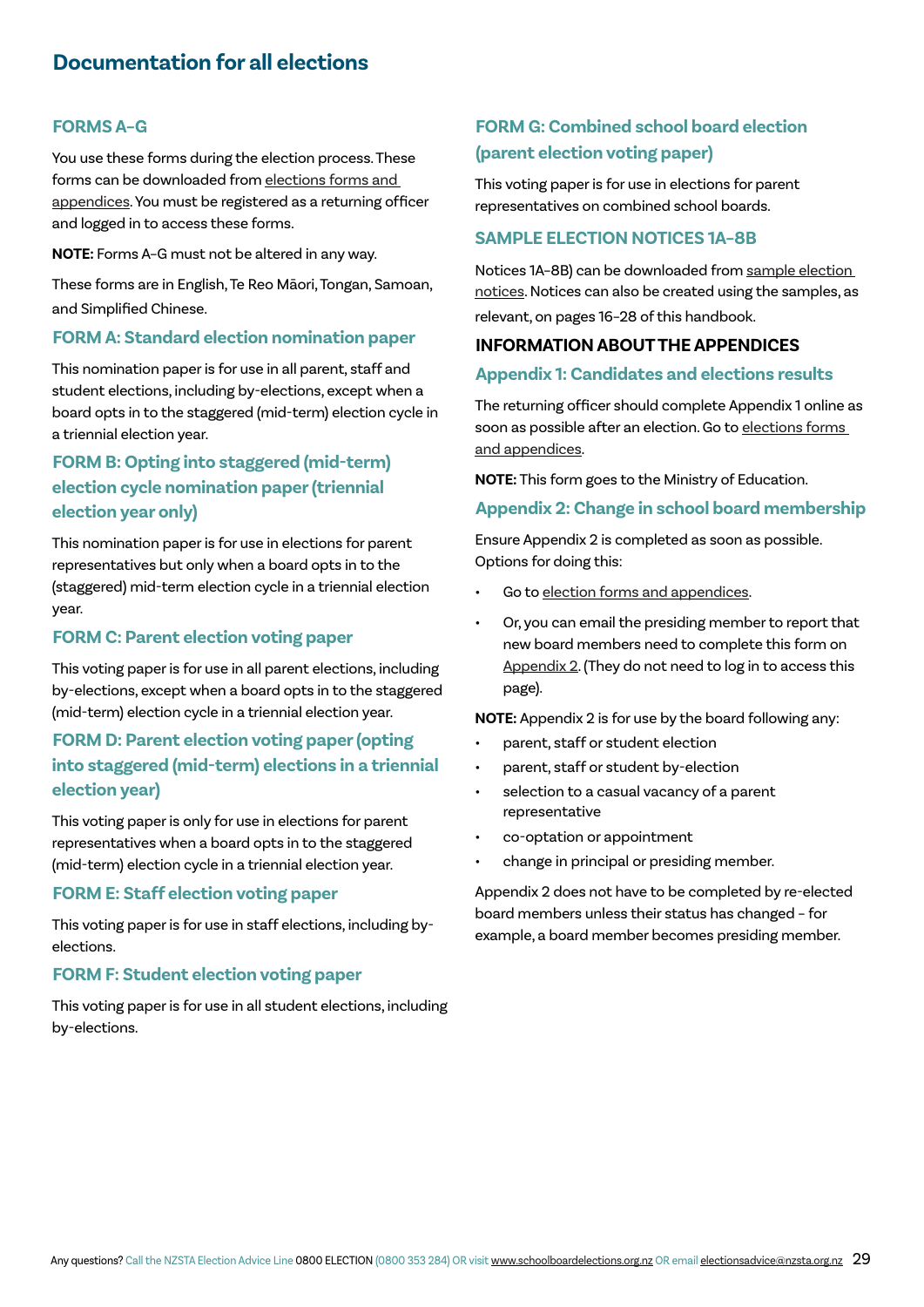# **Relevant legislation**

# **[Education and Training Act 2020](https://www.legislation.govt.nz/act/public/2020/0038/latest/LMS170676.html) – extracts**

# **[10 Interpretation](https://www.legislation.govt.nz/act/public/2020/0038/latest/LMS171311.html)**

(1) In this Act, unless the context otherwise requires, –

**adult student** means a student who is aged 20 years or over

**board of trustees or board** means a board constituted under [subpart 5](https://www.legislation.govt.nz/act/public/2020/0038/latest/whole.html?search=qs_act%40bill%40regulation%40deemedreg_education+and+training+act_resel_25_h&p=1#LMS171675) of Part 3 and, -

Part; and,—

- (a) in relation to a State school, means the school's board:
- (b) in relation to a principal, means the board of the relevant State school:
- (c) if a commissioner has been appointed to act in place of a board, means the commissioner

**board member** means a member of a board constituted under [subpart 5](https://www.legislation.govt.nz/act/public/2020/0038/latest/link.aspx?search=sw_096be8ed81ae676c_principal_25_se&p=1&id=LMS171675#LMS171675) of Part 3

**board staff**, in relation to a board on any day, means the people who, on the day, are not students enrolled fulltime at a school administered by the board and who,—

- (a) on the day, have taken up a permanent appointment to a position in the employment of the board, or a position (at a school administered by the board) in the employment of a body established under this Act or of the Secretary; or
- (b) during the period of 2 months ending with that day, have been continuously employed in that position

**combined board** means a board that governs more than 1 school

**designated character school** means a school designated in accordance with [sections 204](https://www.legislation.govt.nz/act/public/2020/0038/latest/LMS278599.html?search=sw_096be8ed81ae676c_principal_25_se&p=1#LMS278599) and [205](https://www.legislation.govt.nz/act/public/2020/0038/latest/LMS278600.html?search=sw_096be8ed81ae676c_principal_25_se&p=1#LMS278600)

**election year** means a year divisible by 3

**household** does not include hostel

# **immediate caregiver**, –

- (a) in relation to a student who usually lives in a household that includes the student's father or mother but not both, but also includes the spouse or partner of the father or mother, means the spouse or partner; and
- (b) in relation to a student who usually lives in a household that includes the student's father or mother and no spouse or partner of the father or mother, but also includes a person who has turned 20 and has a day-to-day responsibility for the student clearly greater than that of any other person, means that person; and
- (c) in relation to a student who usually lives in a household that does not include the student's father or mother, means any member of the household who has turned 20 and has a day-to-day responsibility

for the student clearly greater than that of any other person **lone board** means a board that administers 1 school only

**parent**, in relation to an individual, means, —

- (a) for the purposes of serving on a board of a State school (whether elected, appointed, or co-opted), the mother, father, guardian, or immediate caregiver of the individual:
- (b) for all other purposes, the mother, father, or guardian of the individual

**principal**, means the chief executive of a State school and, in relation to a school, a person enrolled at a school, or the enrolment of a person at a school, means the principal of the school, and except in section [119\(1\)\(c\)](https://www.legislation.govt.nz/act/public/2020/0038/latest/LMS177784.html?search=sw_096be8ed81ae676c_principal_25_se&p=1#LMS177784)  includes an acting principal

**special institution** means a State school that is—

(a) for the time being specified in [Schedule 2;](https://www.legislation.govt.nz/act/public/2020/0038/latest/LMS172610.html?search=sw_096be8ed81ae676c_principal_25_se&p=1#LMS172610) or (b) a distance school

**special service** means a service established under [section 197](https://www.legislation.govt.nz/act/public/2020/0038/latest/LMS180401.html?search=sw_096be8ed81ae676c_principal_25_se&p=1#LMS180401) as a special service

**specialist school** means a school that offers special education to students in any of years 1 to 13

**State integrated school** means a State school that—

- (a) offers education with a special character; and
- (b) has been established as a State integrated school under [clause 5](https://www.legislation.govt.nz/act/public/2020/0038/latest/link.aspx?search=sw_096be8ed81ae676c_principal_25_se&p=1&id=LMS177857#LMS177857) of Schedule 6

**State school** means a school that is a primary school, an intermediate school, a composite school, a secondary school, or a specialist school.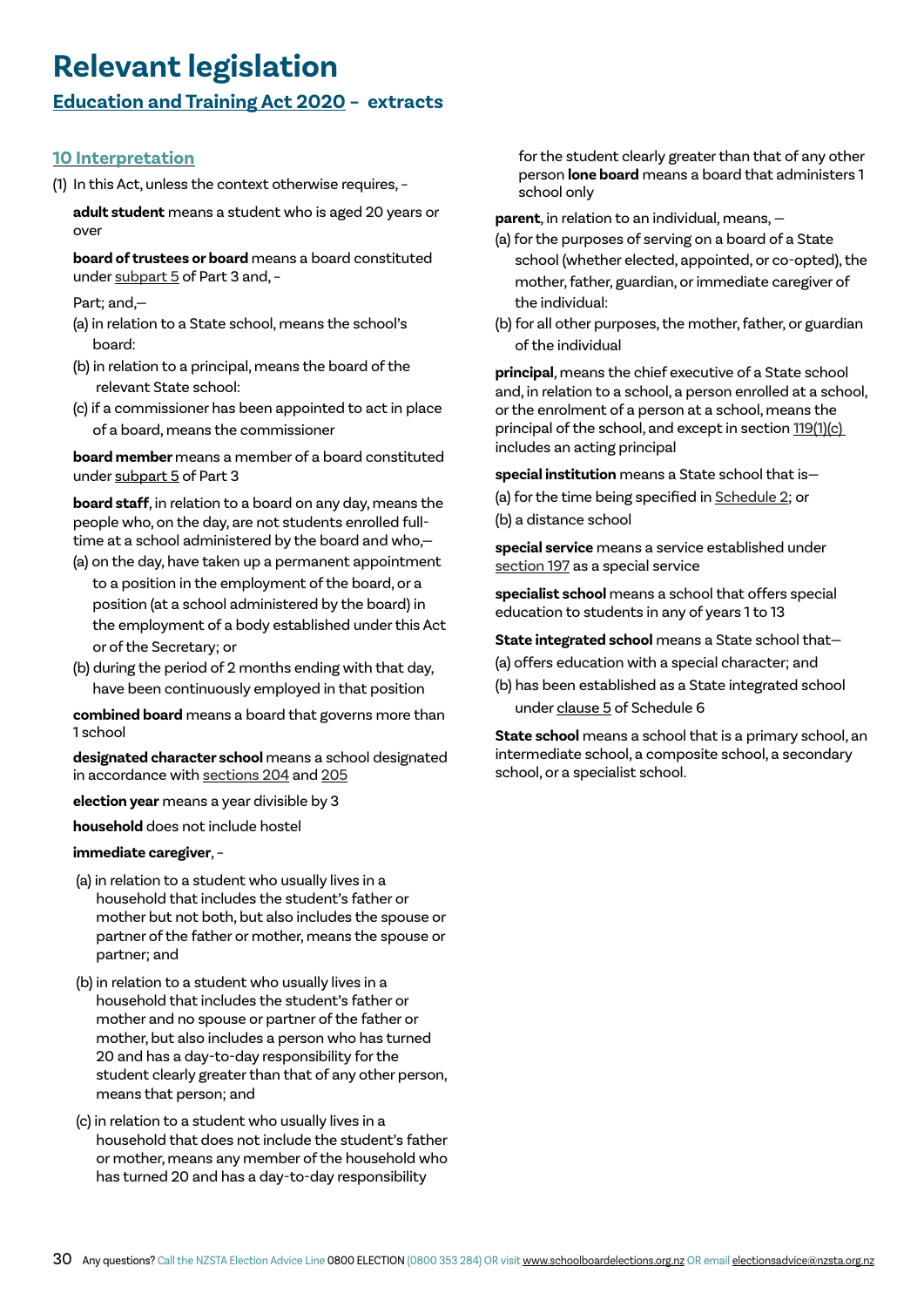# **Education and Training Act 2020 - extract [Schedule 22](https://www.legislation.govt.nz/act/public/2020/0038/latest/LMS176171.html)**

# **1 Parent representatives**

- (1) The parent representatives on the lone board of an intermediate school must be elected by people who are—
	- (a) parents of students (other than adult students)—
		- (i) enrolled full-time at the school when the roll for the election (or, if there is a supplementary roll, the supplementary roll) closes; or
		- (ii) likely to be enrolled full-time at the school in the year after the year the election is held; or
	- (b) adult students (other than adult students who are also parents of students so enrolled) enrolled full time at the school when the roll for the election (or, if there is a supplementary roll, the supplementary roll) closes.
- (2) The parent representatives on the lone board of any other State school must be elected by people who are—
	- (a) parents of students (other than adult students) enrolled full-time at the school when the roll for the election (or, if there is a supplementary roll, the supplementary roll) closes; or
	- (b) adult students (other than adult students who are also parents of students so enrolled) enrolled full time at the school when the roll for the election (or, if there is a supplementary roll, the supplementary roll) closes.
- (3) The parent representatives on the combined board of 2 or more State schools must be elected by people who are—
	- (a) parents of students (other than adult students) enrolled full-time at a school that the board administers when the roll for the election (or, if there is a supplementary roll, the supplementary roll) closes; or
	- (b) parents of students (other than adult students) likely to be enrolled full-time at an intermediate school that the board administers in the year after the year the election is held; or
	- (c) adult students (other than adult students who are also parents of students so enrolled) enrolled full-time at a school administered by the board when the roll for the election closes.

# **2 Staff and student representatives**

(1) A staff representative on a board must be a person (other than the principal) who, on the day on which the roll for the election (or, where there is a supplementary roll, the supplementary roll) closes, is a member of the board staff, and who is elected by people (other than principals) who are members of the board staff on that day.

(2) A student representative on a board must be a person who, on the day on which the roll for the election (or, where there is a supplementary roll, the supplementary roll) closes, is a student (other than an adult student) who is enrolled full-time in year 9 or above at a school or a special institution administered by the board.

# **4 Minister may approve alternative constitution in certain cases**

(1) The Minister may, by notice in the Gazette, approve an alternative constitution under this clause for the board of a State school or a combined board of State schools.

# **5 Consequences of approval of alternative constitution**

- (1) If an alternative constitution is approved under [clause 4\(1\)](https://www.legislation.govt.nz/act/public/2020/0038/latest/whole.html?search=sw_096be8ed81ae676c_alternative_25_se&p=1#LMS177791), the notice under that clause must establish a board comprising 1 or more persons who are to be elected or appointed as board members in the manner specified in the notice, and the notice may (without limitation)—
	- (a) set out a procedure for any election, appointment, or co-optation of board members:
	- (b) set out the manner in which vacancies are to be filled:
	- (c) provide for the appointment of returning officers and set out their functions:
	- (d) set out other formal and procedural provisions for the purposes of any election, appointment, or cooptation of board members.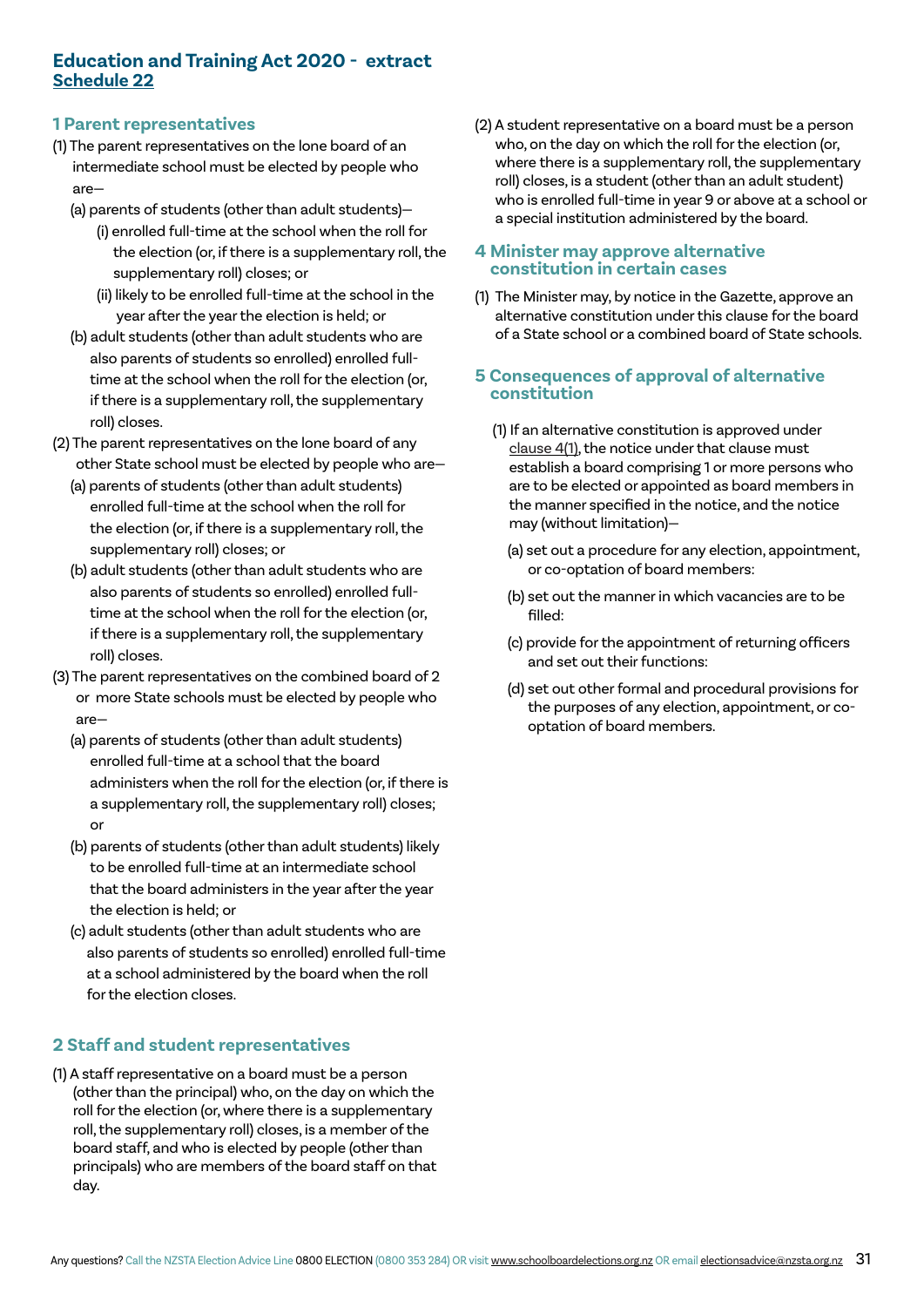# **Education and Training Act 2020 – extracts [Schedule 23](https://www.legislation.govt.nz/act/public/2020/0038/latest/LMS176172.html)**

# **3 Elections of Board Members**

- (1) Before 1 September in every year, the board of a State school or of a special institution that is required to have a student representative must fix a day in September in that year for the holding of an election for a student representative.
- (2) The board or institution to which subclause (1) applies must hold an election of any student representative on the day fixed for that purpose under subclause (1).
- (3) In every election year, a board must hold 1 or more elections of other elected board members.
- (4) Elections under subclause (3) must be held,—
	- (a) for a school that is not a distance school,— (i) on a date fixed by the board that is within the range of dates for those elections in that election year that is specified by the Minister by notice in the Gazette; or
		- (ii) if the Minister has not, by notice in the Gazette published on or by 31 October in any year, specified a range of dates for those elections in that election year, on a date fixed by the board that is within the range of dates for those elections in the previous election year; and
	- (b) for a distance school, on the second Tuesday in July, unless the board, before 1 April in that year, fixes an earlier date for the election (being a date after 1 April).
- (5) The notice referred to in subclause (4)(a) may specify different ranges of dates, for elections under subclause (3), for boards that have, and for schools that have not, adopted staggered election cycles under [clause 4.](https://www.legislation.govt.nz/act/public/2020/0038/latest/whole.html?search=sw_096be8ed81ae676c_alternative_25_se&p=1#LMS177808)
- (6) Despite subclause (3), a board may not hold an election (or another election) under that subclause in the election year if—
	- (a) the first elections of board members for the board of a school established or integrated after the commencement of this clause are held after 30 April in the year before an election year and before 31 December in the election year; or
	- (b) elections under [section 184](https://www.legislation.govt.nz/act/public/2020/0038/latest/whole.html?search=sw_096be8ed81ae676c_alternative_25_se&p=1#LMS177779) are held after 30 April in the year before an election year and before 31 December in the election year.
- (7) Despite [sections 119 to 122 a](https://www.legislation.govt.nz/act/public/2020/0038/latest/whole.html?search=sw_096be8ed81ae676c_alternative_25_se&p=1#LMS177784)nd [clauses 1 to 3](https://www.legislation.govt.nz/act/public/2020/0038/latest/whole.html?search=sw_096be8ed81ae676c_alternative_25_se&p=1#LMS177788) of Schedule 22, no person may both stand or vote in one of the elections and stand or vote in the other if there are to be held (under subclause (3) or [section 184,](https://www.legislation.govt.nz/act/public/2020/0038/latest/whole.html?search=sw_096be8ed81ae676c_alternative_25_se&p=1#LMS177779) or in respect of a newly established or integrated school or institution)—
	- (a) an election of 1 or more parent representatives on a board; and
	- (b) an election of 1 or more staff representatives on the board.
- (8) The first elections for and first meetings of boards of schools and institutions established or integrated after the commencement of this Act must be held on days fixed by the Minister by notice in the Gazette.
- (9) If the Minister approves an alternative constitution for a newly established school under [clause 4](https://www.legislation.govt.nz/act/public/2020/0038/latest/whole.html?search=sw_096be8ed81ae676c_alternative_25_se&p=1#LMS177791) of Schedule 22, subclause (8) does not apply and the first elections (if any) for, and the first meeting of, the school's board must be held in accordance with a notice under that clause.
- (10) The first elections (if any) for, and first meeting of, the board of a special institution (being a special institution that was established before the commencement of this clause but that had not had a first election or meeting before that commencement) must be held on a day or days specified by the Minister by notice in the Gazette.
- (11) This clause is subject to [clause 4](https://www.legislation.govt.nz/act/public/2020/0038/latest/whole.html?search=sw_096be8ed81ae676c_alternative_25_se&p=1#LMS177791) (which provides for the election of some parent representatives at the mid point of an election cycle under this clause) and to [clause 5](https://www.legislation.govt.nz/act/public/2020/0038/latest/whole.html?search=sw_096be8ed81ae676c_alternative_25_se&p=1#LMS177809) (which provides that elections are not to be held when a school is under notice of closure).

# **4 Staggered elections for parent representatives**

- (1) This clause and [clause 6](https://www.legislation.govt.nz/act/public/2020/0038/latest/whole.html?search=qs_act%40bill%40regulation%40deemedreg_education+and+training+act_resel_25_h&p=1#LMS177808) apply to the election of board members who are parent representatives.
- (2) A board may decide, in accordance with this clause, to adopt a staggered election cycle in which half the number of its parent representatives are elected at an election held at a mid-term election, and the remainder are elected at an election held in an election year.
- (3) A board that has decided to adopt a staggered election cycle must—
	- (a) hold a mid-term election in the month that is 18 months after the month in which the election in the preceding election year was held; and
	- (b) conduct every mid-term election in accordance with this schedule and any regulations under this Act relating to the election of board members (modified as necessary to give effect to this clause and [clause 6](https://www.legislation.govt.nz/act/public/2020/0038/latest/whole.html?search=qs_act%40bill%40regulation%40deemedreg_education+and+training+act_resel_25_h&p=1#LMS177808)).
- (4) If the board's decision under subclause (2) is made at a time when the next election due to be held is in an election year, the board must ensure that at that election the nomination forms and voting papers indicate which nominees are standing for 18 months and which are standing for 3 years.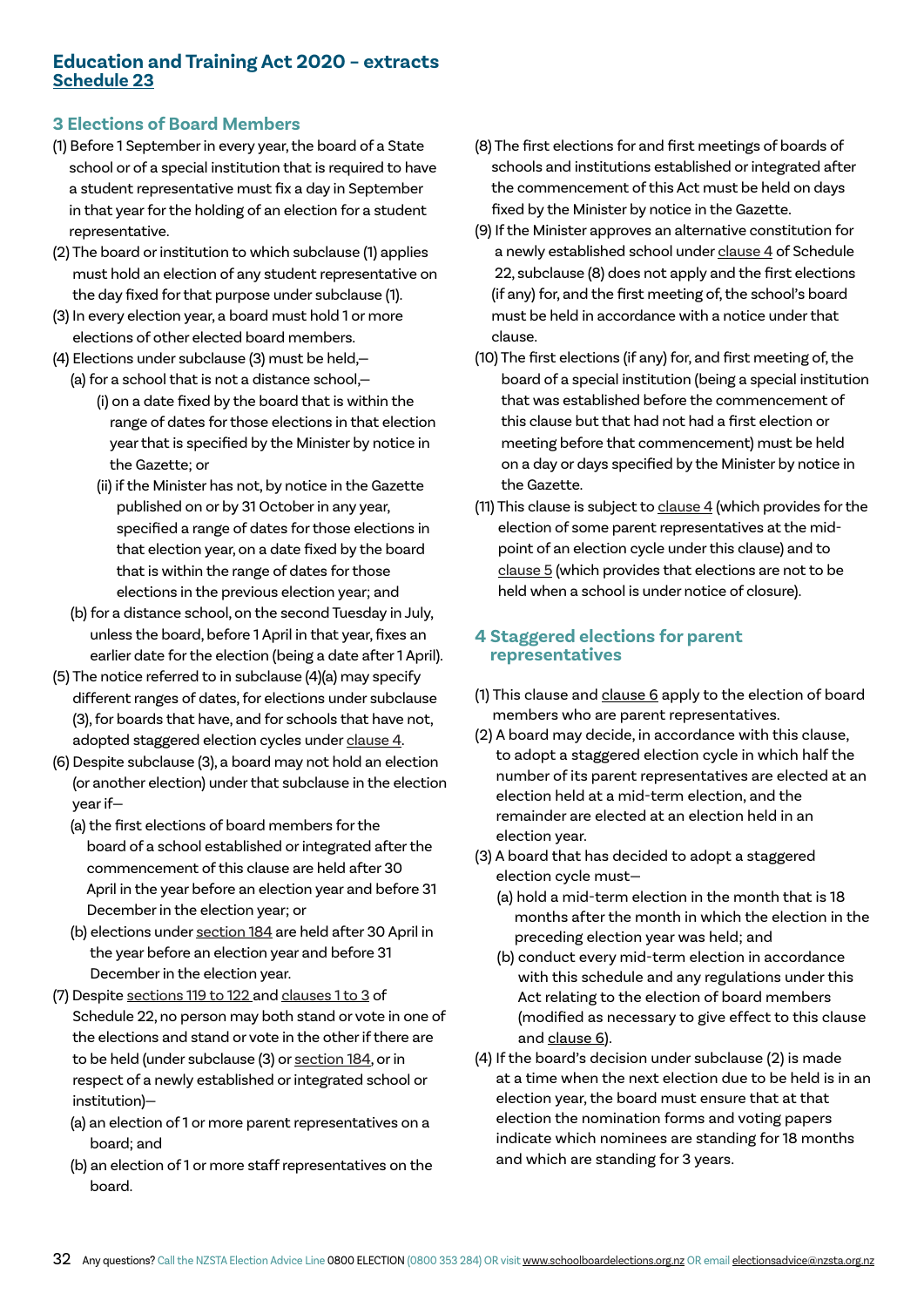- (5) If the board's decision under subclause (2) is made within 18 months after an election in an election year, the board must decide which of its parent representatives is to stand down at the mid-term election; and that decision must be by consensus of the parent representatives or, if consensus cannot be reached, by ballot of all the parent representatives.
- (6) A parent representative who, in accordance with sub clause (5), is to stand down at a mid-term election goes out of office at the close of the day before the day on which the successor takes office following the election.
- (7) A board that has a staggered election cycle may decide to revert to holding elections only in election years. In that case, at the next election held in an election year, all the parent representatives go out of office in accordance with [clause 8\(7\)](https://www.legislation.govt.nz/act/public/2020/0038/latest/whole.html?search=qs_act%40bill%40regulation%40deemedreg_education+and+training+act_resel_25_h&p=1#LMS177808).
- (8) For the purposes of subclause (2), if there is an odd number of parent representatives on the board, half the number of its parent representatives means the highest whole number less than half the total number of parent representatives.

# **8 Term of office**

- (1) Except as provided in this clause, elected board members take office 7 days after their election.
- (2) Board members elected for a board replacing a commissioner take office when the commissioner's appointment ends.
- (3) A board member may not be co-opted until the board has a vacancy for a co-opted board member; and a co opted board member takes office when co-opted.
- (4) A board member appointed when the board has a vacancy for a board member appointed by the body or person concerned takes office on appointment.
- (5) Within 6 months before an appointed board member's term of office expires, the person or body by whom or which the board member was appointed (or the successor to that person or body) may appoint a board member to succeed that board member (or reappoint that board member), but—
	- (a) the newly appointed board member may not take office until the day on which elected board members take office under subclause (1); and
	- (b) if, on that day, the person or body concerned is no longer entitled to appoint a successor to the board member holding office when the newly appointed board member was appointed, the newly appointed board member's appointment is treated as void.
- (6) A board member elected under [clause 3\(2\)](https://www.legislation.govt.nz/act/public/2020/0038/latest/whole.html?search=sw_096be8ed81ae676c_alternative_25_se&p=1#LMS177806) goes out of office 7 days after the day on which a further election under [clause 3\(2\)](https://www.legislation.govt.nz/act/public/2020/0038/latest/whole.html?search=sw_096be8ed81ae676c_alternative_25_se&p=1#LMS177806) is held at the school or schools concerned.
- (7) All elected board members (other than a board member

 elected under [clause 3\(2\)](https://www.legislation.govt.nz/act/public/2020/0038/latest/whole.html?search=sw_096be8ed81ae676c_alternative_25_se&p=1#LMS177806) holding office at the close of the day before the day on which board members take office under subclause (1) go out of office.

- (8) The appointment or co-optation of a board member may be for a term not exceeding 3 years.
- (9) If the first elections of board members for a board or elections under [section 184](https://www.legislation.govt.nz/act/public/2020/0038/latest/whole.html?search=sw_096be8ed81ae676c_alternative_25_se&p=1#LMS177779) are held in an election year before 1 May, no board member goes out of office under subclause (6) or (7) in the election year.
- (10) A board may, when co-opting a board member, specify a term of office for the board member, and if the board does so,—
	- (a) if the term expires before the board member goes out of office under subclause (7), the board member then goes out of office; but
	- (b) otherwise the board member goes out of office under that subclause.
- (11) This clause is subject to [clauses 4](https://www.legislation.govt.nz/act/public/2020/0038/latest/whole.html?search=sw_096be8ed81ae676c_alternative_25_se&p=1#LMS177808) and [12.](https://www.legislation.govt.nz/act/public/2020/0038/latest/whole.html?search=sw_096be8ed81ae676c_alternative_25_se&p=1#LMS177826)

# **9 Certain persons ineligible to be board members**

- (1) The following persons may not become an elected, an appointed, or a co-opted board member: (a) a person who is an undischarged bankrupt:
	- (b) a person who is prohibited from being a director or promoter of, or being concerned or taking part in the management of, an incorporated or unincorporated body under the [Companies Act 1993,](https://www.legislation.govt.nz/act/public/1993/0105/latest/DLM319570.html?search=sw_096be8ed81aa3b21_alternative_25_se&p=1#DLM319569) or the [Financial Markets Conduct Act 2013](https://www.legislation.govt.nz/act/public/2013/0069/latest/DLM4090578.html?search=sw_096be8ed81a9e140_alternative_25_se&p=1#DLM4090503), or the [Takeovers Act 1993](https://www.legislation.govt.nz/act/public/1993/0107/latest/DLM325509.html?search=sw_096be8ed81a4c772_alternative_25_se&p=1#DLM325508):
	- (c) a person who is not capable of being a board member under [clause 10\(1\)](https://www.legislation.govt.nz/act/public/2020/0038/latest/whole.html?search=sw_096be8ed81ae676c_alternative_25_se&p=1#LMS177823):
	- (d) a person who is subject to a property order under the [Protection of Personal and Property Rights Act](https://www.legislation.govt.nz/act/public/1988/0004/latest/DLM126528.html?search=sw_096be8ed81a72063_alternative_25_se&p=1#DLM126527)  [1988:](https://www.legislation.govt.nz/act/public/1988/0004/latest/DLM126528.html?search=sw_096be8ed81a72063_alternative_25_se&p=1#DLM126527)
	- (e) a person in respect of whom a personal order has been made under the [Protection of Personal and](https://www.legislation.govt.nz/act/public/1988/0004/latest/DLM126528.html?search=sw_096be8ed81a72063_alternative_25_se&p=1#DLM126527)  [Property Rights Act 1988](https://www.legislation.govt.nz/act/public/1988/0004/latest/DLM126528.html?search=sw_096be8ed81a72063_alternative_25_se&p=1#DLM126527) that reflects adversely on the person's—
		- (i) competence to manage their own affairs in relation to their property; or
		- (ii) capacity to make or to communicate decisions relating to any particular aspect or aspects of their personal care and welfare:
	- (f) a person who has been convicted of an offence punishable by imprisonment for a term of 2 years or more, or who has been sentenced to imprisonment for any other offence, unless that person has obtained a pardon, served the sentence, or otherwise suffered the penalty imposed on the person:
	- (g) a person who is not a New Zealand citizen and— (i) to whom [section 15](https://www.legislation.govt.nz/act/public/2009/0051/latest/DLM1440598.html?search=sw_096be8ed81ac182c_alternative_25_se&p=1#DLM1440598) or [16](https://www.legislation.govt.nz/act/public/2009/0051/latest/DLM1440599.html?search=sw_096be8ed81ac182c_alternative_25_se&p=1#DLM1440599) of the Immigration Act

2009 applies; or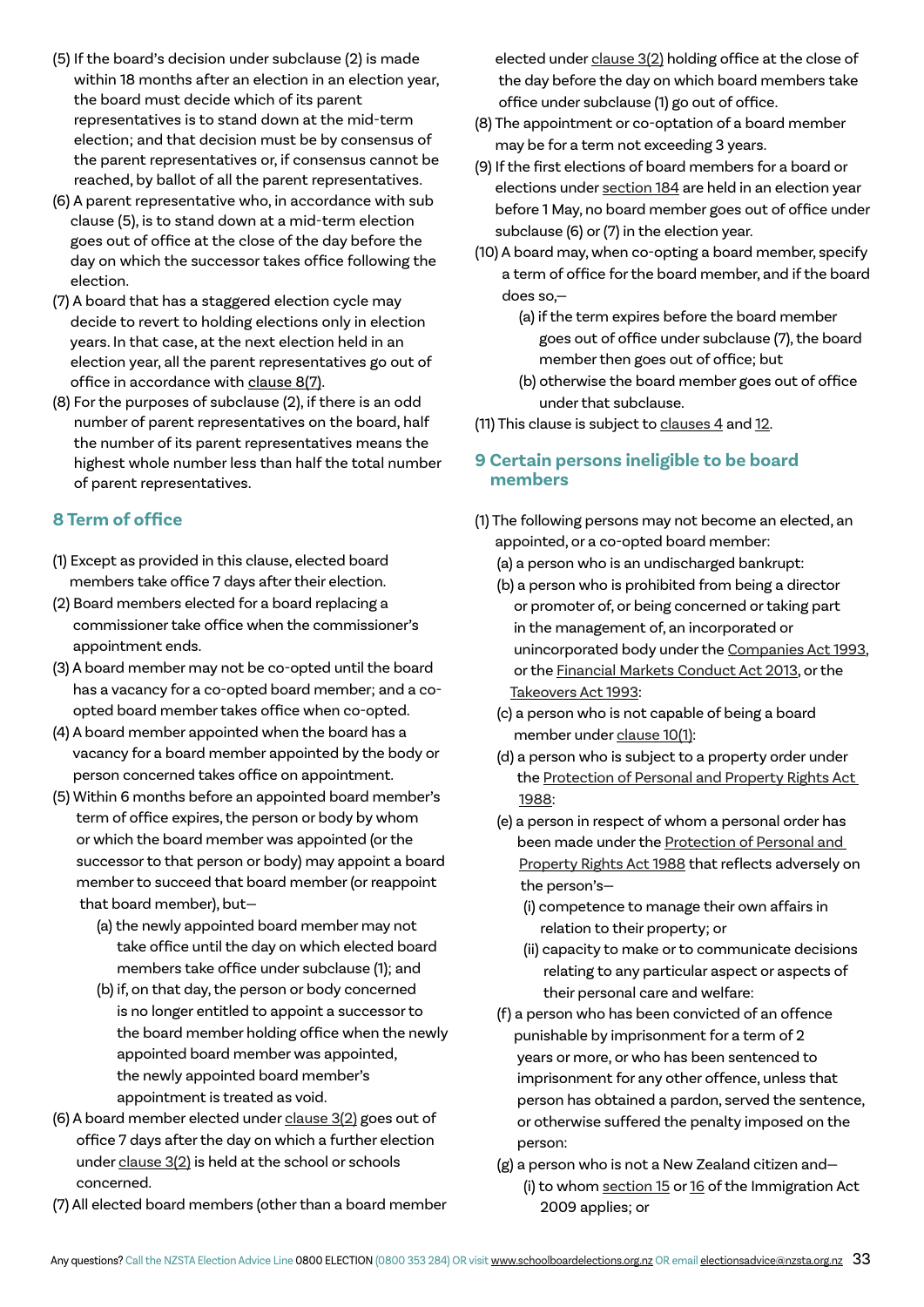- (ii) who is obliged by or under that Act or any other enactment to leave New Zealand immediately by or within a specified time (being a time that, when specified, was less than 12 months); or
- (iii) who is treated for the purposes of that Act as being unlawfully in New Zealand.
- (2) Any permanently appointed member of the board staff may, if otherwise eligible for election, be elected as a staff representative, but no permanently appointed member of the board staff may be otherwise elected to the board or be appointed or co-opted onto the board.
- (3) A non-permanently appointed member of the board staff may, if otherwise eligible, be elected, appointed, or co-opted onto the board.
- (4) A person who has been appointed returning officer for an election of board members is not eligible to be nominated as a candidate in the election.

# **10 Financial interests that disqualify persons from being board members**

- (1) A person is not capable of being a board member or a member of a committee of a board if the total of all payments made or to be made by or on behalf of the board in respect of all contracts made by it in which that person is concerned or interested exceeds in any financial year—
	- (a) the amount determined for the purpose by the Secretary, in consultation with the Auditor-General, by notice in the Gazette; or
	- (b) in the absence of an amount determined under paragraph (a), \$25,000.
- (2) For the purposes of subclause (1), a board member or a member of a committee of a board is to be treated as being concerned or interested in a contract made by a board with a company if—
	- (a) the board member owns, whether directly or through a nominee, 10% or more of the issued capital of the company or of any other company controlling that company; or
	- (b) the board member is the managing director or the general manager (by whatever names they are called) of the company.
- (3) For the purposes of this clause, a company is to be treated as controlling another company if it owns 50% or more of the issued capital of that other company or is able to control the exercise of 50% or more of the total voting powers exercisable by all the members of that other company.
- (4) Despite anything in this clause,—
	- (a) a person is not disqualified under this clause if the Secretary approves the contract at the request of the board, whether or not the contract is already entered into; and
- (b) the Secretary may, by notice in the Gazette, issue guidelines setting out the basis on which applications for approval under paragraph (a) are to be considered.
- (5) In this clause,—

**contract**, in relation to a board,—

- (a) means a contract made by any person directly with the board; and
- (b) includes any relationship with the board that is intended to constitute a contract but is not an enforceable contract; but
- (c) does not include any contract of service for the employment of any person as an officer or employee of the board

**company** means a company incorporated under the [Companies Act 1993](https://www.legislation.govt.nz/act/public/1993/0105/latest/DLM319570.html?search=sw_096be8ed81aa3b21_alternative_25_se&p=1#DLM319569) or any former Companies Act or a society incorporated under the Industrial and Provident Societies Act 1908 or any former Industrial and Provident [Societies Act.](https://www.legislation.govt.nz/act/public/1908/0081/latest/DLM144406.html?search=sw_096be8ed81a0219b_alternative_25_se&p=1#DLM144405)

**subcontract**, in relation to any contract made by a board,—

- (a) means a subcontract made with the contractor under that contract, or with another subcontractor, to do any act to which the head contract relates; and
- (b) includes any subsidiary transaction relating to the contract or subcontract.

# **11 Requirements before appointment**

Before a person is elected, co-opted, or appointed as a board member, the person must confirm to the board that the person is, to the best of their knowledge, eligible to be a board member, having regard to the grounds of ineligibility in [clauses 9](https://www.legislation.govt.nz/act/public/2020/0038/latest/whole.html?search=sw_096be8ed81ae676c_alternative_25_se&p=1#LMS177816) and [10.](https://www.legislation.govt.nz/act/public/2020/0038/latest/whole.html?search=sw_096be8ed81ae676c_alternative_25_se&p=1#LMS177823)

# **12 When casual vacancies arise**

- (1) A board member's office becomes vacant when an elected, appointed, or co-opted board member—
	- (a) dies; or
	- (b) resigns by written notice to the board; or
	- (c) is absent from 3 consecutive board meetings without the prior leave of the board; or
	- (d) becomes a person who (in terms of [clause 9\(1\)](https://www.legislation.govt.nz/act/public/2020/0038/latest/whole.html?search=sw_096be8ed81ae676c_alternative_25_se&p=1#LMS177816)) may not become an elected, appointed, or co-opted board member.
- (2) If a property order is made in respect of a board member under [section 30](https://www.legislation.govt.nz/act/public/1988/0004/latest/DLM127009.html?search=sw_096be8ed81a72063_alternative_25_se&p=1#DLM127009) of the Protection of Personal and Property Rights Act 1988 (which relates to temporary orders),—

(a) subclause (1)(d) does not apply to the board member owing only to the making of that order; but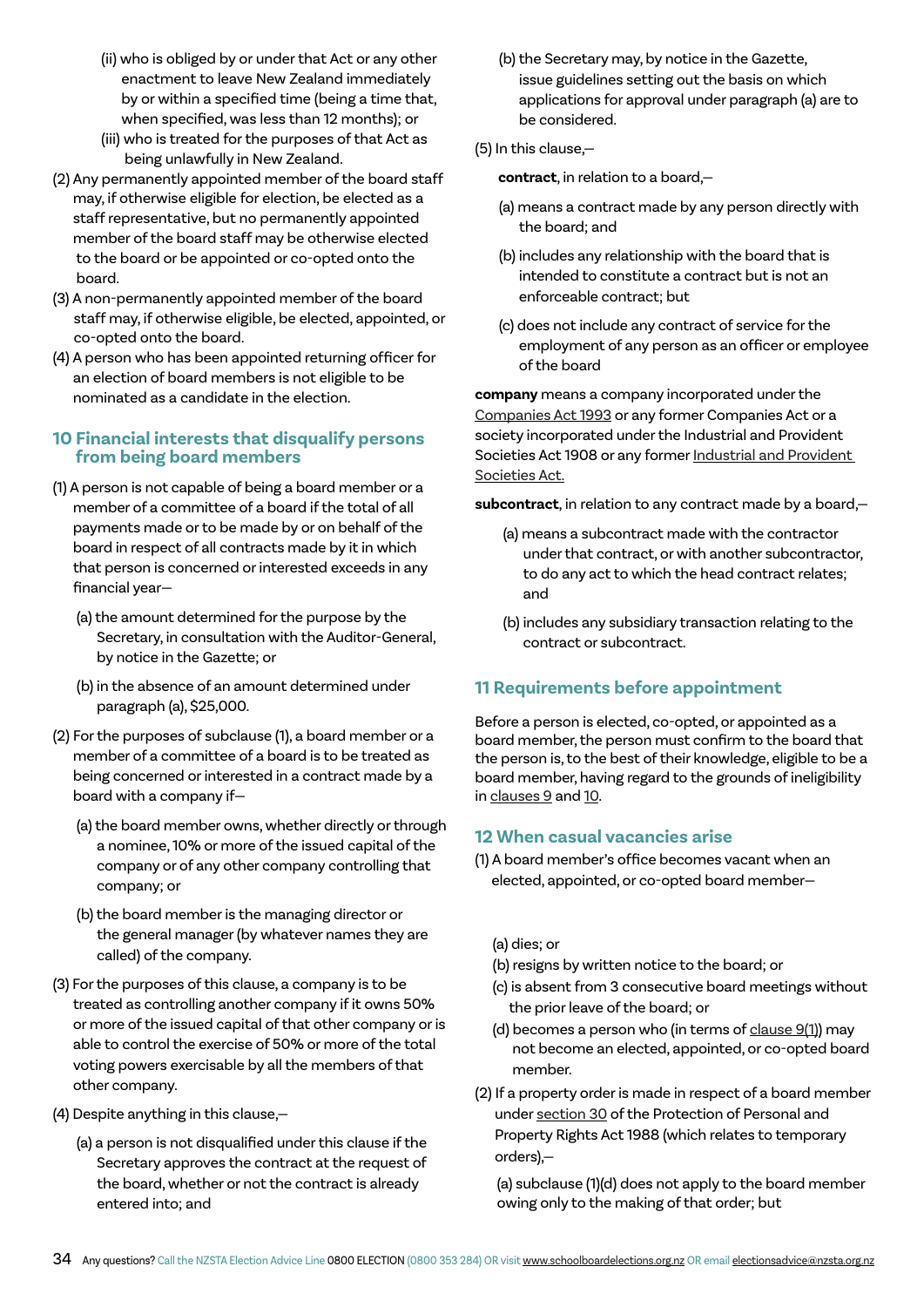(b) while the order remains in force, the board member is to be treated as having been granted leave of absence by the board and is not capable of acting as a board member during that period.

- (3) When a board member elected by the board staff ceases to be a member of the board staff, the board member's office becomes vacant.
- (4) A second board member's office becomes vacant on any day when—
	- (a) already 1 co-opted board member is a member of the board staff; and
	- (b) another co-opted board member becomes a member of the board staff.
- (5) When the board of a State integrated school receives a written notice from the school's proprietors dismissing any board member appointed by them, the board member's office becomes vacant.
- (6) When a board member elected by students ceases to be enrolled full-time at the school or special institution, the board member's office becomes vacant.
- (7) An unfilled vacancy is a casual vacancy and is to be treated as having arisen on the day on which the elected board members take office if—
	- (a) at any election of board members fewer persons are elected than there are vacancies to be filled; and
	- (b) the board is not then dissolved.

# **13 Filling casual vacancies of elected board members**

- (1) A casual vacancy for an elected board member must be filled by the election of a board member, in the same manner as that in which the vacating board member was elected, for the remainder of the vacating board member's term.
- (2) If no nominations are received for the election of a board member by students, or no board member is elected at the election, the vacancy may not be filled until the next election required to be held by [clause](https://www.legislation.govt.nz/act/public/2020/0038/latest/LMS177779.html) [3\(2\) or section 184.](https://www.legislation.govt.nz/act/public/2020/0038/latest/LMS177779.html)
- (3) Where a casual vacancy for an elected board member occurs during any period of 6 months commencing on 1 October in a year before an election year, a board may, not later than 28 days after it occurs, resolve not to fill it, and if it does so, the vacancy may not be filled.
- (4) If a casual vacancy for an elected board member occurs at any other time, the board must resolve, within 8 weeks of the vacancy occurring, whether to (a) hold an election to fill the vacancy; or (b) fill the vacancy by selection
- (5) If the board resolves to fill the vacancy by selection, it must, within 14 days of the resolution, give notice of

 the vacancy and of its proposal to fill the vacancy to its school community and the wider local community in the manner that best meets the needs of the school community and the wider community.

- (6) A board may not resolve to fill a casual vacancy by selection if the effect would be that the number of elected parent representatives on the board is less than, or equal to, the number of parent representatives on the board who have not been elected.
- (7) Despite resolving to fill a vacancy by selection, the board must hold an election to fill the vacancy if, within 28 days of the publication of the notice referred to in subclause (5), a total of at least 10% of the people entitled to vote in an election for board members advises the board, in writing, that they wish the vacancy to be filled by an election.
- (8) An election to fill a casual vacancy for an elected board member must be held,—
	- (a) if the board resolved under subclause (4)(a) to hold an election, on the 15th Friday after the date on which the vacancy occurred, or on any earlier date fixed by the board at least 6 weeks before the election date; or
	- (b) if the board holds an election as a result of a request under subclause (7), on the tenth Friday after receiving the request, or on any earlier date fixed by the board at least 6 weeks before the election date.
- (9) If the board resolved under subclause (4)(b) to fill a casual vacancy by selection and no request has been received under subclause (7) by the last date for lodging a request, the board must select a person within 6 weeks of that date, and the person selected takes office on the day of selection by the board.
- (10) This Act applies to a board member selected under this clause to fill a casual vacancy of an elected board member as if the person had been elected, and every reference to an elected board member (except in subclause (6)) includes a reference to a board member so selected.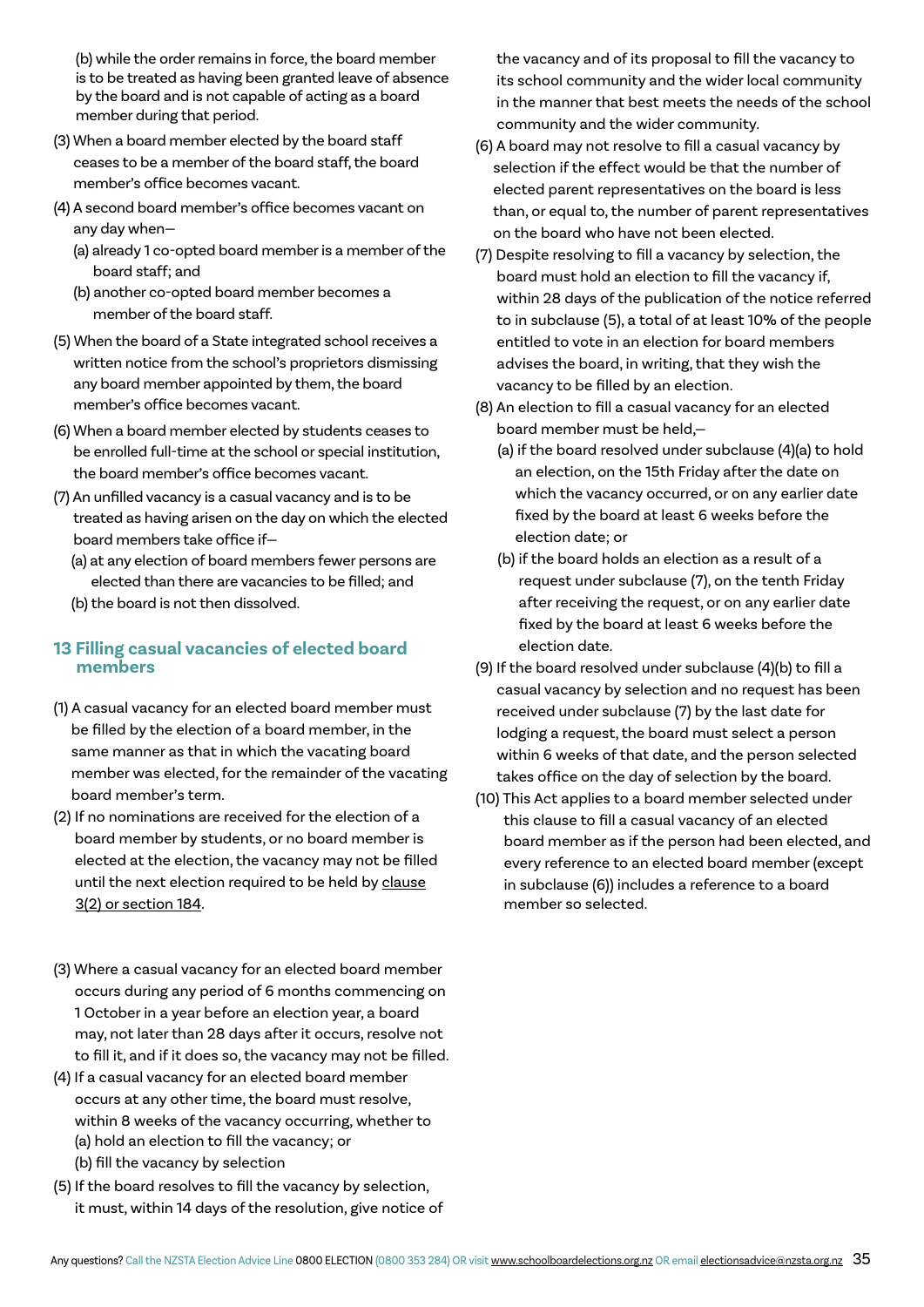# **[Education \(Board Elections\) Regulations 2022](https://www.legislation.govt.nz/regulation/public/2020/0193/latest/whole.html) – extracts**

| <b>CONTENTS</b>                                 | <b>PAGE</b> |
|-------------------------------------------------|-------------|
| Interpretation                                  | 37          |
| <b>Election timetables</b>                      | 37          |
| Returning officers                              | 37          |
| <b>Rolls and nominations</b>                    |             |
| Roll                                            | 38          |
| Supplementary roll                              | 39          |
| People not to participate in two elections      | 39          |
| Call for nominations                            | 39          |
| Acceptance of nomination                        | 39          |
| Statements by nominees                          | 40          |
| Withdrawal of nomination                        | 40          |
| Election                                        |             |
| Election not necessary in certain circumstances | 40          |
| Voting papers                                   | 40          |
| Validity of voting papers                       | 40          |
| Custody of voting papers                        | 40          |
| Declaration of result                           | 41          |
| <b>Miscellaneous</b>                            |             |
| <b>Scrutineers</b>                              | 41          |
| Maintaining secrecy of election                 | 41          |
| Schedule 2 Short election timetable             | 42          |
| Schedule 3 Long election timetable              | 42          |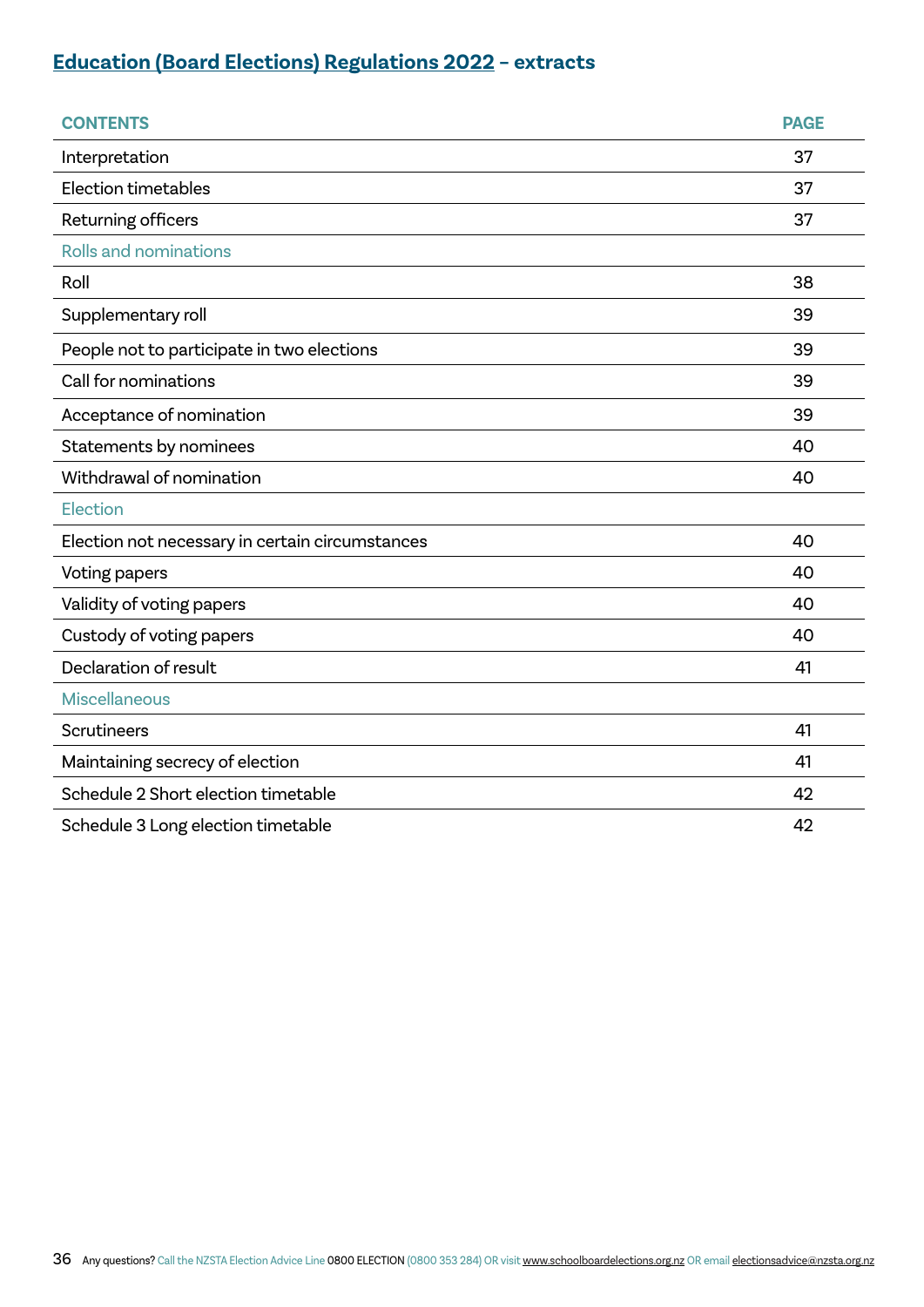# **3 Interpretation**

(1) In these regulations, unless the context otherwise requires,—

**accredited provider** means a provider accredited by the Secretary under regulation 9 to provide an electronic voting system that enables a board election to be held electronically

### **Act** means the **Education and Training Act 2020**

**election day** means the date fixed for an election by the board under clause 3(4) of Schedule 23 of the Act

**elector** means a person who is eligible to vote in an election

**electronically,** in relation to a board election, means an election held using an electronic voting system

**in writing** includes in electronic form, and written has a corresponding meaning

**nomination form** means the appropriate nomination form approved by the Secretary under regulation 22, whether the form is—

(a) a paper form; or

(b) accessed electronically

**provider** means a provider of an electronic voting system

### **returning officer—**

 (a) means a returning officer appointed under regulation 7 to run an election; and

 (b) includes a person performing or exercising all or any of the functions, duties, or powers of a returning officer with the returning officer's authority

**voting form** means the appropriate voting form approved by the Secretary under regulation 22, whether the form is—

(a) a paper form; or

(b) accessed electronically

**voting method**, in relation to an election, means the voting method specified in a notice issued under regulation 17

voting period, in relation to an election, means the period—

- (a) during which an elector may vote in an election; and
- (b) that ends on election day.
- (2) In these regulations, a reference to an election for a parent representative includes a reference to an election for 1 or more parent representatives.

# **5 Schools must follow election timetable**

(1) A school must use the timetable set out in Schedule 2 for the election of a parent representative and a staff representative.

(2) A school must use the timetable set out in Schedule

3 for the election of a student representative and for any by-election of a staff representative.

# **6 Board may choose voting method**

(1) A board that holds an election of a parent representative, a staff representative, or a student representative may choose to hold the election—

(a) electronically; or

(b) in paper form.

(2) If the board decides to hold the election electronically, the returning officer for the election must—

 (a) offer nomination forms and voting forms in paper form for electors to use; and

 (b) if requested by an elector, provide nomination forms and voting forms in paper form for the elector to use; and

 (c) ensure that the results of the election declared under regulation 26 include the results of all votes validly cast, whether cast electronically or in paper form.

# **7 Board must appoint a returning officer**

(1) A board must appoint a returning officer for each board election to elect any of the following:

(a) a parent representative:

(b) a staff representative:

(c) a student representative.

(2) If the board fails to appoint a returning officer for an election within the time required under the relevant election timetable, the Secretary must appoint a returning officer for the election.

(3) If a returning officer becomes unable to perform or exercise any of their functions, duties, or powers, the board or the Secretary (depending on who appointed the original returning officer) must appoint a replacement returning officer.

(4) The returning officer must conduct the election—

 (a) in accordance with these regulations and the relevant election timetable; and

(b) otherwise as the returning officer thinks fit.

# **8 Board must appoint or engage accredited provider for specified electronic elections**

(1) This regulation applies if a board decides to hold an election of a parent representative or a staff representative electronically (a specified electronic election).

(2) The board must—

 (a) appoint an accredited provider as the returning officer for the specified electronic election; or

(b) engage an accredited provider to provide services to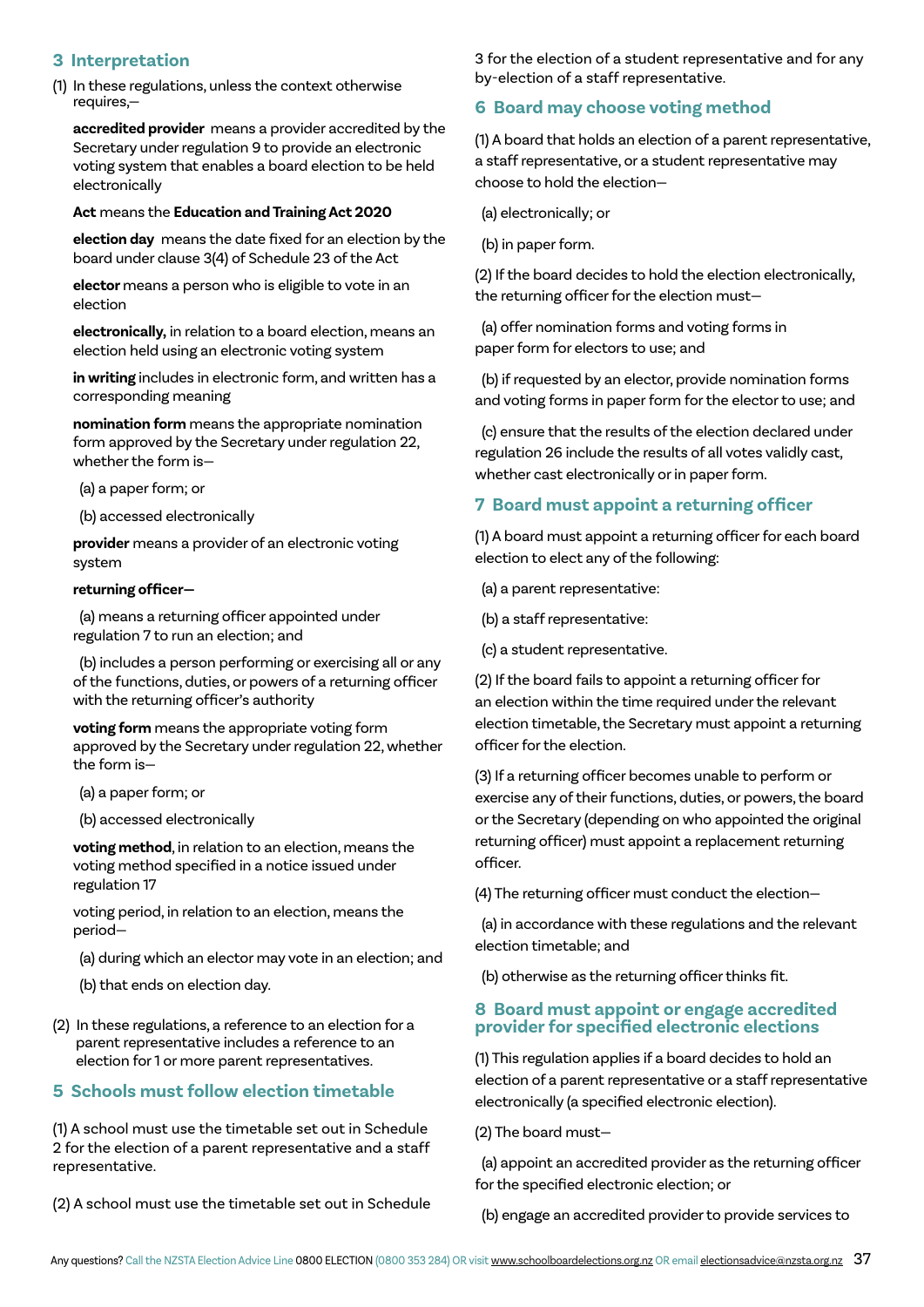the returning officer (relevant services) for the specified electronic election.

(3)An accredited provider engaged under subclause (2)(b) (or one of its officers) must carry out any functions, duties, or powers of the returning officer agreed between the board and the accredited provider.

# **9 Grant of accreditation**

(1) A provider may apply to the Secretary for a grant of accreditation in a form or manner approved by the Secretary.

(2) The Secretary—

 (a) may grant or refuse to grant an accreditation to the provider; and

 (b) must give the provider written notice of their decision to grant or refuse accreditation.

(3) For the purposes of this regulation, the Secretary must publish criteria relating to the accreditation of providers on an Internet site maintained by or on behalf of the Ministry.

# **10 Reconsideration of refusal to grant accred-**

# **itation**

(1) A provider who has been refused accreditation under regulation 9(2) may apply to the Secretary for a reconsideration of the decision.

(2) An application must be made within 20 working days after the date on which notice of the decision was given to the provider.

(3) The Secretary must reconsider whether accreditation should be granted, and then—

 (a) grant or refuse to grant accreditation for the provider to provide relevant services; and

 (b) notify the provider in writing of the result of the reconsideration and the reasons for it.

# **11 Lapse of accreditation**

(1) Unless otherwise specified by the Secretary, an accreditation granted to a provider lapses on the first day of the election year.

(2) The Secretary must give written notice of the lapse of an accreditation to the provider concerned.

# **12 Withdrawal of accreditation**

(1) If the Secretary considers that there may be grounds for withdrawing the accreditation of a provider to provide relevant services, the Secretary must give written notice to the provider,—

 (a) setting out the grounds on which the Secretary is considering withdrawing the accreditation; and

 (b) giving the provider a reasonable period to make submissions on the matter.

(2) After that period, and having considered any submission made by the provider, the Secretary may, on any reasonable grounds, withdraw the accreditation.

(3) If the Secretary withdraws an accreditation under subclause (2), the Secretary must give notice of the withdrawal, with reasons, to the provider concerned.

# **13 Further requirements relating to elections held electronically**

(1) This regulation applies if a board decides to hold the election of any of the following persons electronically:

(a) a parent representative:

(b) a staff representative:

(c) a student representative.

(2) Nomination forms, voting forms, and any notices required to be given under these regulations in relation to the election must be issued electronically.

(3) The electronic voting system used for the election must—

(a) accurately count the votes cast electronically; and

 (b) allow for a scrutineer to undertake a recount under regulation 27 of votes cast electronically; and

 (c) maintain the secrecy of the election in accordance with regulation 28; and

 (d) allow for the Minister to assess the validity of the election in accordance with section 170 of the Act; and

 (e) ensure that an elector cannot be identified from their vote; and

 (f) include reasonable measures for verifying the identity of each elector before they cast their vote electronically; and

 (g) provide all information and processes related to the election in the accessible formats and languages in which the Secretary issues voting forms; and

 (h) ensure that all personal information collected or used for the purposes of the election is adequately protected; and

 (i) ensure that all information entered into, or generated by, the system for the purposes of the election is held in a manner that—

- i. is secure and reliable, maintains the integrity of the information, and prevents non-authorised access or release of that information; and
- ii. is readily accessible to authorised persons.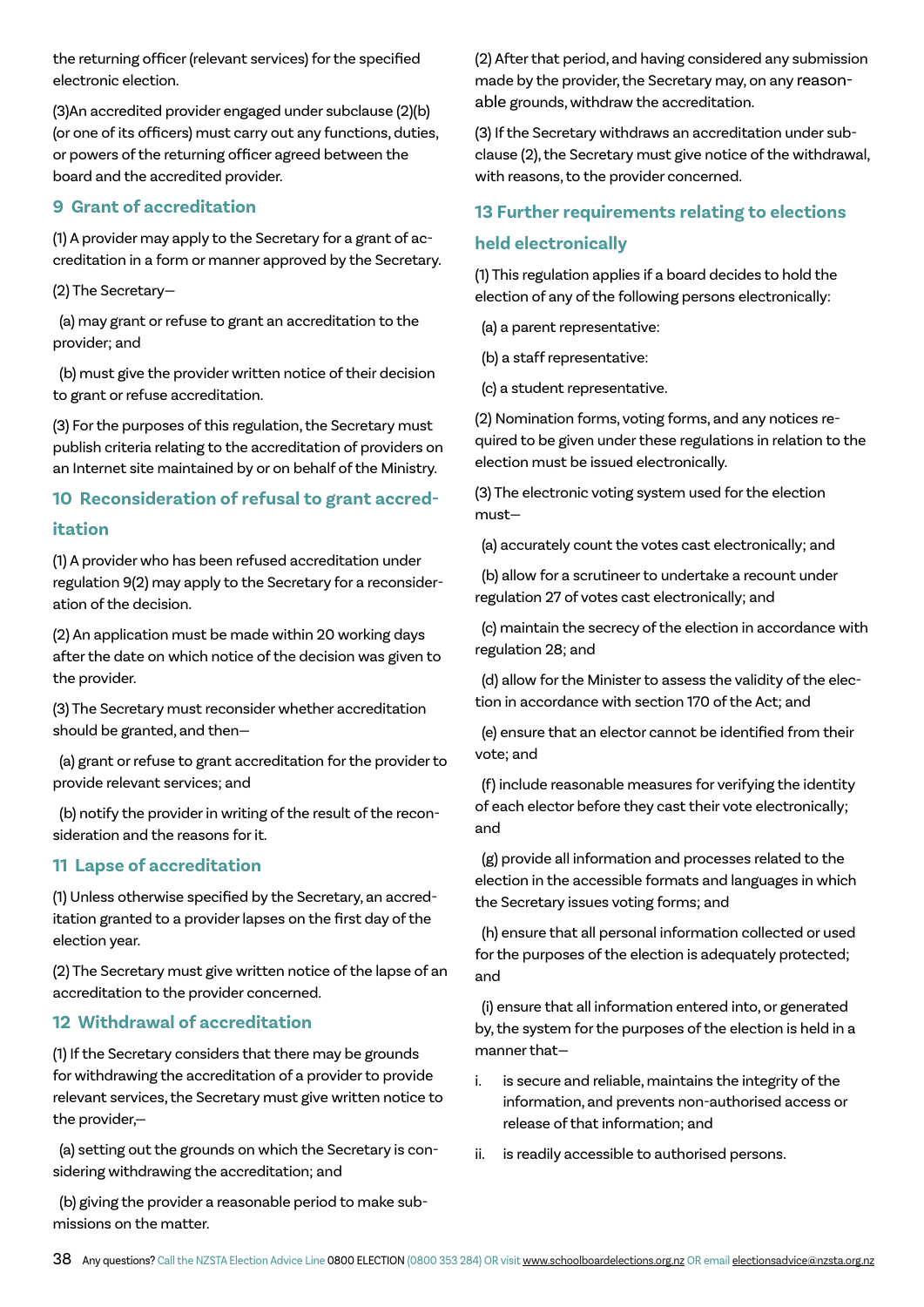# **14 Roll**

(1) The returning officer must prepare a roll for the election (the main roll).

(2) The main roll must contain the name and contact details of every person entitled to vote in the election. (3) At any time before election day, the name (but not the contact details) of every person on the main roll or supplementary roll must be available for inspection at any reasonable time at the school.

# **15 Supplementary roll**

(1) After the close of the main roll, the returning officer must prepare a supplementary roll that contains the names and contact details of every person—

 (a) who becomes eligible to vote in the election after the close of the main roll; or

(b) whose name was wrongly omitted from the main roll.

(2) Once the supplementary roll has closed, it forms part of the main roll for the election.

(3) The returning officer must ensure that any notices relating to the election that were given to electors on the main roll before the close of the supplementary roll are also given to electors on the supplementary roll.

# **16 Restriction on participating in 2 elections**

(1) This regulation applies to a person who is eligible to stand or vote in both an election of a staff representative and an election of a parent representative, but who (under clause 3(7) of Schedule 23 of the Act) is not entitled to stand or vote in both elections at the same school.

(2) The person must be enrolled only on the staff representative roll unless, before the close of that roll, the person advises the returning officer in writing that they wish to be enrolled on the parent representative roll instead.

(3) If the returning officer receives advice from a person under subclause (2), the returning officer must ensure that—

 (a) the person's name does not appear on the staff representative roll; and

 (b) the person's name appears on the parent representative roll.

(4) The name of a person entered on the parent representative roll must remain on that roll until—

 (a) 3 years have elapsed and the person gives notice in writing that they wish to be enrolled on the staff representative roll instead of the parent representative roll; or

 (b) the person ceases to be eligible to be enrolled on the parent representative roll.

(5) The returning officer must take reasonable steps, before

the close of the staff representative roll, to notify all persons to whom this regulation applies of the effect of this regulation.

# **17 Call for nominations**

(1) The returning officer for a school (other than a distance school) must call for nominations for the election of a parent representative by—

(a) issuing a notice to each person named on the roll; and

 (b) notifying the school community and any other affected parties in the wider local community in a manner that best meets the needs of the school community and the wider local community.

(2) The returning officer for a school (other than a distance school) must call for nominations for the election of a staff representative or a student representative—

(a) by issuing a notice to each person named on the roll; or

 (b) if the returning officer is satisfied that displaying notices will adequately inform electors about the call for nominations, by displaying notices in prominent places around the school.

(3) The returning officer for a distance school must call for nominations for the election of a board member by issuing a notice to each person on the relevant roll.

(4) A notice under this regulation must—

(a) state that an election is to be held; and

(b) state the voting method to be used; and

 (c) state the voting period, including the time at which the voting period ends; and

(d) invite nominations for election; and

 (e) state how many board members are to be elected and for what term (as applicable); and

(f) state the closing date and time for nominations; and

 (g) state the form in which nominations must be made; and

 (h) state that the roll is open for inspection and where it may be inspected; and

 (i) for a notice that is issued, include a nomination form; and

 (j) for a notice that is published or displayed, state where nomination forms may be obtained.

# **18 Acceptance of nomination**

(1) Every nomination must give the name of the nominator and the nominee, and must be signed by both the nominator and the nominee.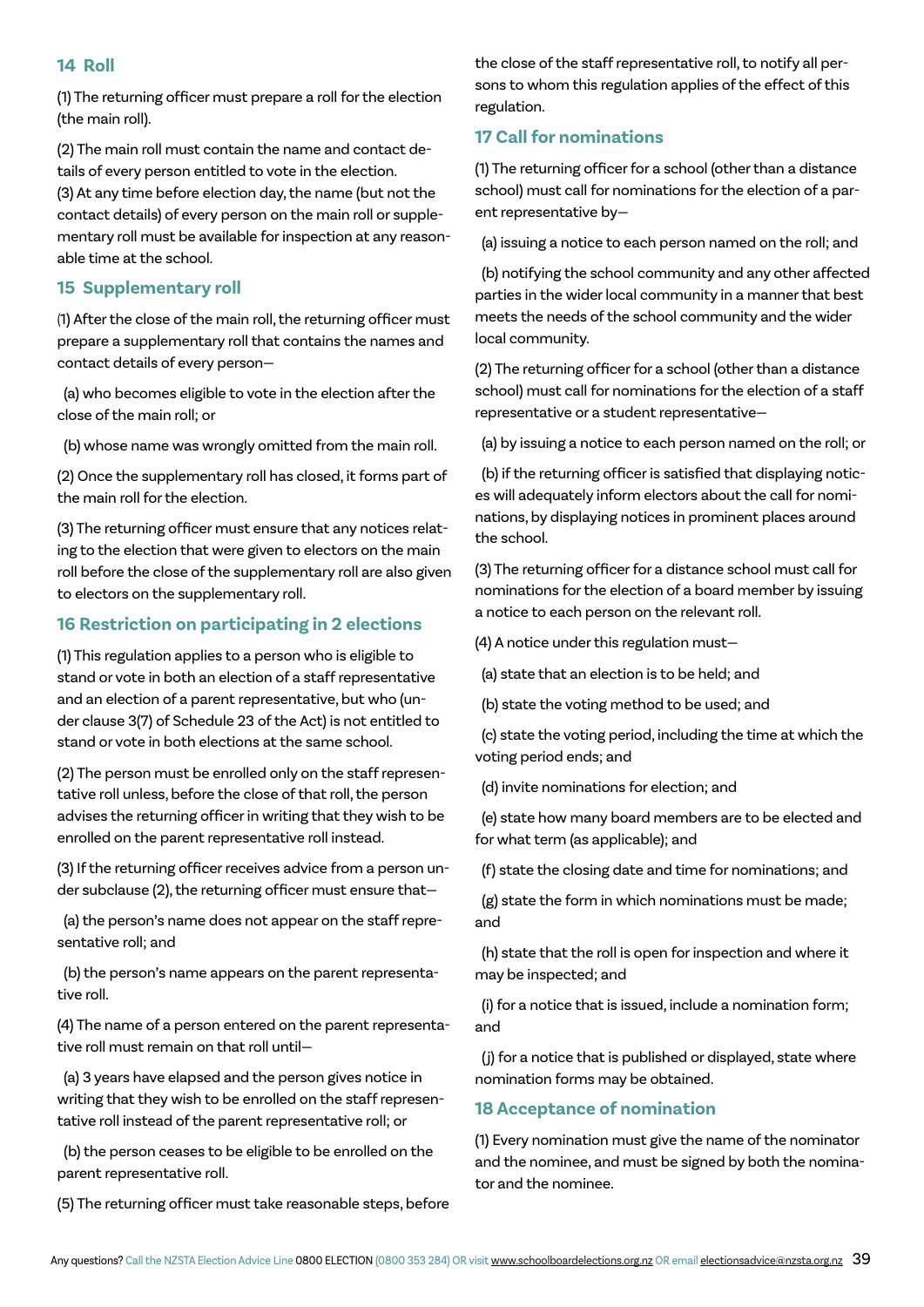(2) A nomination for a parent representative is not valid unless the name of the nominator is on the roll; but the name of the nominee need not be on the roll.

(3)A nomination for a staff representative is not valid unless the name of both the nominator and the nominee are on the roll.

(4)A nomination for a student representative is not valid unless the names of both the nominator and the nominee are on the roll.

(5) At any time before election day, the name (but not the contact details) of every person on the main roll or supplementary roll must be available for inspection at any reasonable time at the school.

# **19 Withdrawal of nomination**

(1) A person who has been nominated may, by written notice to the returning officer, withdraw from the election.

(2) The returning officer must take reasonable steps to ensure that electors are notified of the withdrawal of any candidate that occurs after voting forms are issued.oll are also given to electors on the supplementary roll.

# **20 Statements by nominees**

(1) A nominee may, before the close of nominations, give the returning officer a brief statement, signed by the nominee, about their experience, qualifications, abilities, previous involvement with the school, interests, and reasons for standing for election.

(2) For the purpose of issuing a copy of any such statement to electors, the returning officer may omit or abridge any part of the statement if the returning officer considers, on reasonable grounds, that the part is likely to be defamatory or offensive, or is too long.

# **21 Election not necessary in certain circum-**

# **stances**

(1) If the number of valid nominations received by the close of nominations does not exceed the number of board members to be elected, the returning officer must immediately declare the nominee or nominees duly elected, and no election may be held.

(2) If at any time between the close of nominations and election day a candidate withdraws and, as a result of that withdrawal, the number of nominations does not exceed the number of board members to be elected, the returning officer must immediately declare the remaining nominee or nominees duly elected, and no election may be held.

(3) If no election is to be held because subclause (1) or (2) applies, the returning officer must take all reasonable steps to ensure that electors are notified of that fact.

# **22 Approval of nomination forms and voting**

# **forms**

(1) The Secretary may approve different types of nomination forms and voting forms for use in different schools or types of school, and in different circumstances.

(2) When the Secretary approves a nomination form or voting form, the Secretary must publish a notice in the Gazette—

 (a) setting out the approved nomination form or voting form;

 (b) specifying the schools or types of school that must use that form, or the circumstances in which that form must be used, or both.

(3) All or part of an approved nomination form or voting form may be written in te reo Māori or any other language.

# **23 Issue of voting forms**

(1) If an election is to be held, the returning officer must issue voting forms to every person whose name appears on the roll for the election.

(2) In the case of an election of a staff representative or a student representative, if the returning officer is satisfied that electors can collect their own voting forms, the returning officer may, as well as or instead of issuing voting forms in accordance with subclause (1),—

 (a) display notices in prominent places around the school advising where and when voting forms may be collected; and

 (b) issue voting forms to any elector who seeks to collect their voting forms from the place, and at a time, specified in the notice.

(3) When voting forms are issued, the following must be included with them:

 (a) copies of any statements provided by nominees under regulation 20, other than statements by nominees who have withdrawn:

 (b) if the election is held using paper voting forms, an envelope in which the voting forms may be returned.

# **24 Validity of voting forms**

A vote is invalid if—

(a) the elector votes more than once in the election; or

 (b) the elector votes for more candidates than there are board members to be elected; or

 (c) the voting form does not, in the returning officer's opinion, clearly indicate the candidate or candidates for whom the elector intended to vote; or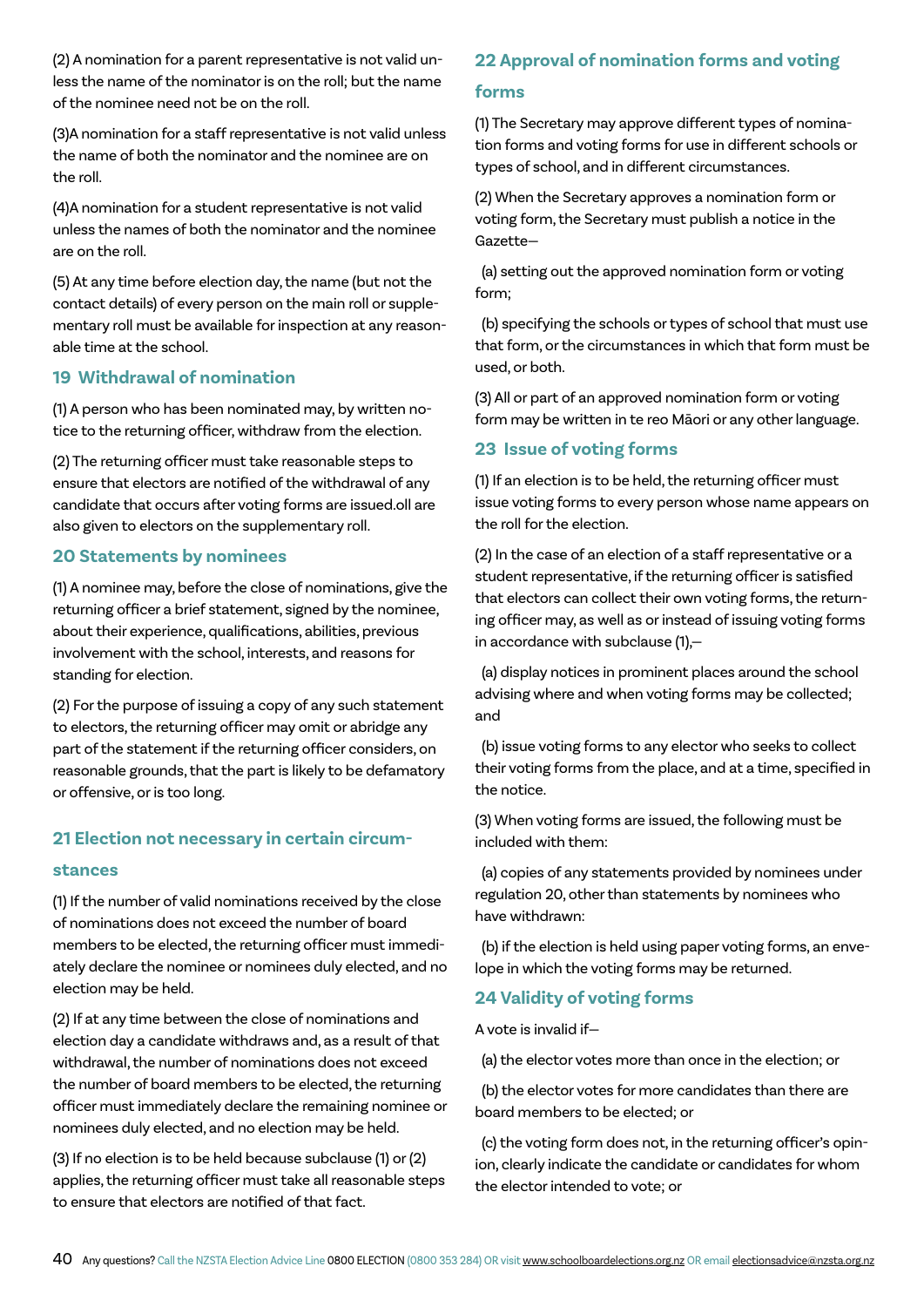(d) the returning officer believes on reasonable grounds that the voting form was not issued to the elector by the returning officer.

# **25 Custody of voting forms**

(1) Until the result of an election is declared, the returning officer must keep all voting forms received by the returning officer in safe and secure custody.

(2) As soon as practicable after declaring the results of an election, the returning officer must transfer the voting forms (whether electronic forms or paper forms), along with a copy of the roll for the election, to the Registrar of the District Court, who, subject to any order to the contrary made by a court of competent jurisdiction,—

(a) must keep the forms and the roll in safe and secure custody; and

(b) must destroy or perma anently delete the forms and the roll at the end of 6 months after the date on which the election was held.

# **26 Declaration of result**

(1) After counting the number of valid votes cast for each candidate, the returning officer must, subject to subclause (2), declare the result of the election.

(2) If 2 or more candidates receive the same number of valid votes, the returning officer must decide which of them is elected by conducting a lot.

(3) The lot must be conducted in the presence of the candidates' scrutineers (if any) and—

(a) 2 members of the board; or

 (b) if 2 members of the board are not available within a reasonable time, 2 members of staff of the board.

(4) The returning officer must declare the result of an election by giving written notice to the board and to the Secretary of the names of the candidates elected, the number of valid votes cast for each candidate, and the number of invalid votes cast.

(5) After declaring the result, the returning officer must give notice of the names of the candidates elected, the number of valid votes cast for each candidate, and the number of invalid votes cast,—

(a) by prominently displaying notices at the school; and

 (b) for an election held using the timetable set out in Schedule 2, by issuing a notice to all electors on the roll; and

 (c) for an election held using the timetable set out in Schedule 3, by issuing a notice to the school community and any other affected parties in the wider local community in a manner that best meets the needs of the school community and the wider local community.

# **27 Scrutineers**

(1) A candidate for election may, by written notice to the returning officer received before the voting period ends, appoint a scrutineer.

(2) For an election held in paper form, the role of the scrutineer is—

 (a) to be present and observe the opening of envelopes containing voting forms; and

(b) to examine the envelopes and voting forms; and

(c) to observe the counting of the votes.

(3) For an election held electronically, the role of a scrutineer is to perform—

(a) a recount of votes cast electronically; and

(b) the functions set out in subclause (2) in relation to any votes cast using paper voting forms.

# **28 Maintaining secrecy of election**

A returning officer, scrutineer, or other person involved in the conduct of an election may not, directly or indirectly, give any person information likely to defeat the secrecy of the election, and in particular may not—

(a) give or pretend to give information by which the final result may be made known before its declaration; or

(b) make known who has voted for whom.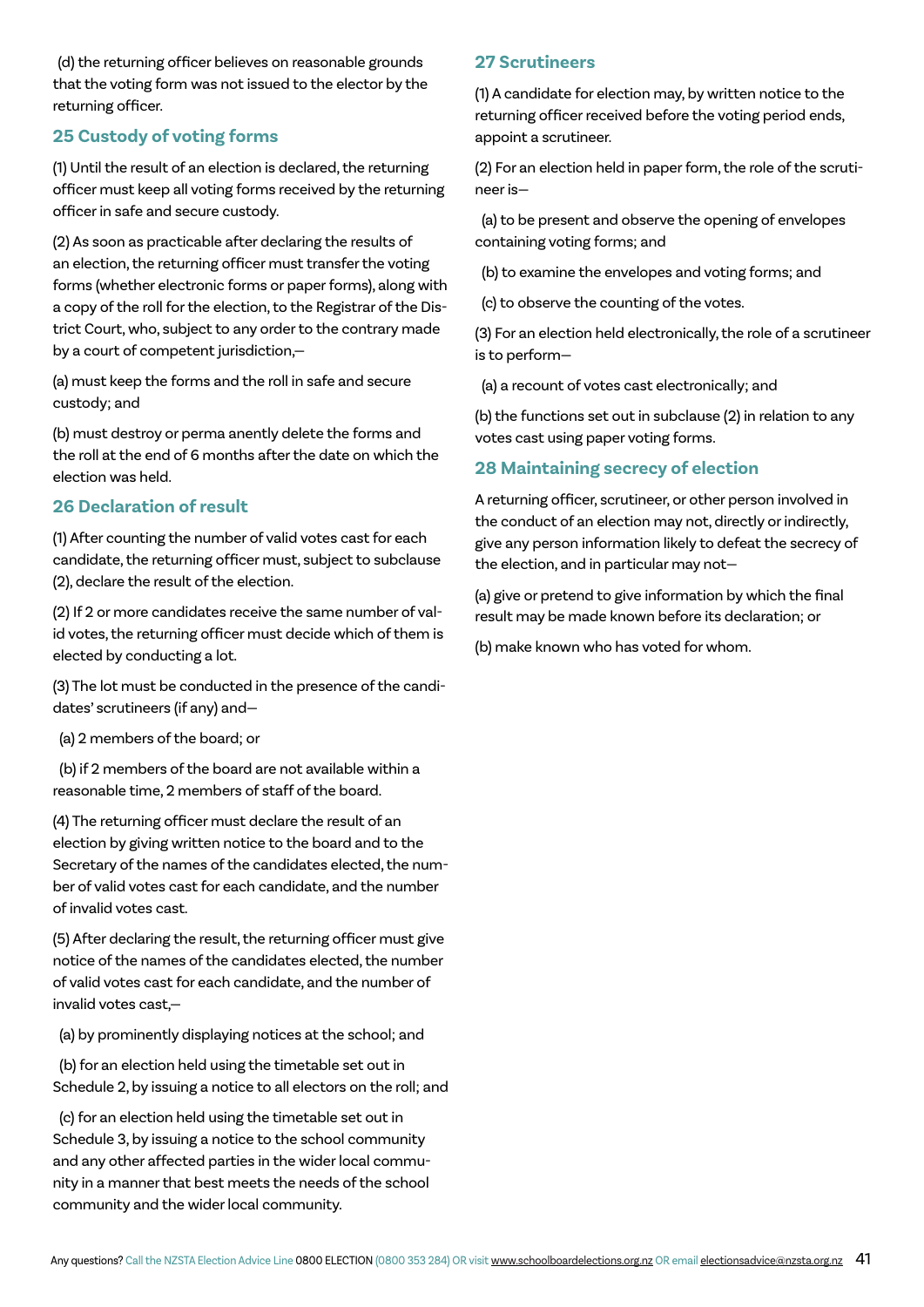# **Schedule 2 Election timetable: parent representatives and staff representative**

| <b>Process</b>            | <b>Date and time frame</b>                                      |
|---------------------------|-----------------------------------------------------------------|
| Appoint RO                | 63 days before election day                                     |
| Close roll                | Noon, 56 days before election                                   |
| Call for nominations      | 54 days before election                                         |
| Close supplementary roll  | Noon, 37 days before election                                   |
| Close of nominations      | Noon, 35 days before election                                   |
| Issue voting papers       | After close of nominations and at least 28 days before election |
| Close poll                | 4pm on election day                                             |
| Accept postal votes       | Up to 5 days after election                                     |
| Count votes               | On sixth day after election                                     |
| Declare results           | As soon as the result is known                                  |
| <b>Board takes office</b> | On sixth day after election                                     |

# **Schedule 3 Election timetable: student representatives and staff representative by-election**

| <b>Process</b>           | <b>Date and time frame</b>                                      |
|--------------------------|-----------------------------------------------------------------|
| Appoint RO               | 31 days before election                                         |
| Close roll               | Noon, 24 days before election                                   |
| Call for nominations     | 22 days before election                                         |
| Close supplementary roll | Noon, 17 days before election                                   |
| Close of nominations     | Noon, 16 days before election                                   |
| Issue voting papers      | After close of nominations and at least 10 days before election |
| Close poll               | 4pm on election day                                             |
| Count votes              | Six days after election date                                    |
| Declare results          | As soon as result is known                                      |
| Board takes office       | Six days after election date                                    |